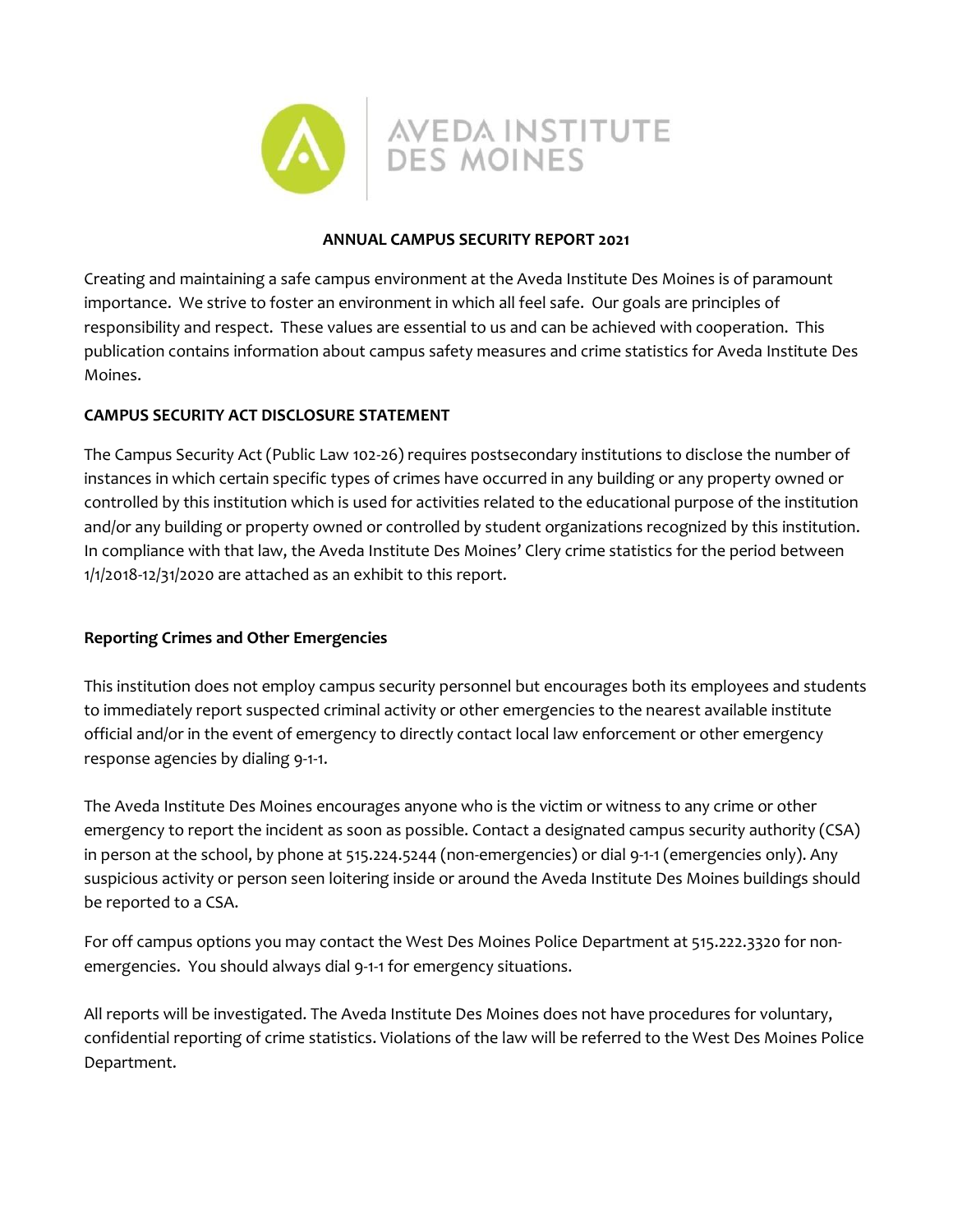# **Timely Warnings**

In the event that a situation arises, either on or off campus, that, in the judgment of the Institute Director constitutes an ongoing or continuing threat, a campus wide "timely warning" will be issued. The Director will immediately notify the Institute community upon the confirmation of a significant emergency or dangerous situation involving an immediate threat to the health or safety of students or staff occurring at the Institute, unless issuing a notification will compromise efforts to contain the emergency. The warning will be issued through the most effective and efficient means available and may include instant messaging to students and Institute employees. Notices may also be posted in the common areas throughout the Institute. Anyone with information warranting a timely warning should report the circumstances to the Director by phone at (515) 224-5244 (West Des Moines campus) or (507) 288-1940 (Rochester campus), or in person at the Institute. The Institute will provide adequate follow-up information to the community as needed.

# **Designated campus security authorities include:**

Institute Director, Megan Giudicessi at 515-309-8821 Admissions Coordinator, Brittany Belt at 515-309-8820 Admissions Coordinator, Kallyn Reck at 515-309-8808 Director of Education, Katherine Hinchliff at 515-309-8814 Student Services Coordinator/Title IX Coordinator, Brooke Gillard at 515-309-8803

If requested by the victim, and such accommodations are reasonable, the Aveda Institute Des Moines may provide options for and available assistance in changing academic, living, transportation and working situations, regardless of whether the victim chooses to report the crime to law enforcement.

Information for the Annual Disclosure of Crime Statistics report is obtained by the Institute Director from the West Des Moines police department as well as from crime reports recorded in the institution's "Crime Log." The Crime Log is kept by the Title IX Coordinator. These statistics are compiled and published on the Aveda Institute Des Moines' web site by October 1. Notice is made to both employees and current students by October 1 that the report is available. The institution conducts annual crime awareness seminars to the student body, as well as pre-enrollment, where all the institution's policies and regulations are disclosed to prospective students.

# **EMERGENCY RESPONSE AND EVACUATION PROCEDURES**

It is the goal of the Aveda Institute Des Moines to provide and maintain a safe and non-violent academic and working environment. During an emergency, students should remain calm and take an active role in maintaining a safe environment.

**Medical Emergencies and Accidents:** Preventative measures should be taken to avoid accidents and injuries.

- Notify a CSA immediately in case of a medical emergency.
- The CSA must collect information regarding the nature of the problem and the location of the emergency in the building, stay with the injured person, send someone to meet with emergency personnel, and keep the area clean of bystanders.
- The CSA must call 9-1-1 if necessary.
- The CSA must document incident and forward the report to the Business Office.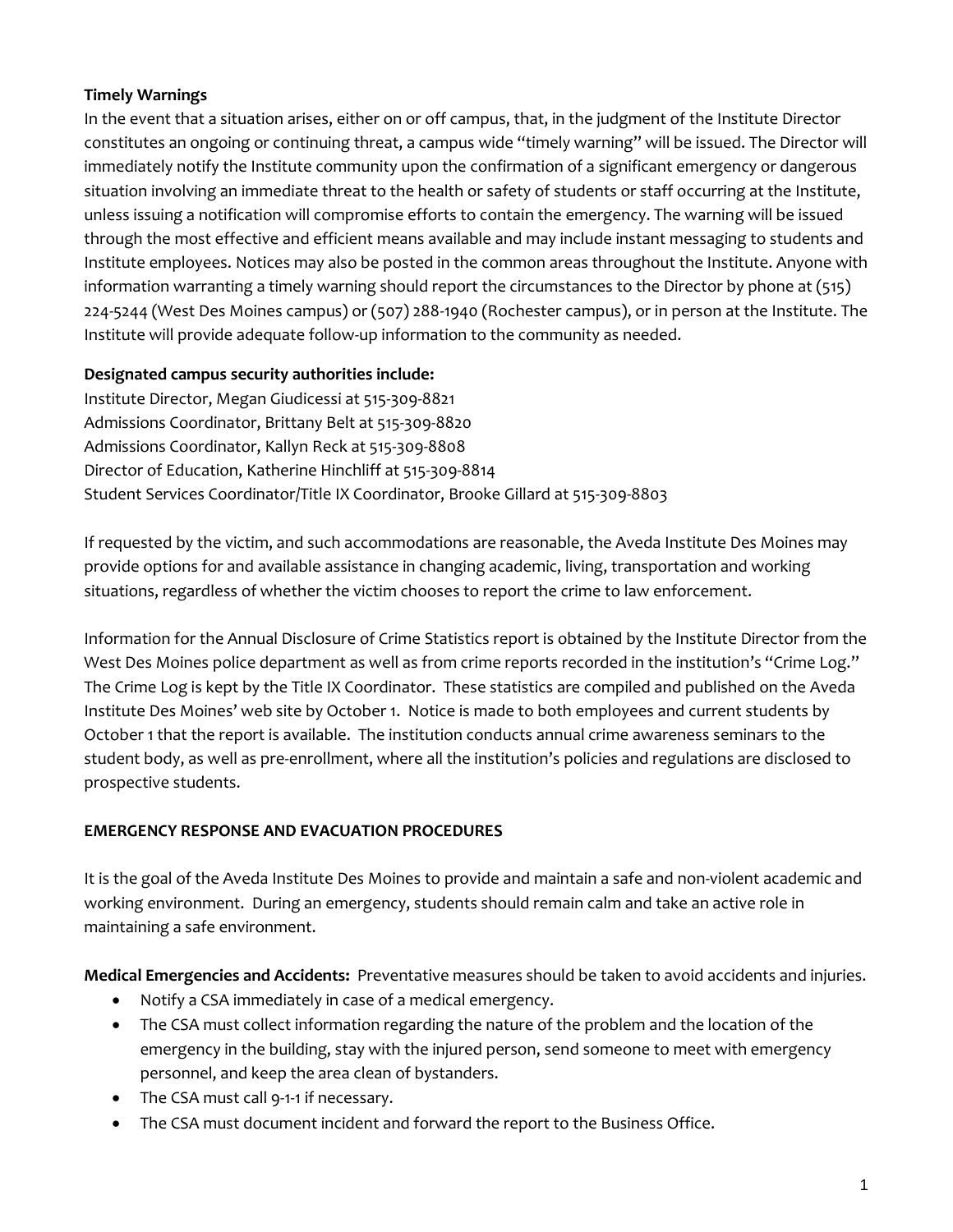• Security personnel must be called to the scene to gather information and submit a written report to the Institute Director.

**Fire/ Fire Drills:** The Aveda Institute Des Moines has an alarm-monitored system that is directed to the West Des Moines Fire Department. Whenever a fire is detected, a continuous siren will sound. Floor plans are posted throughout the Aveda Institute Des Moines that shows a direct evacuation route. From time to time, fire drills will be conducted to prepare for an emergency. During drills, everyone must follow normal procedures for evacuating the building.

- If alarm sounds, instruct all students, guests and facility to evacuate building.
- Assist guests who need help evacuating.
- All students and staff meet at the far northwest parking lot outside the front doors of the building.
- Instructors take role call to assure all students have evacuated.
- Re-enter the building only when the Fire Department has given clearance (or a CSA in the case of a drill).

**Tornado/ Tornado Drills:** Whenever there is danger of tornado touchdown, the tornado warning sirens for the West Des Moines area will sound. When sirens sound, building occupants must retreat to the safest area of the Aveda Institute Des Moines. From time to time, tornado drills will be conducted to prepare for an emergency. During drills, everyone must follow normal procedures for tornado emergencies.

- If alarm sounds, instruct all students, guests and faculty to take cover in spa area of Institute where there are no windows.
- Assist guests who need help relocating to the spa area.
- All students and staff meet in manicure/pedicure area.
- Instructors take role call to assure all students are in spa area.
- Re-enter the rest of the building only when the sirens in West Des Moines have stopped sounding and there is no longer a Tornado Warning in effect.

**Bomb Threat:** In case of a bomb threat at the Aveda Institute Des Moines, a CSA should be notified immediately.

- CSA should call 9-1-1 for assistance.
- Students, guests and staff should be evacuated to the far North West parking lot.
- Instructors will take role call to assure all students have evacuated.
- Re-enter the building only when Emergency Personnel have given clearance.

**Act of Terrorism:** In the case of a terrorist act, or an act of violence at the Aveda Institute Des Moines, it is imperative that all students and faculty are able to immediately leave the building and consider their safety first.

- All students, guests and staff should evacuate calmly and immediately through the nearest exit. No one should grab personal items or wait for another individual to evacuate.
- Anyone aware of the situation and who is able to call 9-1-1 should do so immediately after evacuation.
- All students and staff should meet in the Kohl's far parking lot located at 6515 Mills Civic Parkway, West Des Moines, IA 50265.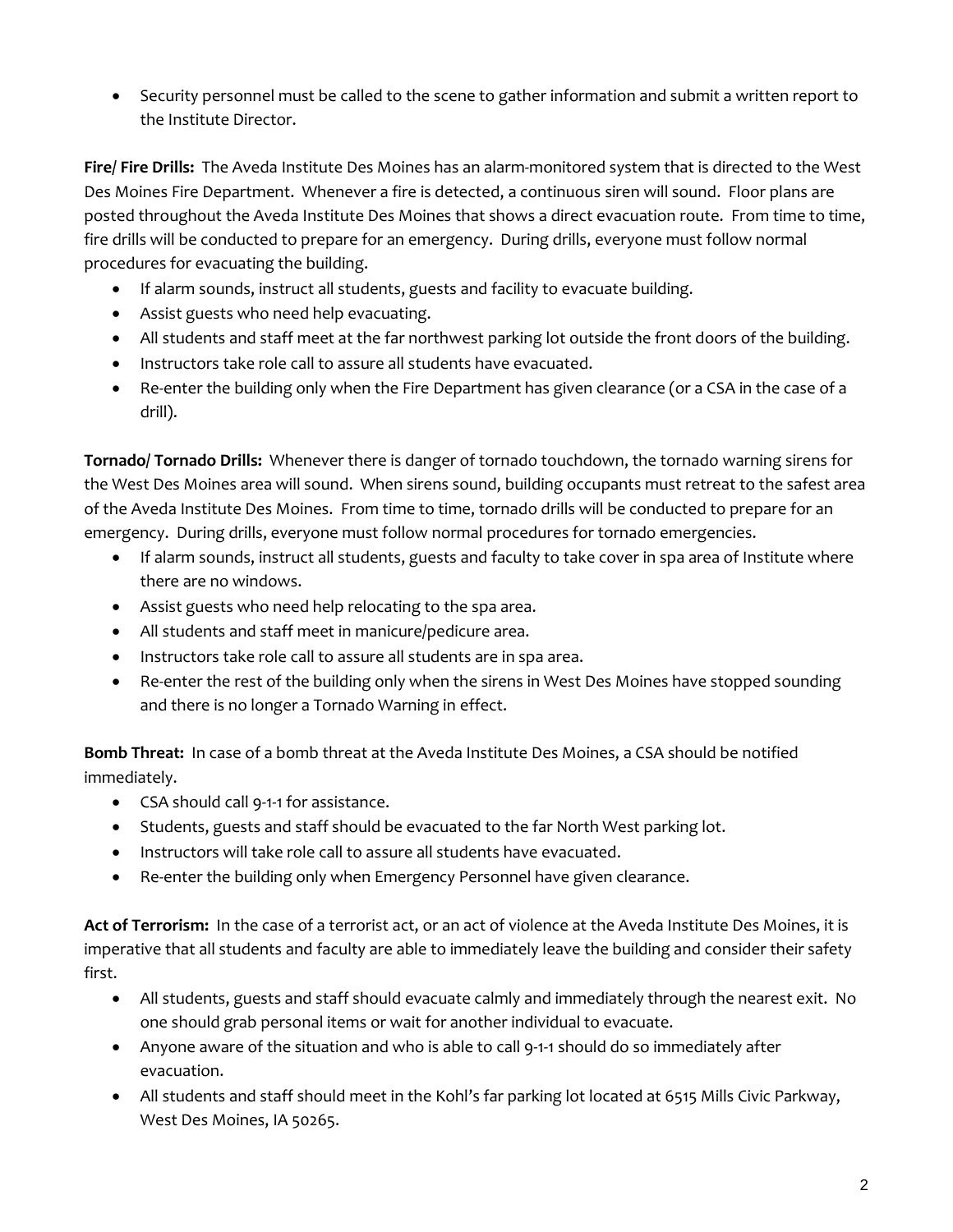- Instructors take role call to assure all students are in the safety zone (Kohl's parking lot).
- An emergency number will be given to all students to call in the event they are unable to find the safety zone.
- After police release all safe staff members and students, the students will be able to return to the school or home as applies.

Students are reminded that they are not employees of the Aveda Institute Des Moines, and therefore are not covered by Workers Compensation insurance. The Aveda Institute Des Moines is not responsible for injuries or damages suffered by students during their education. Students are encouraged to obtain medical and other insurance to protect from injuries or damages.

Only students, employees and other parties having business with this institution are allowed on Aveda Institute Des Moines property. When the school closes for the night, the school's Director or a supervisor will inspect each floor to see that it is empty and lock down the campus. Other individuals present on Aveda Institute Des Moines property at any time without the express permission of the appropriate school official(s) shall also be viewed as trespassing and may also be subject to a fine and/or arrest.

# **Current policies concerning campus law enforcement are as follows:**

- Institution's officials have no powers of arrest other than the Citizens Arrest Law and are required in the event of a crime or emergency to call the correct agency or dial 9-1-1 for the police and emergency services. The Citizens Arrest Law will be invoked only as a last resort, and after all other possibilities have been explored.
- The school does not have any written agreements with local police departments for the investigation of alleged criminal offenses. School officials have the authority to contact the local police to request assistance in preventing or reacting to crime within or in the immediate vicinity of school facilities. The Director is the school's coordinator of security issues.
- Anyone who is the victim or witness to any crime or other emergency is encouraged to report the incident as soon as possible. Employees shall contact their immediate or nearest ranking supervisor to report any criminal action or emergency to the appropriate agency by calling 9-1-1. Institute officials shall attempt to non-violently deal with the crime or emergency. Individual discretion must be used, as undue risk should not be taken.
- The institution currently has no procedures for facilitating pastoral or professional counseling (mental health or otherwise), other than the student or employee is encouraged to seek such aid. A student can inquire in the office of student services for assistance in obtaining a list of professional counseling options.
- The Aveda Institute Des Moines does not provide law enforcement services to off-campus activities.

The need and procedure of reporting emergencies and criminal activities, campus security measures and crime prevention are reviewed with prospective students as part of the admissions process and before they sign an enrollment agreement with the Aveda Institute Des Moines. Similar information is presented to new employees. In addition, the Aveda Institute Des Moines offers annual crime awareness, where students are encouraged to exercise proper care in seeing to their personal safety and the safety of others. The following is a description of policies, rules and programs designed to inform students and employees about the prevention of crimes on campus.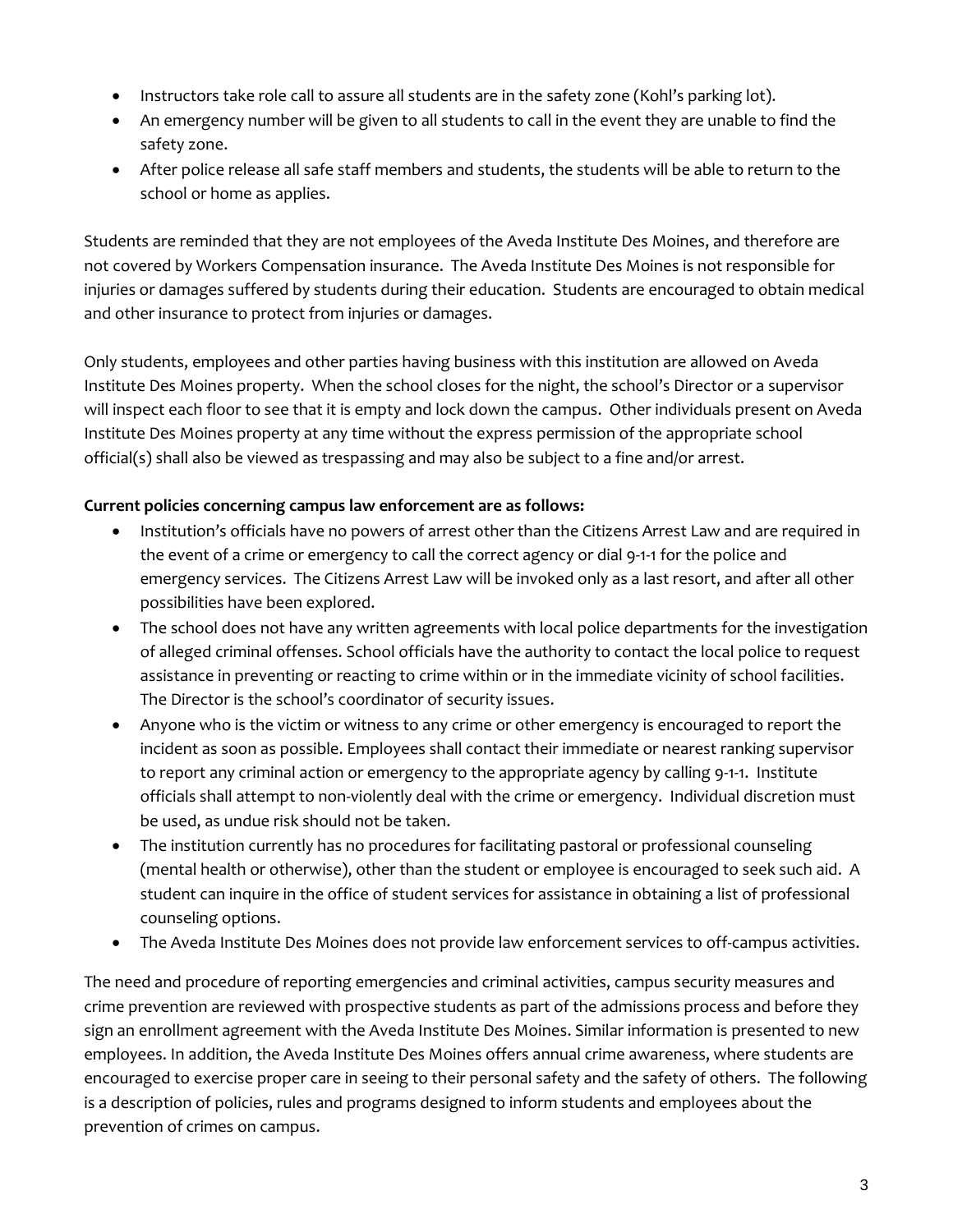- Do not leave personal property in classrooms.
- Report to your institutional official, any suspicious persons.
- Always try to walk in groups outside the school premises.
- If you are waiting for a ride, wait within sight of other people.
- Employees (staff and faculty) will close and lock all doors, windows and blinds and turn off lights when leaving for the evening.

The Aveda Institute Des Moines reviews its Annual Security Report with all currently enrolled students and employees at an all-school assembly before October 1<sup>st</sup> of each year. All staff and students receive notice that the full report is available both in paper form through the Institute Director and also online at [www.avedainstitutedesmoines.com.](http://www.avedainstitutedesmoines.com/) The annual security report is provided to prospective students during the pre-enrollment admissions process.

## **Fire Prevention and Workplace Hazards**

It is the responsibility of all faculty and staff to alert the Director of any and all conditions that could potentially pose a fire hazard or other unsafe condition in or around the building. No smoking is permitted in the building and flammable chemicals are confined and stored in a locked area, meeting all OSHA requirements. Good housekeeping practices will be the responsibility of all faculty, staff and students. Waste materials are to be discarded in their proper places and all aisles, doorways, hallways and exit doors are to be kept clear at all times.

## **Alcoholic Beverages or Controlled Substances**

It is the policy of the Aveda Institute Des Moines that the unlawful manufacture, distribution, dispensation, possession, or use of a controlled substance or alcohol is prohibited while in the workplace, on Institute premises, or as part of any Institute sponsored activities. Any employee or student violating this policy will be subject to disciplinary action up to and including termination or expulsion and referral for prosecution. The specifics of this policy can be found in the Institute's Policies Governing Alcohol and Other Drugs.

#### **Alcohol and Substance Abuse Education**

The Institute has developed a program to prevent the illicit use of drugs and the abuse of alcohol by students and employees. The program provides services related to drug use and abuse including dissemination of information materials, referrals, and Institute disciplinary actions.

A violation of any law regarding drugs or alcohol is also a violation of the Institute's Policies Governing Alcohol and Other Drugs and will be treated as a separate disciplinary matter by the Institute.

Additional information about drug and alcohol abuse, health risks, addiction and prevention can be accessed at the National School on Alcohol Abuse and Alcoholism [\(www.Schooldrinkingprevention.gov\)](http://www.collegedrinkingprevention.gov/) as well as the National School on Drug Abuse [\(www.drugabuse.gov/DrugPages/DrugsofAbuse.html\)](http://www.drugabuse.gov/DrugPages/DrugsofAbuse.html).

## **Sexual Harassment Policies & Procedures**

The Aveda Institute Des Moines is committed to providing a working and educational environment for all students, faculty and staff that is free from sex discrimination, including sexual harassment. Every member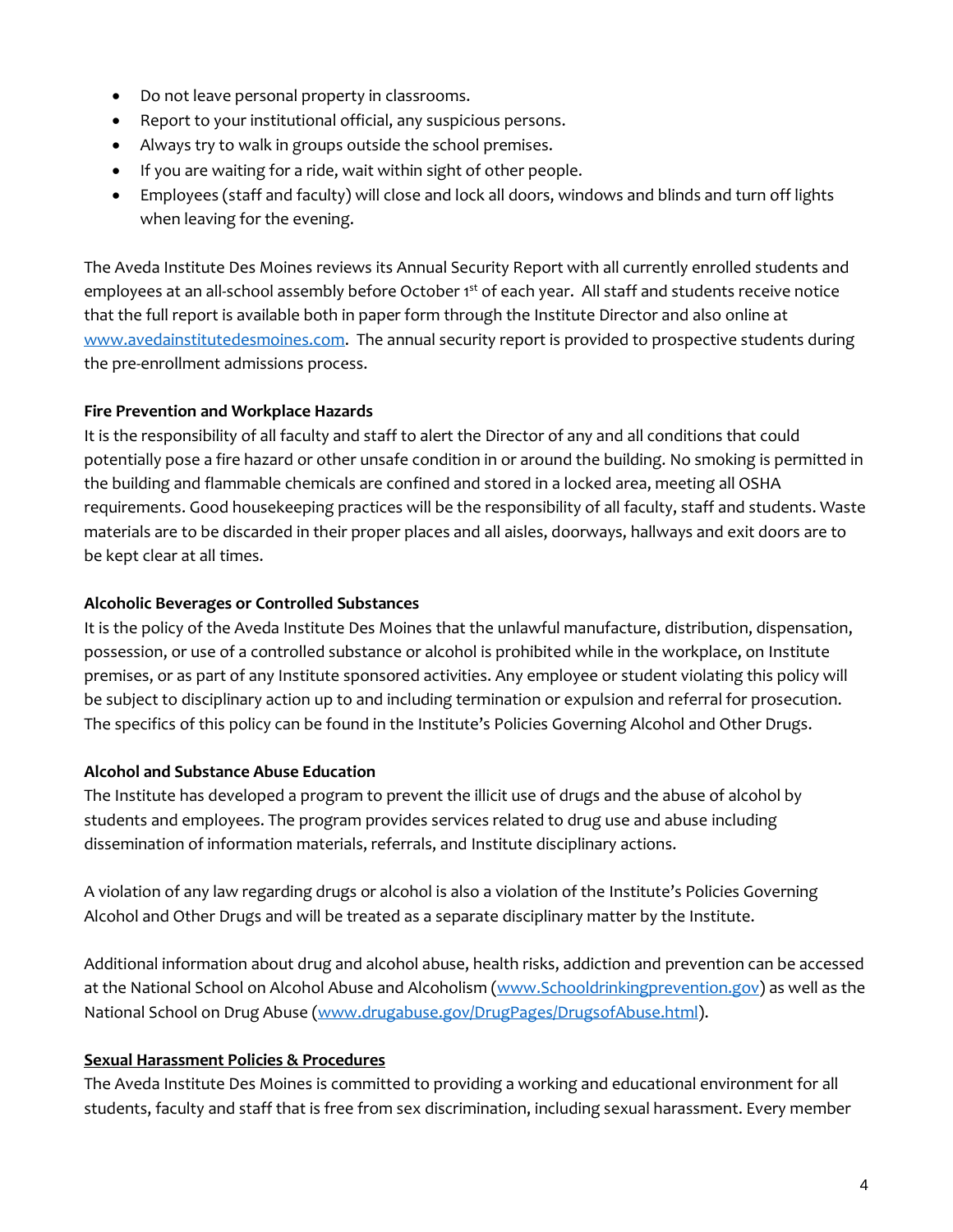of the school community should be aware that the Institute is strongly opposed to sexual harassment, and that such behavior is prohibited by state and federal laws.

The Institute's Sexual Harassment Policy is part of this Annual Security Report. It describes the Institute's programs to prevent sexual harassment, and the procedures that the Institute will follow once an incident of sexual harassment has been reported. This Policy is disseminated widely to the Institute community through publications, the Institute website, new employee orientations, student orientations, and other appropriate channels of communication. Copies of the Policy can be obtained from the Director, or downloading from the Institute's website at [www.avedainstitutedesmoines.com.](https://avedainstitutedesmoines.com/) The Institute provides training to key staff members to enable the Institute to handle any allegations of sexual harassment promptly and effectively. The Institute will respond promptly to all reports of sexual harassment, and will take appropriate action to prevent, to correct, and if necessary, to discipline behavior that violates this policy.

The Institute's Sexual Harassment Policy governs sexual harassment that occurs in the Institute's education programs or activities. This Policy applies to all students, employees, and third parties conducting business with the Institute, regardless of the person's gender, gender identity, sexual orientation, age, race, nationality, class status, ability, religion or other protected status. The Institute encourages victims of sexual harassment to talk to somebody about what happened – so victims can get the support they need, and so the Institute can respond appropriately. As further described in the Policy, the Institute will seek to respect a victim's request for confidentiality to the extent possible, while remaining ever mindful of the victim's wellbeing.

## **Sexual Offender Registration**

In accordance to the Campus Sex Crimes Prevention Act of 2000, the Clery Act, and the Family Rights and Privacy Act of 1974, the Aveda Institute Des Moines is providing information for where students and employees may obtain information regarding registered sex offenders. The Iowa Sex Offenders Registry may be found at http://www.iowasexoffender.com. The Campus Sex Crimes Prevention Act requires institutions of higher education to provide a statement advising the campus community where law enforcement information provided by a state concerning registered sex offenders can be obtained.

#### **Crime Log**

The Title IX Coordinator maintains a combined log of all incidents of crime reported to them.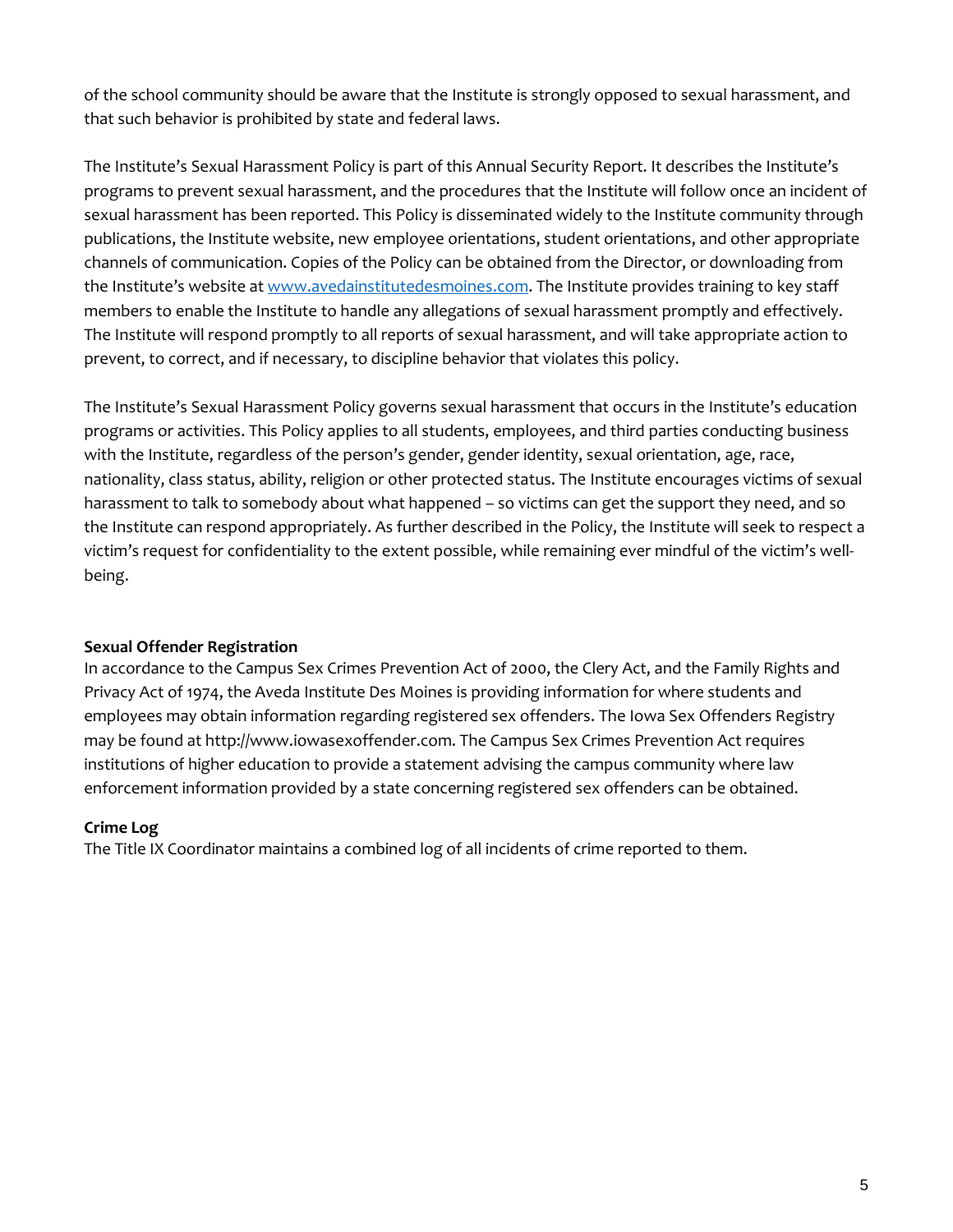# **AVEDA INSTITUTE DES MOINES & AVEDA INSTITUTE ROCHESTER**

#### **SEXUAL HARASSMENT POLICIES & GRIEVANCE PROCEDURES**

#### 1. Introduction

Aveda Institute Des Moines and Aveda Institute Rochester (collectively, the "Institute") is committed to providing a working and educational environment for all students, faculty and staff that is free from sex discrimination, including sexual harassment. Every member of the Institute community should be aware that the Institute is strongly opposed to sexual harassment, and that such behavior is prohibited by state and federal laws.

Aveda Institute Des Moines & Aveda Institute Rochester do not discriminate on the basis of sex in its educational, extracurricular, or other programs or in the context of employment. Sex discrimination is prohibited by Title IX of the Education Amendments of 1972, a federal law that provides:

*No person in the United States shall, on the basis of sex, be excluded from participation in, be denied the benefits of, or be subjected to discrimination under any education program or activity receiving Federal financial assistance.*

As part of the Institute's commitment to providing a working and learning environment free from sexual harassment, this Policy shall be disseminated widely to the Institute community through publications, the Institute website, new employee orientations, student orientations, and other appropriate channels of communication. Key staff members are trained to enable the Aveda Institute Des Moines and Aveda Institute Rochester to handle any allegations of sexual harassment promptly and effectively. The Aveda Institute Des Moines or Aveda Institute Rochester will respond promptly to all reports of sexual harassment, and will take appropriate action to prevent, to correct, and if necessary, to discipline behavior that violates this Policy.

#### 2. Scope of the Policy

This Policy governs sexual harassment that occurs in the Institute's education programs or activities. This Policy applies to all students, employees, and third parties conducting business with the Aveda Institute Des Moines and Aveda Institute Rochester, regardless of the person's gender, gender identity, sexual orientation, age, race, nationality, class status, ability, religion or other protected status. The Aveda Institute Des Moines and Aveda Institute Rochester encourage victims of sexual harassment to talk to somebody about what happened – so victims can get the support they need, and so the respective institute can respond appropriately. As further described in this Policy, the Aveda Institute Des Moines and Aveda Institute Rochester will seek to respect a victim's request for confidentiality to the extent possible, while remaining ever mindful of the victim's well-being.

#### 3. Prohibited Conduct

Sexual harassment comprises a broad range of behaviors focused on sex that may or may not be sexual in nature. Sexual harassment includes an Institute employee conditioning the provision of an Institute aid,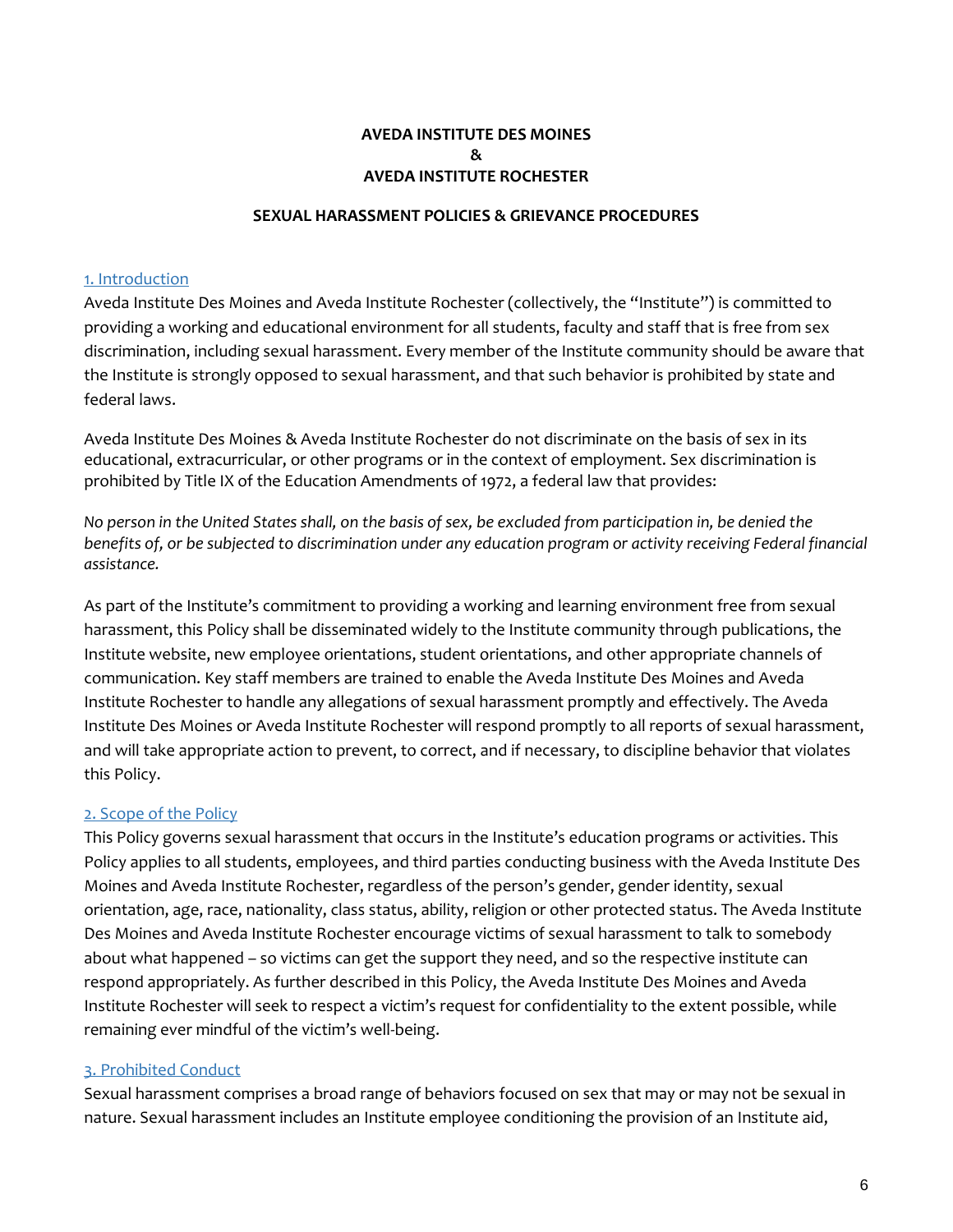benefit, or service on an individual's participation in unwelcome sexual conduct. Unwelcome conduct determined by a reasonable person to be so severe, pervasive, and objectively offensive that it effectively denies a person equal access to the Institute's education programs or activities also constitutes sexual harassment. Sexual assault, stalking, domestic violence, and dating violence are all forms of sexual harassment. Retaliation following an incident of alleged sexual harassment or attempted sexual harassment is strictly prohibited. The definitions for specific acts of sexual harassment can be found in the Definitions of Key Terms at the end of this Policy statement.

Sexual harassment can occur between strangers or acquaintances, or people who know each other well, including between people involved in an intimate or sexual relationship, can be committed by anyone regardless of gender identity, and can occur between people of the same or different sex or gender. **This Policy prohibits all forms of sexual harassment.** 

# 4. Options for Assistance Following an Incident of Sexual Harassment

The Aveda Institute Des Moines and Aveda Institute Rochester strongly encourage any victim of sexual harassment to seek immediate assistance. Seeking prompt assistance may be important to ensure a victim's physical safety or to obtain medical care. The institutes strongly advocate that a victim of sexual harassment report the incident in a timely manner. Time is a critical factor for evidence collection and preservation.

# Reporting Incidents of Sexual Harassment

Victims of sexual harassment may file a report with the local Police Department. Victims may also file a report with the Institute's Title IX Coordinator. More information about reporting an incident of sexual harassment can be found in Section 6 of this Policy, below.

The Aveda Institute Des Moines or Aveda Institute Rochester will respond promptly when it has actual knowledge of sexual harassment in its education programs or activities. The Title IX Coordinator will promptly contact the complainant to discuss the availability of supportive measures as described below, consider the complainant's wishes with respect to supportive measures, inform the complainant of the availability of supportive measures with or without the filing of a formal complaint, and explain to the complainant the process for filing a formal complaint. The Aveda Institute Des Moines or Aveda Institute Rochester will also provide the complainant with written notification about assistance available both within and outside of the Institute community.

A complainant may choose for the investigation to be pursued through the criminal justice system and/or through the Institute's disciplinary procedures by filing a formal complaint as described in this Policy. The Aveda Institute Des Moines or Aveda Institute Rochester will work independently from the criminal justice system. Law enforcement officers do not determine whether a violation of this Policy has occurred. The Title IX Coordinator will guide the complainant through the available options and support the complainant in his or her decision.

# **Supportive Measures**

The respective institute's Title IX Coordinator will work with all students affected by sexual harassment to ensure their safety and support their wellbeing. This assistance may include providing supportive measures to support or protect a student after an incident of sexual harassment and while an investigation or disciplinary proceeding is pending. Supportive measures are non-disciplinary, non-punitive individualized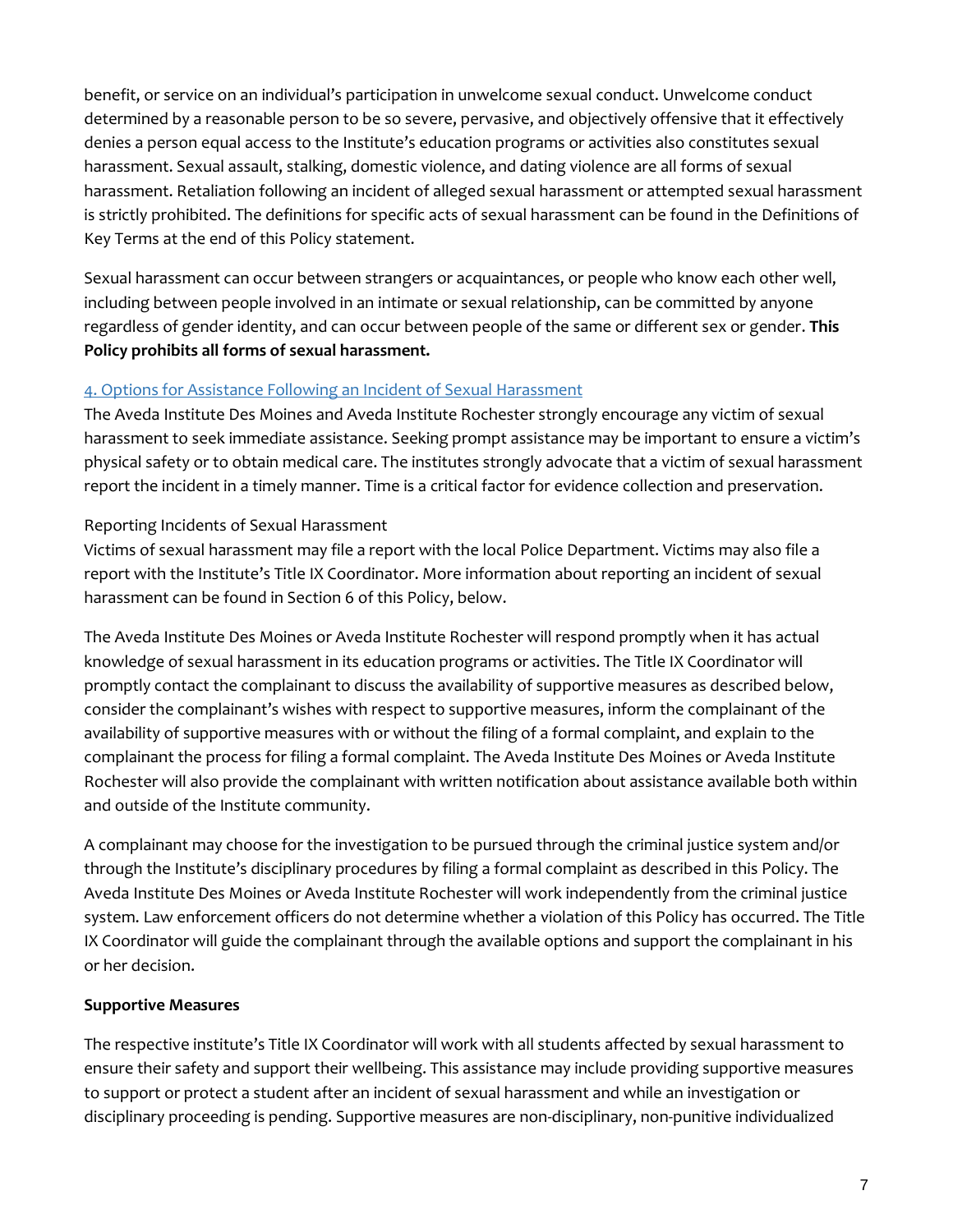services offered as appropriate, as reasonably available, and without fee or charge to the complainant or the respondent before or after the filing of a formal complaint or where no formal complaint has been filed. Such measures are designed to restore or preserve equal access to the Institute's education programs and activities without unreasonably burdening the other party, including measures designed to protect the safety of all parties or the Institute's educational environment, or deter sexual harassment.

Supportive measures may include:

- counseling,
- extensions of deadlines or other course-related adjustments,
- modifications of work or class schedules,
- campus escort services,
- mutual restrictions on contact between the parties,
- changes in work or housing locations,
- leaves of absence,
- increased security and monitoring of certain areas of the campus, and
- other similar measures.

The Aveda Institute Des Moines and Aveda Institute Rochester will maintain as confidential any supportive measures provided to the complainant or respondent, to the extent that maintaining such confidentiality would not impair the ability of the Institute to provide the supportive measures. The Title IX Coordinator is responsible for coordinating the effective implementation of supportive measures.

The measures needed by each student may change over time, and the Title IX Coordinator will communicate with each student throughout any investigation to ensure that any supportive measures are necessary and effective based on the students' evolving needs. Students who report an incident of sexual harassment may also be able to obtain a formal protection order from a civil or criminal court. The Institute will work with the student and the applicable court to assist in the enforcement of any such protective orders.

## **Support Services Available**

Counseling, advocacy and support services are available for complainants, whether or not a complainant chooses to make an official report or participate in the Institute's disciplinary or criminal process. *Aveda Institute Des Moines and Aveda Institute Rochester do not provide counseling or health care services.* 

Sexual harassment crisis and counseling options are available locally and nationally through a number of agencies, including:

## **Students & Employees of Aveda Institute Des Moines & Rochester Resource:**

**Employee and Family Resources:** 800-327-4692 - Provides variety of counseling, consultations, resources and coaching benefits for you and your family members at no cost to you. Benefits are confidential and available 24/7/365.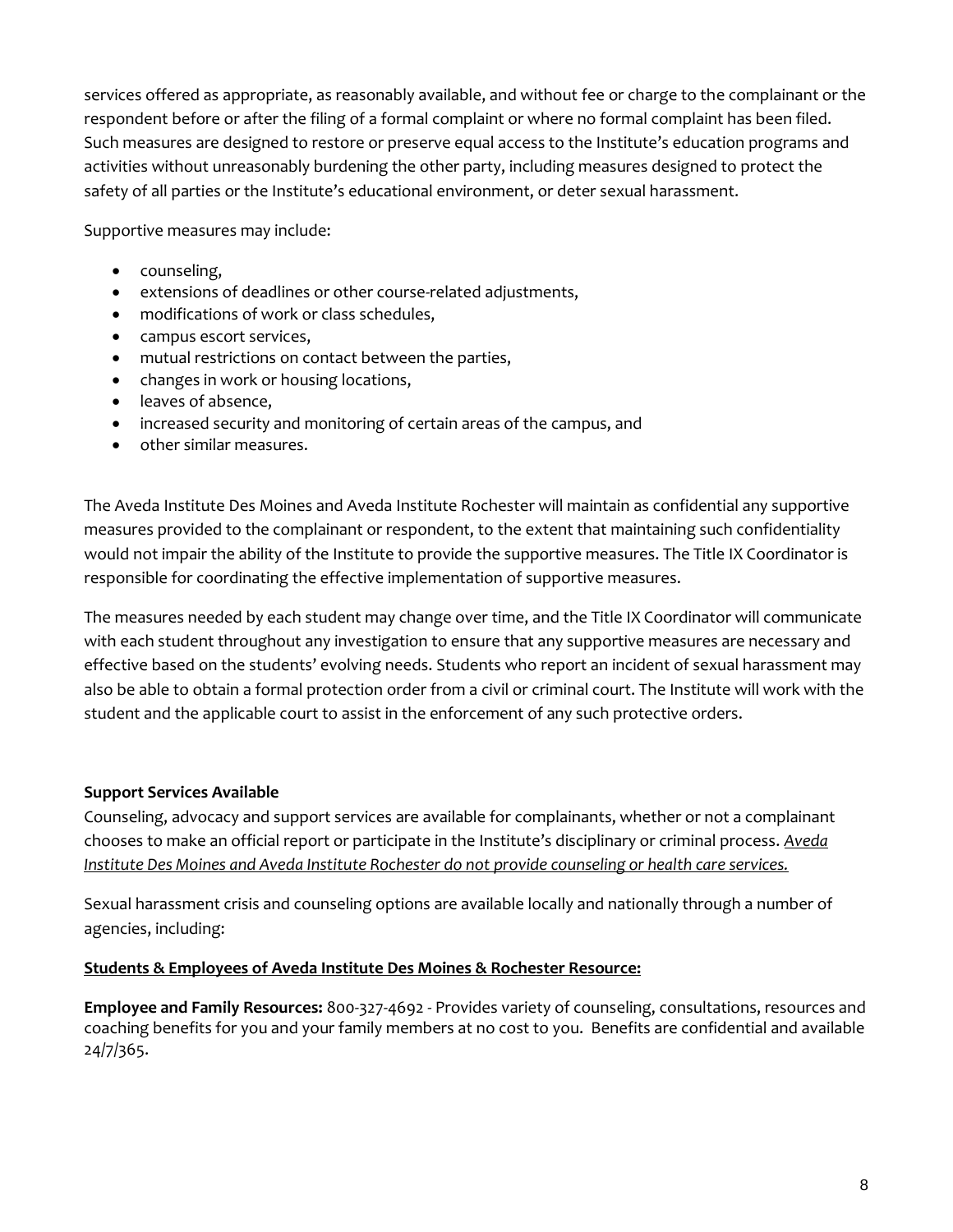#### **National Resources:**

**National Sexual Assault Hotline**: 800-656-4673

**National Domestic Violence Hotline**: 800-799-7233

**National Institute of Mental Health**[: www.nimh.nih.gov](http://www.nimh.nih.gov/)

**Substance Abuse and Mental Health Administration**[: www.samhsa.gov/find-help/national-helpline,](https://www.samhsa.gov/find-help/national-helpline) 1- 800-662-HELP (4357)

#### **Local Resources for Des Moines:**

**Iowa Coalition Against Sexual Assault (IowaCASA)** – Referrals to local rape crisis centers. **www**[.iowacasa.org](http://www.iowacasa.org/) **Iowa Sexual Abuse Hotline** - Crisis line: 1.800.284.7821 **Polk County Victim Services** - Crisis line: 515.286.3535 **NISAA (African Women's Refugee Project)** - Sexual abuse comprehensive services, culturally specific to African Immigrant communities. **http**[://muawi.org](http://muawi.org/) 515.288.0881 **LUNA (Latinas Unidas por un Nuevo Amanecer)** - Sexual abuse comprehensive services, culturally specific to Latino population. **www**[.lunaiowa.orgServices](http://www.lunaiowa.orgservices/) 800.256.7668 or 866.256.7668 **Crisis Intervention & Advocacy Center**: 1.800.550.0004 or 515.993.3477

### **Local Resources for Rochester:**

**Minnesota Coalition Against Sexual Assault**: 651.209.9993

**Olmsted County Victim Services**: 507.328.7270

**Family Service Rochester**: 507.287.2010

#### **Evidence Preservation**

Victims of sexual assault, domestic violence or dating violence should consider seeking medical attention as soon as possible. It is important that a victim of sexual assault not bathe, douche, smoke, change clothing or clean the bed/linen where they were assaulted so that evidence necessary to prove criminal activity may be preserved. In circumstances where the victims do not opt for forensic evidence collection, health care providers can still treat injuries and take steps to address health concerns. Victims of sexual harassment are encouraged to also preserve evidence by saving text messages, instant messages, social networking pages, other communications, and keeping pictures, logs or other copies of documents, if they have any, that would be useful in connection with an Institute or police investigation.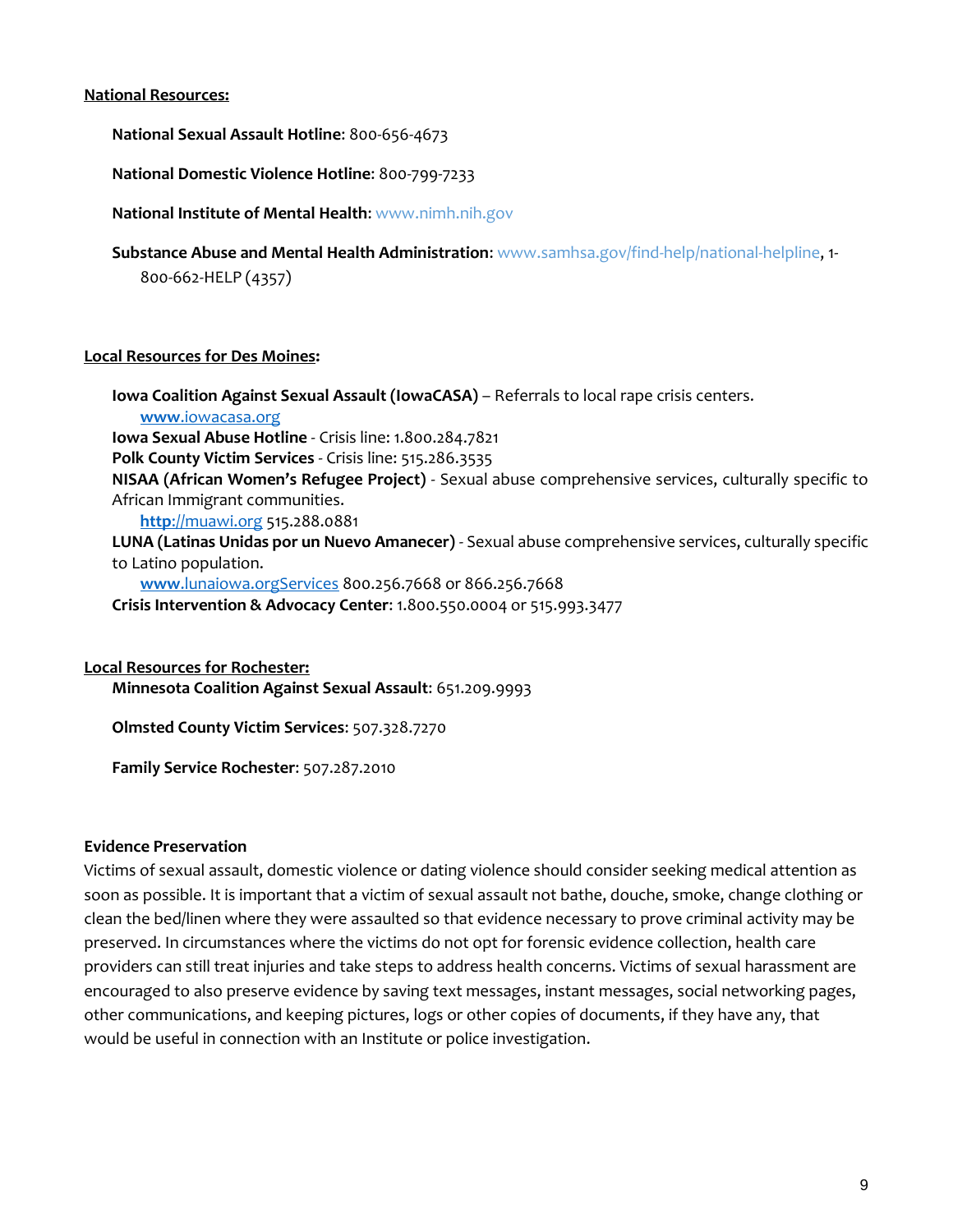## 5. Title IX Coordinator

The Institute's Title IX Coordinator is responsible for monitoring and overseeing the Institute's compliance with Title IX and the prevention of sexual harassment and discrimination. The Title IX Coordinator is:

- Knowledgeable and trained in Institute policies and procedures and relevant state and federal laws;
- Available to advise any individual, including a complainant, respondent, or a third party, about Institute and community resources and reporting options;
- Available to provide assistance to any Institute employee regarding how to respond appropriately to a report of Title IX-related prohibited conduct and related retaliation;
- Participates in ensuring the effective implementation of this Policy, including monitoring compliance with all procedural requirements, record keeping, and timeframes; and
- Responsible for overseeing training, prevention, and education efforts and annual reviews of climate and culture.

Per regulation 106.45 (b)(10), all Title IX Coordinator training for the Aveda Institute Des Moines can be found on our website at[: https://avedainstitutedesmoines.com/title-ix-training/](https://avedainstitutedesmoines.com/title-ix-training/)

Inquiries or concerns about Title IX may be referred to the Institute's Title IX Coordinator:

West Des Moines location: Ms. Brooke Gillard 6905 Mills Civic Pkwy, Suite 120 West Des Moines, IA 50266 Phone: (515) 224-5244 Email: [jessicat@avedaiowa.com](mailto:jessicat@avedaiowa.com)

Rochester location: Rachel Petrich-Institute Director 701 Apache Mall, Rochester, MN 55902 Phone: (507) 288-1940 Email: [rachelp@airochester.com](mailto:rachelp@airochester.com)

# 6. Reporting Policies and Protocols

The Institute strongly encourages all members of the Institute community to report information about any incident of sexual harassment as soon as possible. Reports can be made either to the Institute and/or to law enforcement.

# **Reporting to the Institute**

An incident of sexual harassment may be reported to the Institute's Title IX Coordinator or to a designated Institute official, as described in Section 7 below. No other Institute officials or employees have the authority to institute corrective measures under these Policies and Procedures on behalf of the Institute. **The Aveda Institute Des Moines or Aveda Institute Rochester will not be deemed to have actual knowledge of alleged sexual harassment unless the Institute's Title IX Coordinator or a designated Institute official possess such knowledge.** Reports of sexual harassment to Institute officials or employees other than the Title IX Coordinator or a designated Institute official will not confer actual knowledge to the Institute of such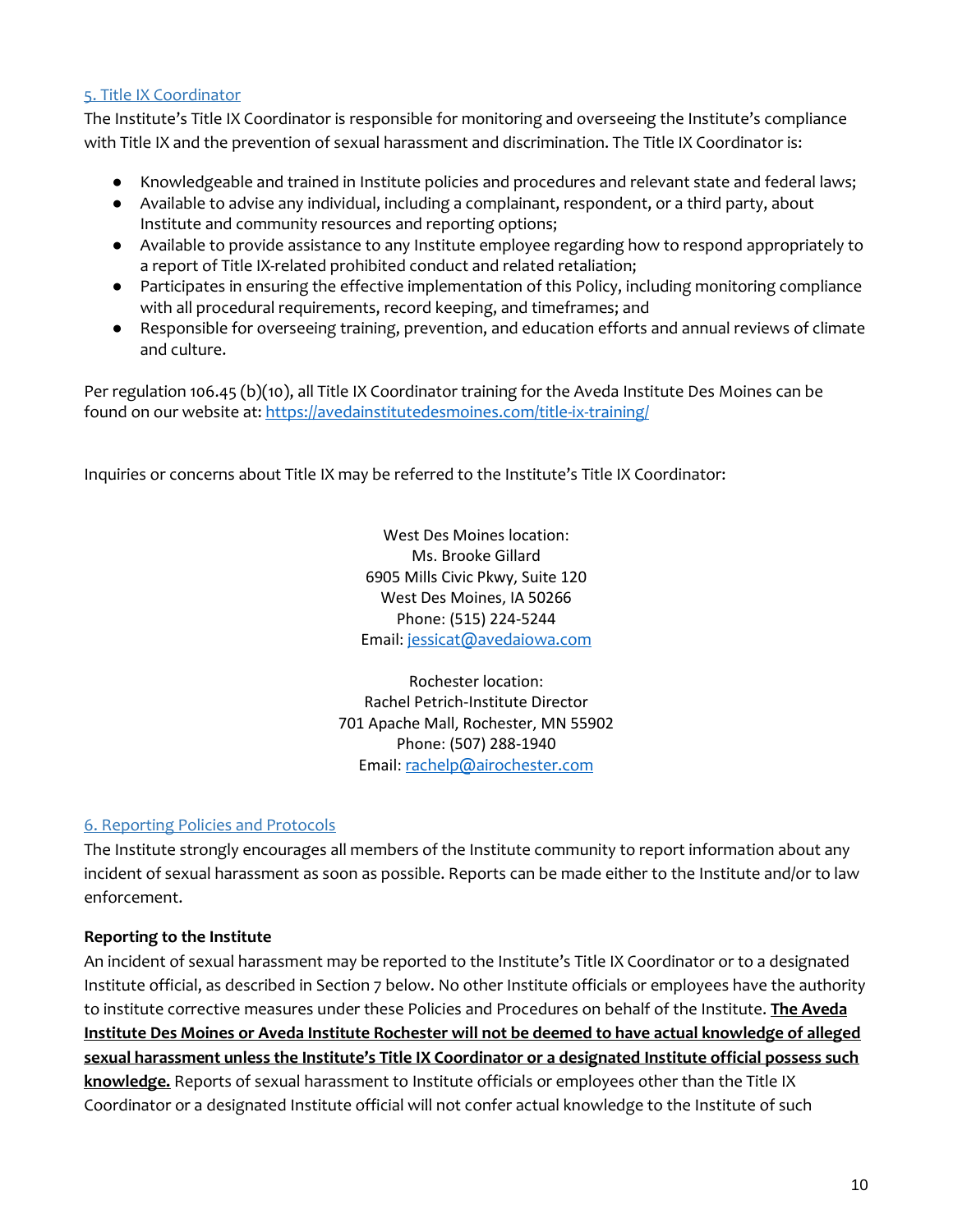allegations, unless the Title IX Coordinator or designated Institute official subsequently obtain such actual knowledge.

If the Institute's Title IX Coordinator is the alleged perpetrator of the sexual harassment, the report should be submitted to a designated Institute official. Filing a report with an Institute official will not obligate the victim to prosecute, nor will it subject the victim to scrutiny or judgmental opinions from officers.

Any person may report sex discrimination, including sexual harassment (whether or not the person reporting is the person alleged to be the victim of conduct that could constitute sex discrimination or sexual harassment), in person, by mail, by telephone, or by electronic mail, using the contact information listed in Section 6 for the Title IX Coordinator, or by any other means that results in the Title IX Coordinator or a designated Institute official receiving the person's verbal or written report. Such a report may be made at any time (including during non-business hours) by using the telephone number or email address, or by mail to the office address, listed for the Title IX Coordinator.

While there is no time limit for reporting, reports of sex discrimination or harassment should be brought forward as soon as possible. All incidents should be reported even if significant time has elapsed, but prompt reporting will better enable the Institute to respond, investigate, provide an appropriate remedy, and impose discipline if appropriate. Note that if a complainant seeks to file a formal complaint for the Institute to initiate an investigation into allegations of sexual harassment, the complainant must be participating in or attempting to participate in the Institute's education programs or activities at the time of filing such formal complaint. The Institute is committed to supporting the rights of a person reporting an incident of sexual harassment to make an informed choice among options and services available.

The Aveda Institute Des Moines or Aveda Institute Rochester will respond to all reports in a manner that treats each individual with dignity and respect and will take prompt responsive action to end any harassment, prevent its recurrence, and address its effects.

# **Reporting to Law Enforcement**

An incident of sexual harassment can be reported to law enforcement at any time, 24 hours a day/7 days a week, by calling 911. At the complainant's request, the Institute will assist the complainant in contacting law enforcement. If the complainant decides to pursue the criminal process, the Institute will cooperate with law enforcement agencies to the extent permitted by law. A complainant has the option to decide whether or not to participate in any investigation conducted by law enforcement. Filing a police report will:

- Ensure that a victim of sexual assault receives the necessary medical treatment and tests
- Provide the opportunity for collection of evidence helpful in prosecution, which cannot be obtained later (ideally a victim of sexual assault should not wash, douche, use the toilet, or change clothing prior to a medical/legal exam)

# **Reporting of Crimes & Annual Security Reports**

Campus safety and security are important issues at Aveda Institute Des Moines and Aveda Institute Rochester. Our goal is to provide students with a safe environment in which to learn and to keep students, parents, and employees well informed about campus security. The Jeanne Clery Disclosure of Campus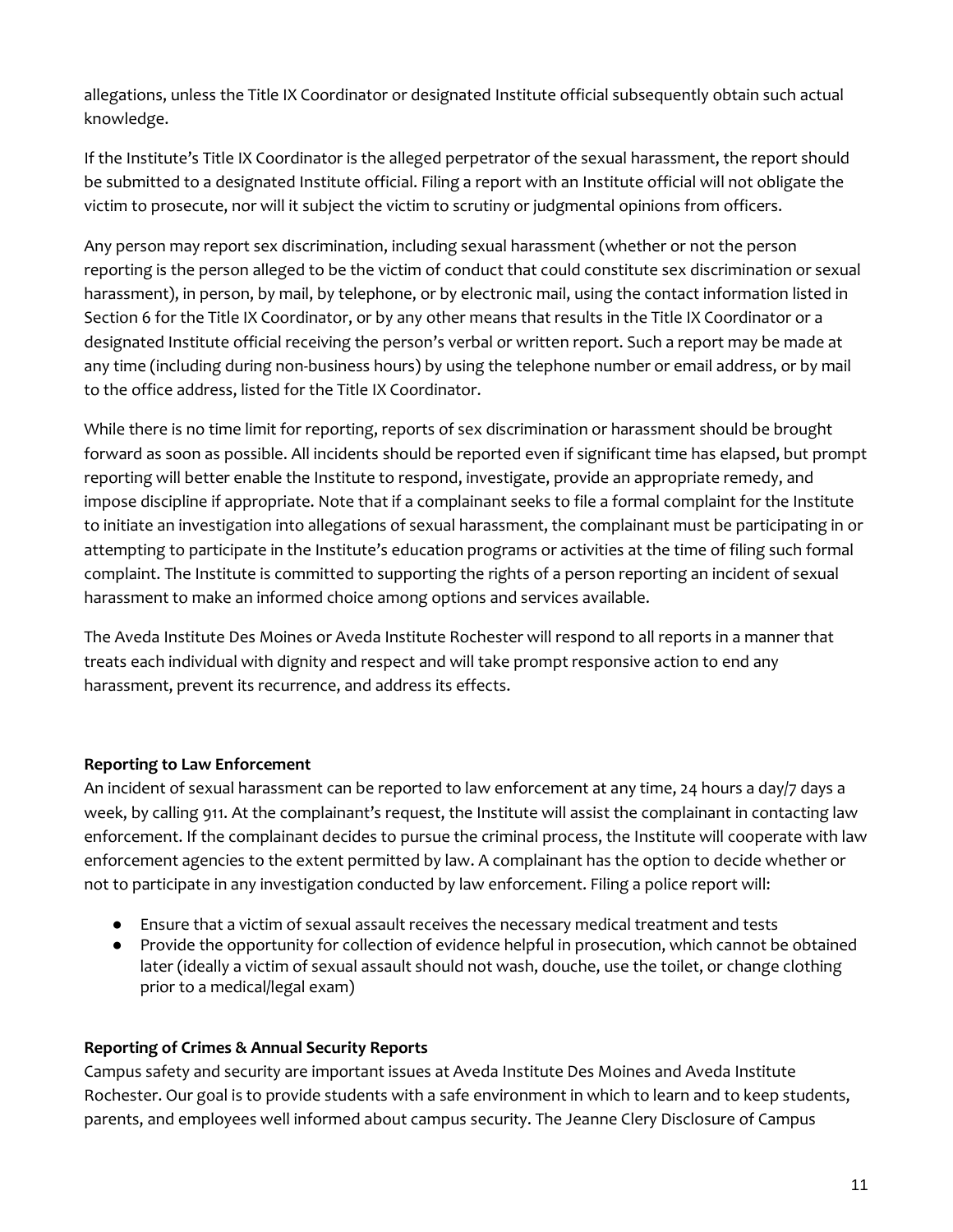Security Policy and Campus Crime Statistics Act, or Clery Act, requires institutions of higher education to record and report certain information about campus safety, including the number of incidents of certain crimes on or near campus, some of which constitute sexual harassment under this Policy.

Each year the Institute prepares an annual security report to comply with the Clery Act. The full text of this report can be located on the Institute's web site at [www.avedainstitutedesmoines.com](https://www.avedainstitutedesmoines.com/) (West Des Moines campus) o[r www.avedainstituterochester.com](https://www.avedainstituterochester.com/) (Rochester campus). This report is prepared in cooperation with the local law enforcement agencies around our campus. Each year notification is made to all enrolled students and employees that provides the web site to access this report. Copies of the report may also be obtained in person from the Institute Director or by calling (515) 224-5244 (West Des Moines campus) or (507) 288-1940 (Rochester campus). All prospective employees may also obtain a copy from the Director.

# **Timely Warnings**

In the event that a situation arises, either on or off campus, that, in the judgment of the Institute Director constitutes an ongoing or continuing threat, a campus wide "timely warning" will be issued. The Director will immediately notify the Institute community upon the confirmation of a significant emergency or dangerous situation involving an immediate threat to the health or safety of students or staff occurring at the Institute, unless issuing a notification will compromise efforts to contain the emergency. The warning will be issued through the most effective and efficient means available and may include instant messaging to students and Institute employees. Notices may also be posted in the common areas throughout the Institute. Anyone with information warranting a timely warning should report the circumstances to the Director by phone at (515) 224-5244 (West Des Moines campus) or (507) 288-1940 (Rochester campus), or in person at the Institute. The Institute will provide adequate follow-up information to the community as needed.

# **Third-Party and Anonymous Reporting**

In cases where sexual harassment is reported to the Title IX Coordinator or a designated Institute official by someone other than the complainant (by an instructor, classmate, or friend, for example), the Title IX Coordinator will promptly notify the complainant that a report has been received. This Policy and the Procedures will apply in the same manner as if the complainant had made the initial report. The Title IX Coordinator will make every effort to meet with the complainant to discuss available options and resources. Reports from an anonymous source will be treated in a similar fashion.

# **No Retaliation**

The Aveda Institute Des Moines and Aveda Institute Rochester prohibits retaliation against any individual for the purpose of interfering with any right or privilege secured by Title IX, or because the individual has made a report or complaint, testified, assisted, or participated or refused to participate in any manner in a Title IX investigation, proceeding, or hearing. The Institute will take strong responsive action if retaliation occurs. Any incident of retaliation should be promptly reported to the Title IX Coordinator or the Institute Director.

Except as may otherwise be required by law, the Institute will keep confidential the identity of any individual who has made a report or complaint of sex discrimination, including any complainant, any individual who has been reported to be the perpetrator of sex discrimination, any respondent, and any witness.

Charging an individual with a violation of the Institute's code of conduct for making a materially false statement in bad faith in the course of a grievance proceeding does not constitute retaliation, provided,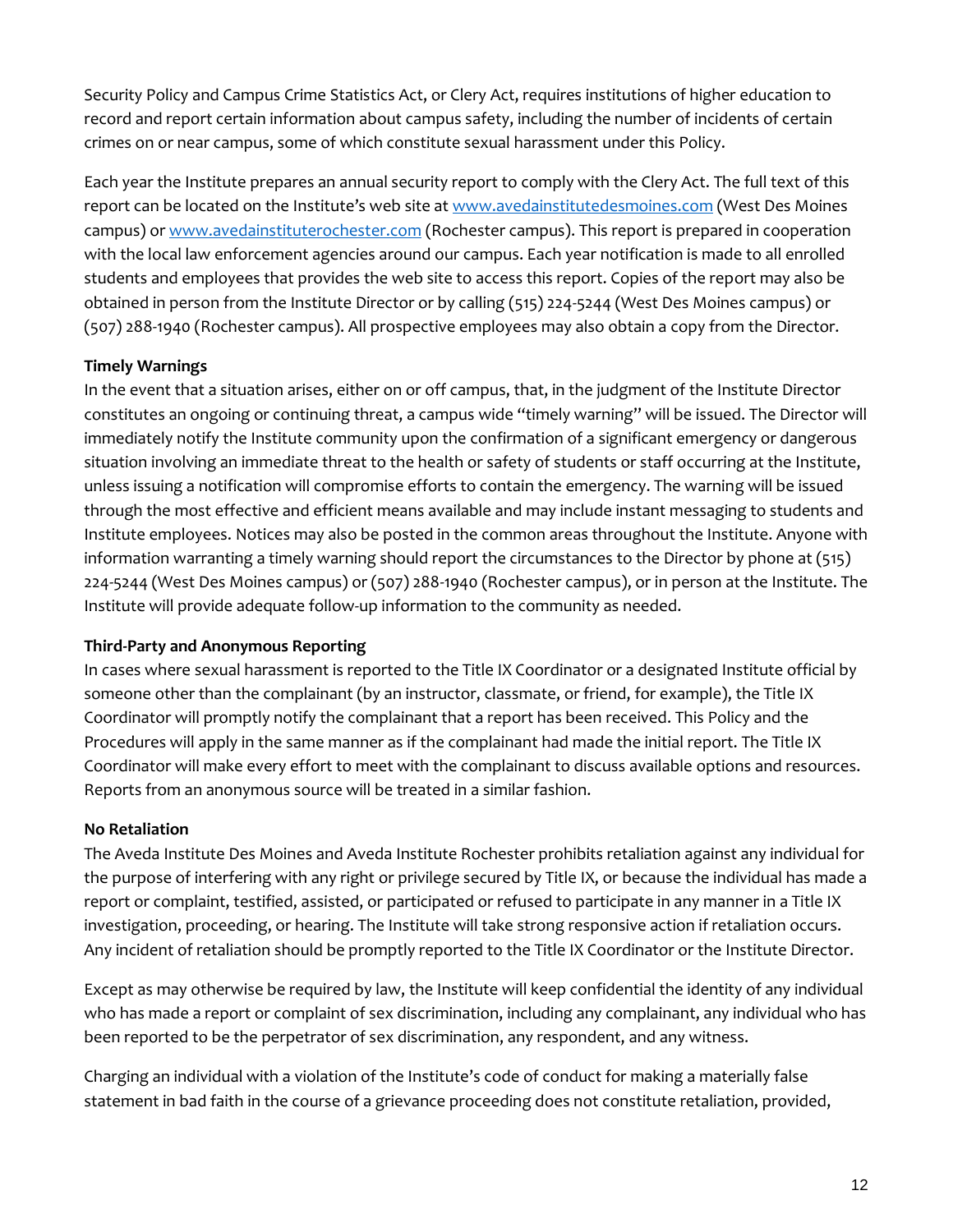however, that a determination regarding responsibility, alone, is not sufficient to conclude that any party made a materially false statement in bad faith.

# Coordination With Drug Free Institute Policy

Students may be reluctant to report instances of sexual harassment because they fear being disciplined pursuant to the Institute's alcohol or drug policies. The Institute encourages students to report all instances of sexual harassment and will take into consideration the importance of reporting sexual harassment in addressing violations of the Institute's alcohol and drug policies. This means that, whenever possible, the Institute will respond educationally rather than punitively to student alcohol or drug policy violations associated with reported sexual harassment.

# 7. Institute Policy on Confidentiality

The Aveda Institute Des Moines and Aveda Institute Rochester encourage victims of sexual harassment to talk to somebody about what happened – so victims can get the support they need, and so the Institute can respond appropriately.

This Policy is intended to make students aware of the various reporting and confidential disclosure options available to them – so they can make informed choices about where to turn should they become a victim of sexual harassment. The Institute encourages victims to talk to someone identified in one or more of these groups.

Privileged and Confidential Communications – Professional & Pastoral Counselors Professional, licensed counselors and pastoral counselors who provide mental-health counseling to members of the community (and including those who act in that role under the supervision of a licensed counselor) are not required to report any information about an incident to the Title IX Coordinator without a victim's permission. *The Aveda Institute Des Moines and Aveda Institute Rochester do not provide professional or pastoral counseling, but can assist a victim of sexual harassment in obtaining support services from these groups or agencies*. Contact information for these support organizations is listed in Section 4 of this Policy.

**NOTE:** While these professional and pastoral counselors and advocates may maintain a victim's confidentiality vis-à-vis the Institute, they may have reporting or other obligations under state law.

**ALSO NOTE:** If the Institute determines that the alleged perpetrator(s) pose a serious and immediate threat to the Institute community, the Institute's Director may be called upon to issue a timely warning to the community. Any such warning should not include any information that identifies the victim.

# **Reporting to a Designated Institute Official**

A "designated Institute official" is an Institute employee who has the authority to institute corrective measures on behalf of the Institute upon actual notice of sexual harassment.

A designated Institute official will report to the Title IX Coordinator all relevant details about the alleged sexual harassment shared by the complainant – including the names of the complainant and respondent, any witnesses, and any other relevant facts, including the date, time and specific location of the alleged incident.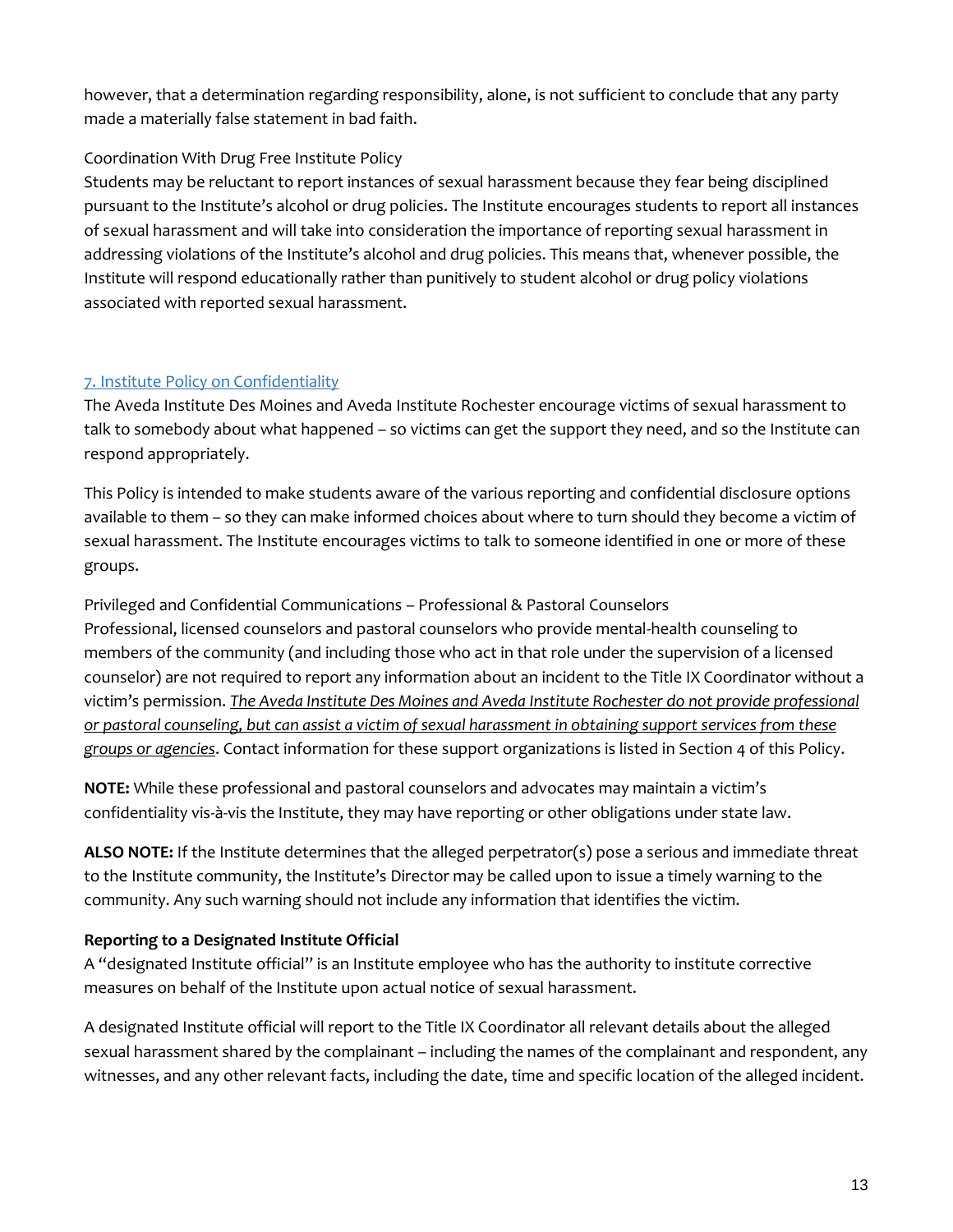To the extent possible, information reported to a designated Institute official will be shared only with people responsible for handling the Institute's response to the report. Designated Institute officials should not share information with law enforcement without the complainant's consent or unless the complainant has also reported the incident to law enforcement.

In addition to the Title IX Coordinators, the Institute's designated Institute officials include the Institute's Owners and Institute Directors.

Before a complainant reveals any information to a designated Institute official, the official should ensure that the complainant understands the official's reporting obligations – and, if the complainant wants to maintain confidentiality, direct the complainant to confidential resources.

If the complainant wants to tell the designated Institute official what happened but also maintain confidentiality, the official should tell the complainant that the Institute will consider the request but cannot guarantee that the Institute will be able to honor it. In reporting the details of the incident to the Title IX Coordinator, the official will also inform the Coordinator of the complainant's request for confidentiality.

Designated Institute officials will not pressure a complainant to request confidentiality, but will honor and support the complainant's wishes, including for the Institute to fully investigate an incident. By the same token, designated Institute officials will not pressure a complainant to make a formal complaint and initiate an Institute investigation if the complainant is not ready to do so.

A complainant who at first requests confidentiality may later decide to file a formal complaint with the Institute or report the incident to local law enforcement, and thus have the incident fully investigated.

# **Reporting to Title IX Coordinator**

To the extent possible, information reported to the Title IX Coordinator will be shared only with people responsible for handling the Institute's response to the report. The Title IX Coordinator should not share information with law enforcement without the complainant's consent or unless the complainant has also reported the incident to law enforcement.

Before a complainant reveals any information to the Title IX Coordinator, the Coordinator should ensure that the complainant understands the Coordinator's reporting obligations – and, if the complainant wants to maintain confidentiality, direct the complainant to confidential resources. If the complainant wants to tell the Title IX Coordinator what happened but also maintain confidentiality, the Coordinator should tell the complainant that the Institute will consider the request but cannot guarantee that the Institute will be able to honor it.

The Title IX Coordinator will not pressure a complainant to request confidentiality, but will honor and support the complainant's wishes, including for the Institute to fully investigate an incident. By the same token, the Title IX Coordinator will not pressure a complainant to make a formal complaint and initiate an Institute investigation if the complainant is not ready to do so.

## **Requesting Confidentiality: How the Institute Will Weigh the Request and Respond**

If a complainant discloses an incident to the Title IX Coordinator but wishes to maintain confidentiality or requests that no investigation into a particular incident be conducted or disciplinary action taken, the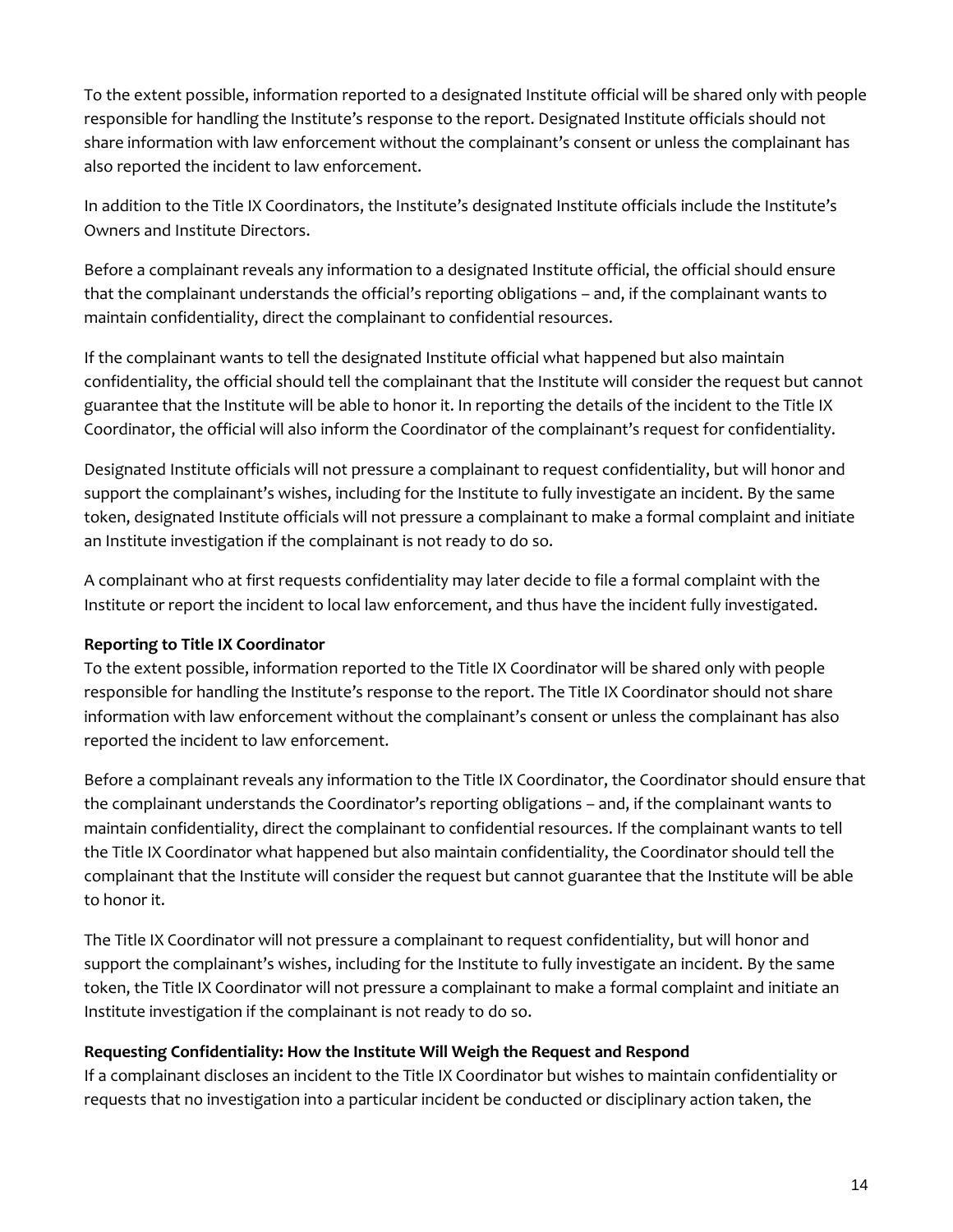Institute must weigh that request against the Institute's obligation to provide a safe, non-discriminatory environment for all students, including the complainant.

If the Institute honors the request for confidentiality, a complainant must understand that the Institute's ability to investigate the incident and pursue disciplinary action against the respondent will be limited. A complainant may provide the Title IX Coordinator with confidential knowledge of alleged sexual harassment and receive supportive measures from the Institute without the complainant filing a formal complaint and initiating an investigation. Although rare, there are times when the Institute may not be able to honor a complainant's request in order to provide a safe, non-discriminatory environment for all students.

The Title IX Coordinator will evaluate requests for confidentiality. When weighing a complainant's request for confidentiality or that no investigation or discipline be pursued, the Title IX Coordinator will consider a range of factors, including the following:

- The increased risk that the respondent will commit additional acts of sexual harassment or other violence, such as:
	- o whether there have been other sexual harassment complaints about the same respondent;
	- o whether the respondent has a history of arrests or records from a prior Institute indicating a history of violence;
	- o whether the respondent threatened further sexual harassment or other violence against the complainant or others;
	- o whether the sexual harassment was committed by multiple respondents;
- Whether the sexual harassment was perpetrated with a weapon;
- Whether the complainant is a minor;
- Whether the Institute possesses other means to obtain relevant evidence of the sexual harassment (e.g., security cameras or personnel, physical evidence); and
- Whether the complainant's report reveals a pattern of perpetration (e.g., via illicit use of drugs or alcohol) at a given location or by a particular group.

The presence of one or more of these factors could lead the Title IX Coordinator to file a formal complaint to investigate and, if appropriate, pursue disciplinary action. If none of these factors are present, the Institute will likely respect the complainant's request for confidentiality.

**If the Institute determines that it cannot maintain a complainant's confidentiality**, the Institute will inform the complainant prior to starting an investigation and will, to the extent possible, only share information with people responsible for handling the Institute's response. The Institute will remain ever mindful of the complainant's well-being, and will take ongoing steps to protect the complainant from retaliation or harm and work with the complainant to create a safety plan. Retaliation against the complainant, whether by students or Institute employees, will not be tolerated. The Institute will also:

- Assist the complainant in accessing other available victim advocacy, academic support, counseling, disability, health or mental health services, and legal assistance;
- Provide other security and support, which could include issuing a no-contact order, helping arrange a change of course schedules (including for the respondent pending the outcome of an investigation), or adjustments for assignments or tests; and
- Inform the complainant of the right to report a crime to local law enforcement and provide the complainant with assistance if the complainant wishes to do so.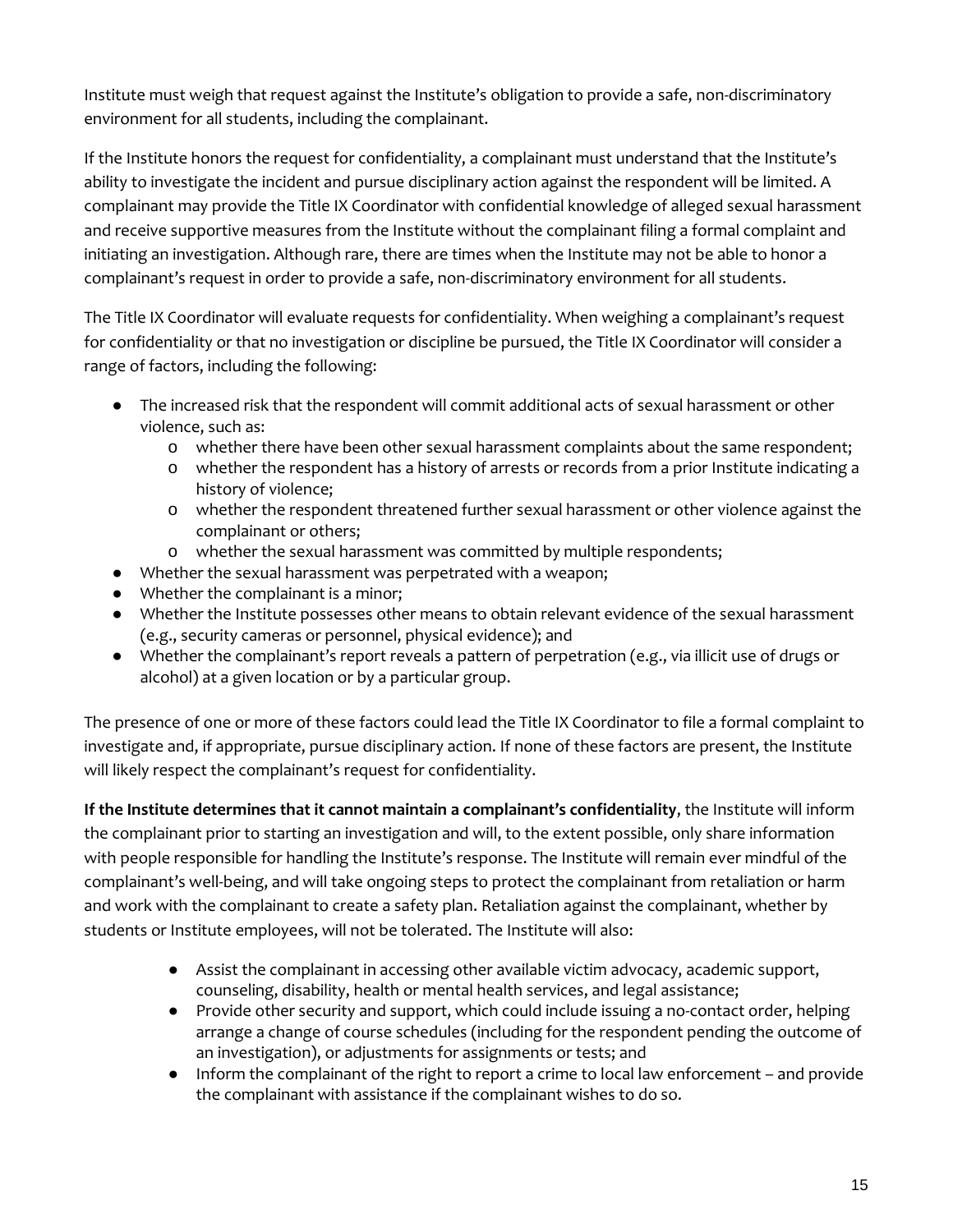The Institute may not require a complainant to participate in any investigation or disciplinary proceeding.

Because the Institute is under a continuing obligation to address the issue of sexual harassment campuswide, reports of sexual harassment (including non-identifying reports) will also prompt the Institute to consider broader remedial action – such as increased monitoring, supervision, or security at locations where the reported sexual harassment occurred; increasing education and prevention efforts, including to targeted population groups; conducting climate assessments/ victimization surveys; and/or revisiting its policies and practices.

**If the Institute determines that it can respect a complainant's request for confidentiality**, the Institute will also take action as necessary to protect and assist the complainant. This includes the Title IX Coordinator promptly contacting the complainant to discuss the availability of supportive measures. A complainant's request for confidentiality will limit the Institute's ability to investigate a particular matter. The Institute may take steps to limit the effects of the alleged sexual harassment and prevent its recurrence without initiating formal action against the respondent or revealing the identity of the student complainant. Examples include providing increased monitoring, supervision, or security at locations or activities where the harassment occurred; providing training and education materials for students and employees; revising and publicizing the Institute's policies on sexual harassment; and conducting climate surveys regarding sexual harassment.

# **Off-campus Counselors and Advocates**

Off-campus counselors, advocates, and health care providers will also generally maintain confidentiality and not share information with the Institute unless the complainant requests the disclosure and signs a consent or waiver form. Contact information for these off-campus resources can be found in Section 4 of this Policy.

# 8. Formal Complaint Investigation Procedures and Protocols

The Aveda Institute Des Moines and Aveda Institute Rochester will investigate all formal complaints of sexual harassment. A formal complaint must be in writing filed by a complainant or signed by the Title IX Coordinator alleging sexual harassment against a respondent and requesting that the Institute investigate the allegation of sexual harassment. A formal complaint form may be obtained from the Title IX Coordinator, although no particular form is required to submit a formal complaint so long as the complaint is in writing, signed by a complainant, alleges sexual harassment against a respondent, and requests an investigation. The Institute's Title IX Coordinator oversees the Institute's investigation, response to, and resolution of all reports of prohibited sexual harassment, and of related retaliation, involving students, faculty, and staff.

As soon as practicable after receiving a formal complaint, the Title IX Coordinator will make an initial assessment of the formal complaint to determine whether the formal complaint, on its face, alleges an act prohibited by this Policy. If the Title IX Coordinator determines the formal complaint states facts which, if true, could constitute sexual harassment in violation of this Policy, the Title IX Coordinator will proceed through the formal investigation process (see below). If the Title IX Coordinator determines the complainant's report does not state facts that, if true, could constitute a violation of this Policy, the Title IX Coordinator will communicate this determination in writing to the complainant. In such circumstances the complainant may still file a report with the federal Office for Civil Rights, the police, or seek available civil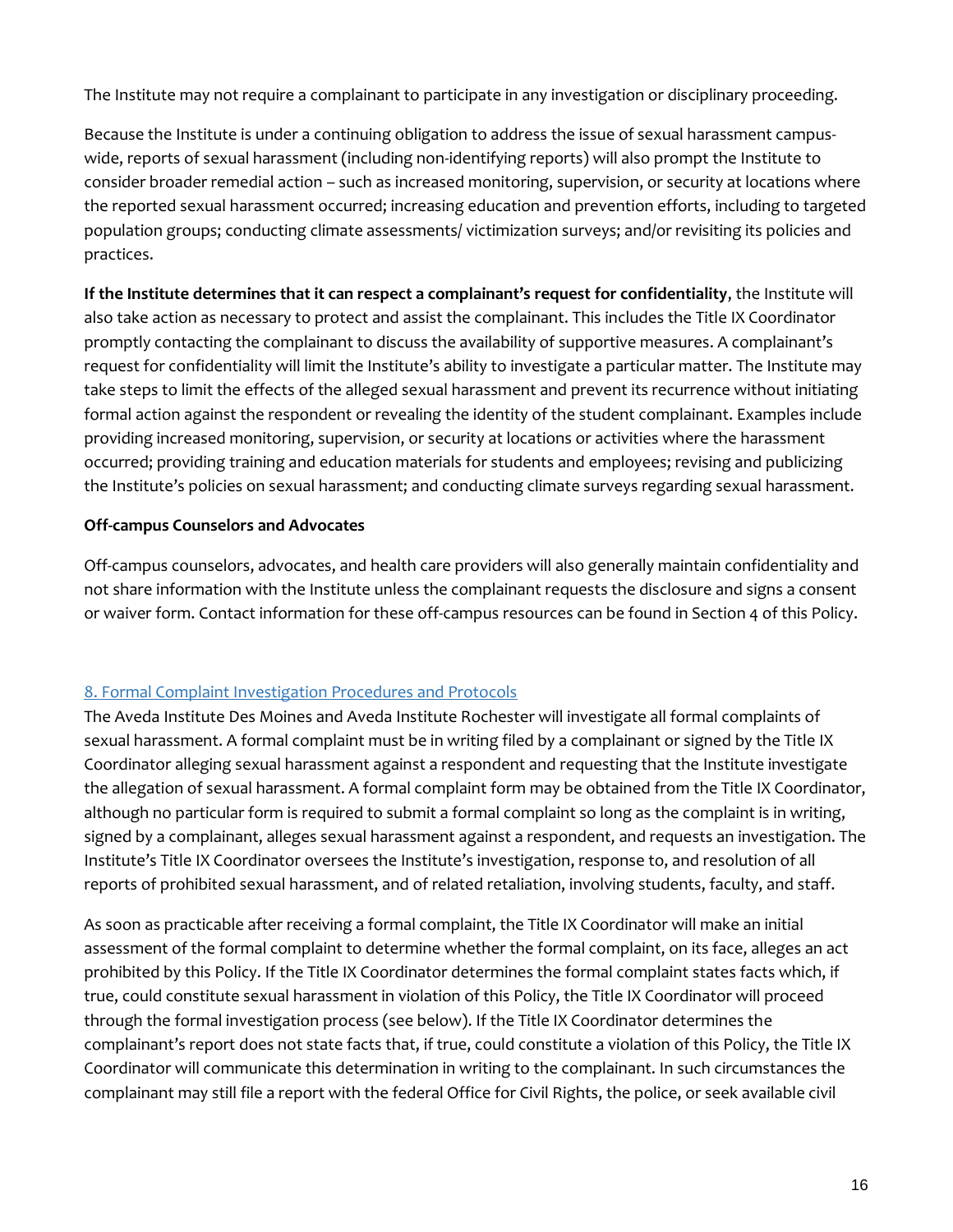remedies through the judicial system. The complainant may also re-file the report with the Institute upon discovery of additional facts.

The Aveda Institute Des Moines or Aveda Institute Rochester will dismiss a formal complaint if the conduct alleged in the formal complaint would not constitute sexual harassment under Title IX even if proved, did not occur in the Institute's education program or activity, or did not occur against a person in the United States. *Such dismissal does not preclude action under another provision of the Institute's code of conduct*. The Institute may dismiss the formal complaint if a complainant notifies the Title IX Coordinator in writing that the complainant would like to withdraw the formal complaint; the respondent is no longer enrolled or employed by the Institute; or specific circumstances prevent the Institute from gathering evidence sufficient to reach a determination as to the formal complaint or allegations therein. The Institute will promptly send written notice of the dismissal and reasons therefor simultaneously to the parties.

# **Notice**

Upon receipt of a formal complaint, the Aveda Institute Des Moines or Aveda Institute Rochester will provide written notice of the Institute's grievance process to the parties who are known. The Institute will also provide the parties with notice of the allegations of sexual harassment potentially constituting sexual harassment, including sufficient details known at the time and with sufficient time to prepare a response before any initial interview. Sufficient details include the identities of the parties involved in the incident, if known; the conduct allegedly constituting sexual harassment; and the date and location of the alleged incident, if known. The written notice will include a statement that the respondent is presumed not responsible for the alleged conduct and that a determination regarding responsibility is made at the conclusion of the grievance process. The written notice will inform the parties that they may have an advisor of their choice, who may be, but is not required to be, an attorney, and may inspect and review evidence that is submitted to and/or collected by the Institute in connection with the investigation. The written notice will also inform the parties of any provision in the Institute's code of conduct that prohibits knowingly making false statements or knowingly submitting false information during the grievance process.

If, in the course of an investigation, the Institute decides to investigate allegations about the complainant or respondent that are not included in a prior notice provided to the parties, the Institute will provide notice of the additional allegations to the parties whose identities are known.

## **Voluntary Resolution**

Voluntary resolution, when selected by all parties and deemed appropriate by the Title IX Coordinator, is a path designed to eliminate the conduct at issue, prevent its recurrence, and remedy its effects in a manner that meets the safety and welfare needs of the Institute community. If all parties voluntarily agree to participate in an informal resolution that does not involve a full investigation and adjudication after receiving notice of a formal complaint, and if the Institute determines that the particular formal complaint is appropriate for such a process, the Institute will facilitate an informal resolution to assist the parties in reaching a voluntary resolution. The Institute retains the discretion to determine which cases are appropriate for voluntary resolution.

Voluntary resolution may include: conducting targeted or broad-based educational programming or training for relevant individuals or groups; providing increased monitoring, supervision, or security at locations or activities where the harassment occurred; facilitating a meeting with the respondent and the complainant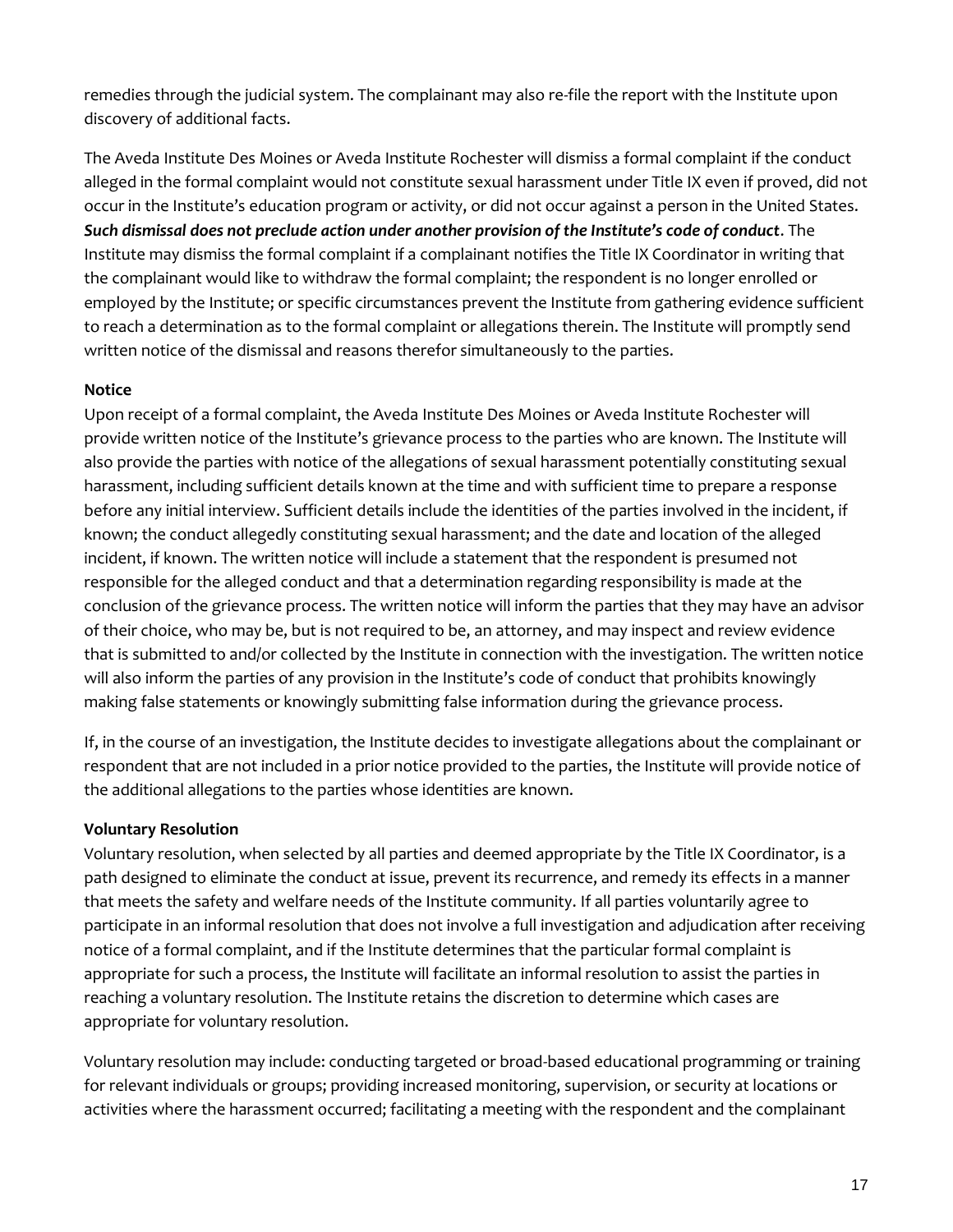present; and any other remedy that can be tailored to the involved individuals to achieve the goals of the Policy.

Voluntary resolution may also include restorative principles that are designed to allow a respondent to accept responsibility for harassment and acknowledge harm to the complainant or to the Institute community. Restorative models will be used only with the consent of both parties and following a determination by the Title IX Coordinator that the matter is appropriate for a restorative approach.

The Institute will not compel parties to engage in mediation or to participate in any particular form of informal resolution. As the title implies, participation in voluntary resolution is a choice, and either party can request to end this manner of resolution and pursue an investigation and adjudication at any time, including if voluntary resolution is unsuccessful at resolving the complaint.

In connection with any informal resolution process, the Institute will provide written notice to the parties disclosing the allegations and the requirements of the informal resolution process. The Institute will notify the parties that any time prior to agreeing to a resolution, any party has the right to withdraw from the informal resolution process and resume the grievance process with respect to the formal complaint. The Institute must obtain the parties' voluntary, written consent to the informal resolution process. The informal resolution process may not be utilized to resolve allegations that an Institute employee sexually harassed a student.

The time frame for completion of voluntary resolution may vary, but the Institute will seek to complete the process within 15 days of all the parties' request for voluntary resolution.

# **Formal Investigation Process**

The burden of proof and the burden of gathering evidence sufficient to reach a determination regarding responsibility rests on the Institute and not on the parties. The Title IX Coordinator is responsible for the investigation of a formal complaint. The Title IX Coordinator may designate a specially trained investigator (or team of investigators) to conduct the investigation.

The Institute's process for responding to, investigating, and adjudicating sexual harassment reports will continue during any law enforcement proceeding. The investigator may need to temporarily delay an investigation while the police are gathering evidence but will resume the investigation after learning that the police department has completed its evidence-gathering and will generally not wait for the conclusion of any related criminal proceeding.

The investigator will interview the complainant, respondent, and any witnesses. They will also gather pertinent documentary materials (if any) and other information. The Institute will provide, to a party whose participation is invited or expected, written notice of the date, time, location, participants, and purpose of all hearings, investigative interviews, or other meetings, with sufficient time for the party to prepare to participate. Each party shall have an equal opportunity to present witnesses, including fact and expert witnesses, and other inculpatory and exculpatory evidence. The Institute will not restrict the ability of either party to discuss the allegations under investigation or to gather and present relevant evidence.

## **Time Frame for Investigation**

Consistent with the goal to maximize educational opportunities and minimize the disruptive nature of the investigation and resolution, the Title IX Coordinator seeks to resolve all reports in a timely manner. In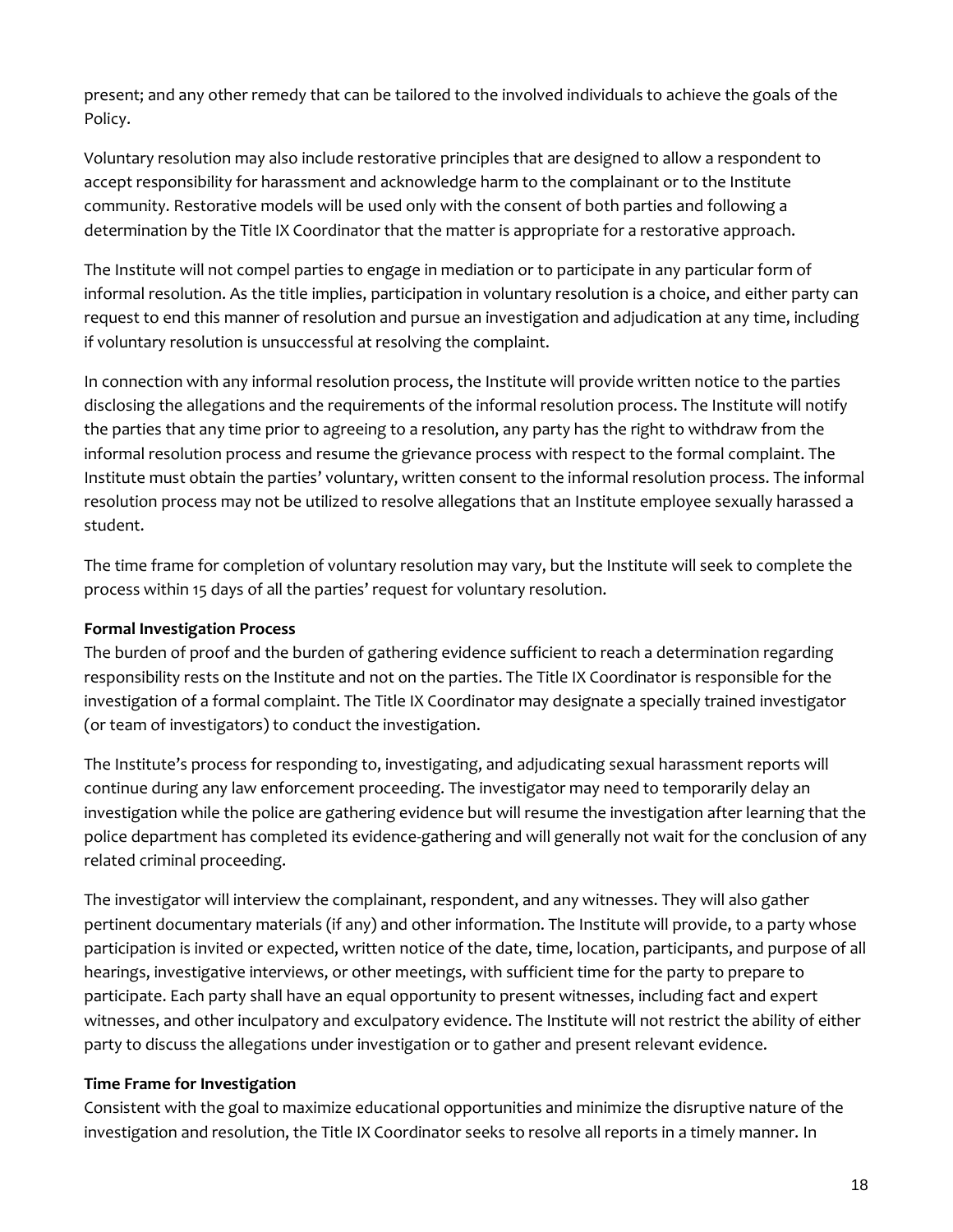general, an investigation may last up to 30 days, from receipt of a formal complaint from the complainant or the Title IX Coordinator of the request to proceed with an investigation. Adjudication will generally take up to 30 days from the date the investigative report is provided to both the complainant and the respondent. The Title IX Coordinator may set reasonable time frames for required actions under the Policy. Those time frames may be extended for good cause as necessary to ensure the integrity and completeness of the investigation, comply with a request by external law enforcement, accommodate the availability of witnesses, accommodate absences or delays by the parties, the need for language assistance or accommodation of disabilities, account for Institute breaks or vacations, or address other legitimate reasons, including the complexity of the investigation (including the number of witnesses and volume of information provided by the parties) and the severity and extent of the alleged conduct. Any extension of the timeframes, and the reason for the extension, will be shared simultaneously with the parties in writing. Best efforts will be made to complete the process in a timely manner by balancing principles of thoroughness and fundamental fairness with promptness.

Where necessary, the Institute will take prompt steps to protect complainants pending the final outcome of an investigation, including the provision of supportive measures to the complainant and/or the respondent. The Institute may remove a respondent from the Institute's education programs or activities on an emergency basis, provided that the Institute undertakes an individualized safety and risk analysis, determines that an immediate threat to the physical health or safety of any student or other individual arising from the allegations of sexual harassment justifies removal, and provides the respondent with notice and an opportunity to challenge the decision immediately following the removal. The Institute may place a non-student employee respondent on administrative leave during the pendency of a grievance process.

The Institute will provide both parties an equal opportunity to inspect and review any evidence obtained as part of the investigation that is directly related to the allegations raised in the formal complaint, including the evidence upon which the Institute does not intend to rely in reaching a determination regarding responsibility and inculpatory or exculpatory evidence, whether obtained from a party or other source, so that each party can meaningfully respond to the evidence prior to conclusion of the investigation. Prior to completion of the investigative report, the Institute will send to each party and the party's advisor, if any, the evidence subject to inspection and review in an electronic format or a hard copy, and the parties will have at least 10 days to submit a written response, which the investigator will consider prior to completion of the investigative report. The Institute will make all such evidence subject to the parties' inspection and review available at any hearing to give each party equal opportunity to refer to such evidence during the hearing, including for purposes of cross-examination

## **Investigation Report**

The investigator will prepare an investigative report that fairly summarizes relevant evidence and, at least 10 days prior to a hearing, send to each party and the party's advisor, if any, the investigative report in an electronic format or a hard copy, for their review and written response. Such report will include a statement of the allegations and issues, the positions of the complainant and respondent, a summary of the evidence (including from interviews and documentation gathered), an explanation why any proffered evidence was not investigated, assessment of individual credibility, findings of fact, and an analysis of whether a violation of the Policy has occurred. The investigator will use "preponderance of the evidence" as the standard of proof to determine whether a violation of the Policy occurred. Preponderance of the evidence means that the investigator must be convinced based on the information it considers that the respondent was more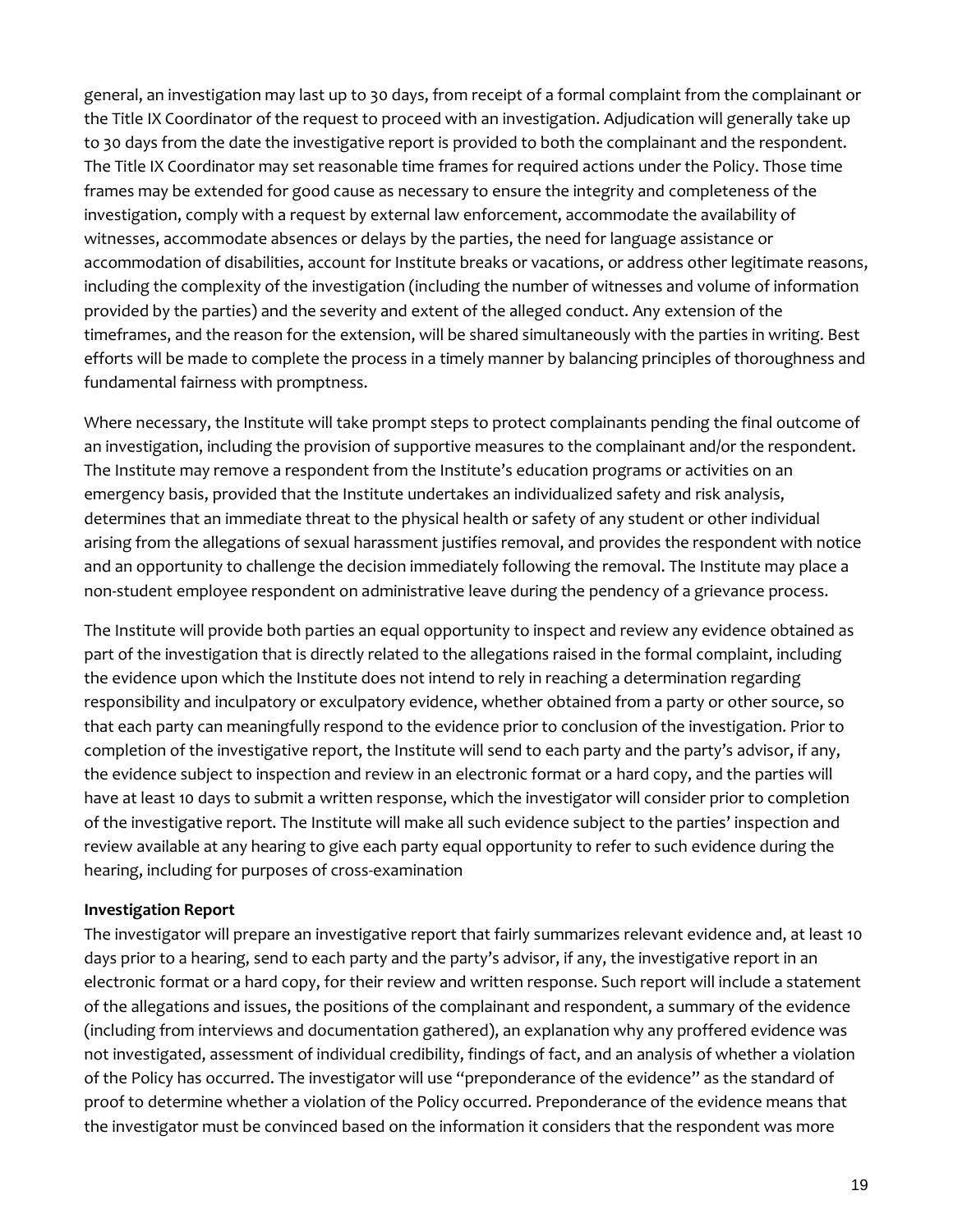likely than not to have engaged in the conduct at issue in order to find the respondent responsible for violating the Policy. The complainant and respondent will be simultaneously notified of the completion of the investigation and provided with the investigator's report.

# 9. Grievance/Adjudication Procedures

## **Hearing Panel**

The Institute will convene a hearing panel following the end of the investigation. The hearing panel determines whether the respondent is responsible or not responsible for a violation of the Policy.

The hearing panel will consist of one to three members as determined by the Title IX Coordinator. The Title IX Coordinator will designate the member(s) of the hearing panel but will not serve as a panel member. The investigator responsible for the Institute's investigation of the formal complaint may not serve as a panel member. The hearing panel members may include administrators, officers, lawyers, or other individuals with relevant experience and special training. Panel members may participate remotely so long as the Institute utilizes technology enabling the panel members and parties to simultaneously see and hear the party or witness answering questions. All panelists will receive training from experts in the field at least once a year. In addition to training on how the adjudicatory process works, the training will include specific instruction about how to approach students about sensitive issues that may arise in the context of sexual harassment. The complainant and respondent will be informed of the panel's membership before the hearing process begins. A complainant and/or respondent may challenge the participation of a panel member because of perceived conflict of interest, bias, or prejudice. Such challenges, including rationale, must be made to the Title IX Coordinator at least three days prior to the commencement of the hearing. At its discretion, the Title IX Coordinator will determine whether such a conflict of interest exists and whether a panel member should be replaced. Postponement of a hearing may occur if a replacement panelist cannot be immediately identified.

## **Advisors**

Both the complainant and the respondent are entitled to be accompanied to any meeting or proceeding relating to the allegation of sexual harassment by an advisor or support person of their choice, provided the involvement of such advisor or support person does not result in the postponement or delay of such meeting as scheduled.

## **Written Submissions**

Both the complainant and respondent will have the opportunity to submit written responses to the investigation report and other relevant information to the hearing panel. Each of the complainant and respondent will have the opportunity to review any written submissions by the other. The hearing panel may set reasonable parameters for these written submissions. The hearing panel will review the investigation report and written submissions.

#### **Hearing Procedures**

The Title IX Coordinator will give the complainant and respondent at least 10 calendar days' advance notice of the hearing. The Title IX Coordinator may arrange to hold the hearing at an off-campus location. The hearing is a closed proceeding, meaning that no one other than the panel members, the complainant and respondent, their respective advisors, witnesses (when called), and necessary Institute personnel may be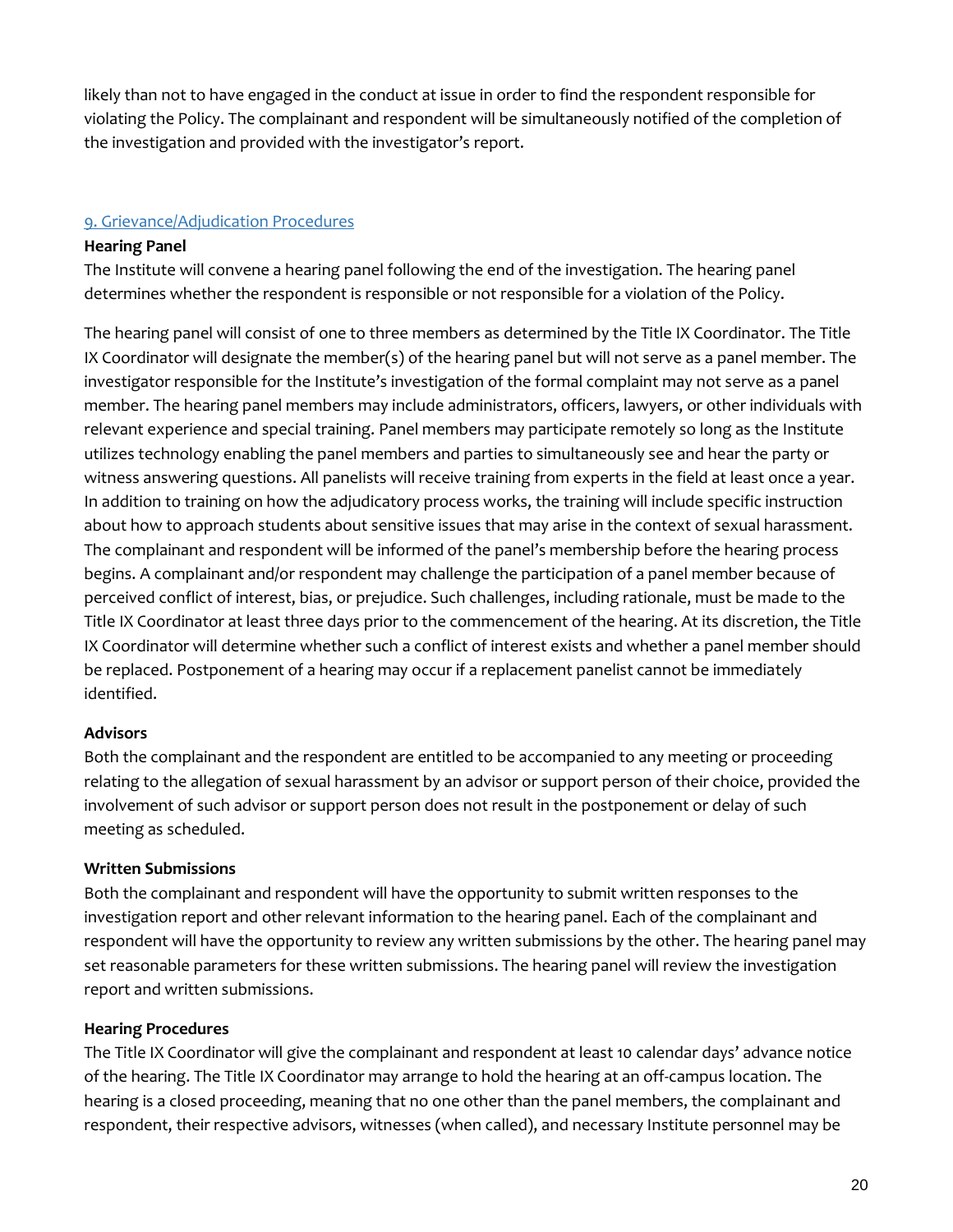present during the proceeding. The Institute Director will work with Institute staff so that any student whose presence is required may participate in the hearing.

In general, hearings will proceed as follows:

- The Title IX Coordinator may set reasonable time limits for any part of the hearing. Each of the complainant and respondent will have the opportunity to present witnesses and other information consistent with the Policy and these Procedures. The panel may determine the relevance of, place restrictions on, or exclude any witnesses or information. When the complainant and respondent are not able to be present for the hearing panel, arrangements will be made for participation virtually, with technology enabling the participants to see and hear each other simultaneously.
- In cases where either the complainant or respondent opts not to participate in the hearing, the panel may still hear from the other.
- Additional hearing rules include:
	- o Cross Examination. At the hearing, the hearing panel shall permit each party's advisor to ask the other party and any witnesses all relevant questions and follow-up questions, including those challenging credibility. Such cross-examination at the live hearing must be conducted directly, orally, and in real time by the party's advisor of choice and never by a party personally.
	- o At the request of either party, the Institute will provide for the hearing to occur with the parties located in separate rooms with technology enabling the hearing panel members and parties to simultaneously see and hear the party or the witness answering questions.
	- o Only relevant cross-examination and other questions may be asked of a party or witness. Before a complainant, respondent, or witness answers a cross-examination or other question, the hearing panel must first determine whether the question is relevant and explain any decision to exclude a question as not relevant.
	- o If a party does not have an advisor present at the live hearing, the Institute will provide without fee or charge to that party, an advisor of the Institute's choice, who may be, but is not required to be, an attorney, to conduct cross-examination on behalf of that party.
	- o Information Regarding Romantic or Sexual History. Questions and evidence about the complainant's sexual predisposition or prior sexual behavior are not relevant, unless such questions and evidence about the complainant's prior sexual behavior are offered to prove that someone other than the respondent committed the conduct alleged by the complainant, or if the questions and evidence concern specific incidents of the complainant's prior sexual behavior with respect to the respondent and are offered to prove consent. The existence of a prior consensual dating or sexual relationship between the complainant and respondent by itself does not support an inference of consent to alleged sexual harassment.
	- o Prior Conduct Violations. The hearing panel will not consider the respondent's prior conduct violations, unless the investigator provided that information to the hearing panel because the respondent was previously found to be responsible, and the previous incident was substantially similar to the present allegation(s) and/or the information indicates a pattern of behavior by the respondent.
	- o The hearing panel may consider statements made by parties or witnesses, even if those parties or witnesses do not participate in cross-examination at the live hearing, in reaching a determination regarding responsibility.
	- o The Institute will not require, allow, rely upon, or otherwise use questions or evidence that constitute, or seek disclosure of, information protected under a legally recognized privilege, unless the person holding such privilege has waived the privilege.
	- o Live hearings may be conducted with all parties physically present in the same geographic location or, at the Institute's discretion, any or all parties, witnesses, and other participants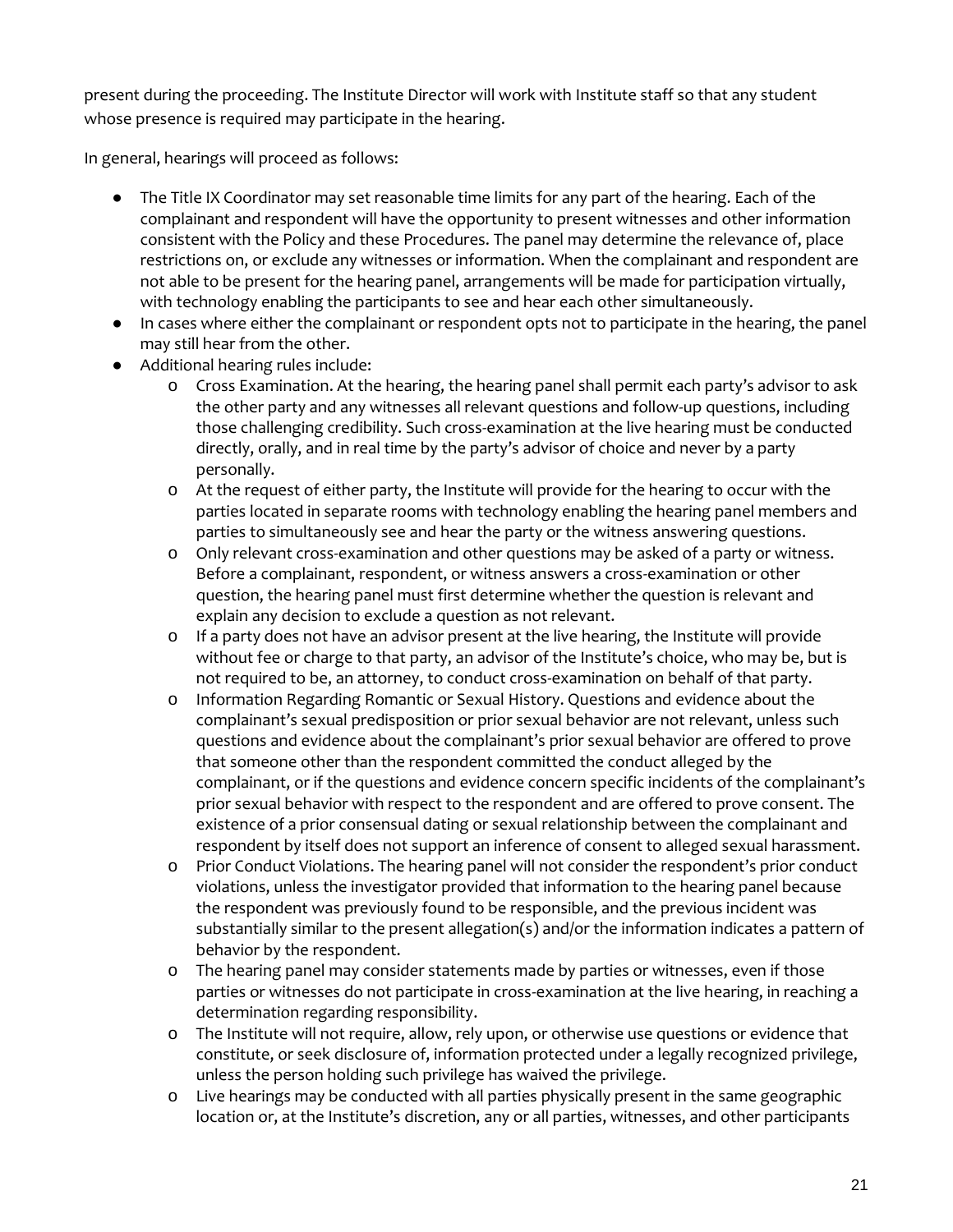may appear at the live hearing virtually, with technology enabling participants to see and hear each other simultaneously.

The Institute will create an audio or audiovisual recording, or transcript, of any hearing and make it available to the parties for inspection and review. The panelists may request a copy or transcript of the recording. Cell phones and recording devices may not be used in the hearing room(s) unless approved by the panel in advance.

# **Panel Determinations/Standard of Proof**

The hearing panel will issue a written determination regarding responsibility. The panel will use "preponderance of the evidence" as the standard of proof to determine whether a violation of the Policy occurred. Preponderance of the evidence means that a panel must be convinced based on the information it considers that the respondent was more likely than not to have engaged in the conduct at issue in order to find the respondent responsible for violating the Policy. The panel will find a student responsible, or not responsible, based on a majority vote. The panel will generally render a written determination within 10 calendar days after the conclusion of a hearing.

The panel's written determination will include:

- a) Identification of the allegations potentially constituting sexual harassment;
- b) A description of the procedural steps taken from the receipt of the formal complaint through the determination, including any notifications to the parties, interviews with parties and witnesses, site visits, methods used to gather other evidence, and hearings held;
- c) Findings of fact supporting the determination;
- d) Conclusions regarding the application of the Institute's code of conduct to the facts;
- e) A statement of, and rationale for, the result as to each allegation, including a determination regarding responsibility, any disciplinary sanctions the Institute imposes on the respondent, and whether remedies designed to restore or preserve equal access to the Institute's education program or activity will be provided by the Institute to the complainant; and
- f) The Institute's procedures and permissible bases for the complainant and respondent to appeal.

The parties will be informed of the results of the adjudication hearing by simultaneous written notice to both parties of the outcome of the formal complaint. The determination regarding responsibility becomes final either on the date that the Institute provides the parties with the written determination of the result of the appeal, if an appeal is filed, or if an appeal is not filed, the date on which an appeal would no longer be considered timely.

## 10. Sanctions and Other Remedies

The hearing panel shall be responsible for imposing sanctions that are:

- Fair and appropriate given the facts of the particular case;
- Consistent with the Institute's handling of similar cases;
- Adequate to protect the safety of the campus community; and
- Reflective of the seriousness of sexual harassment.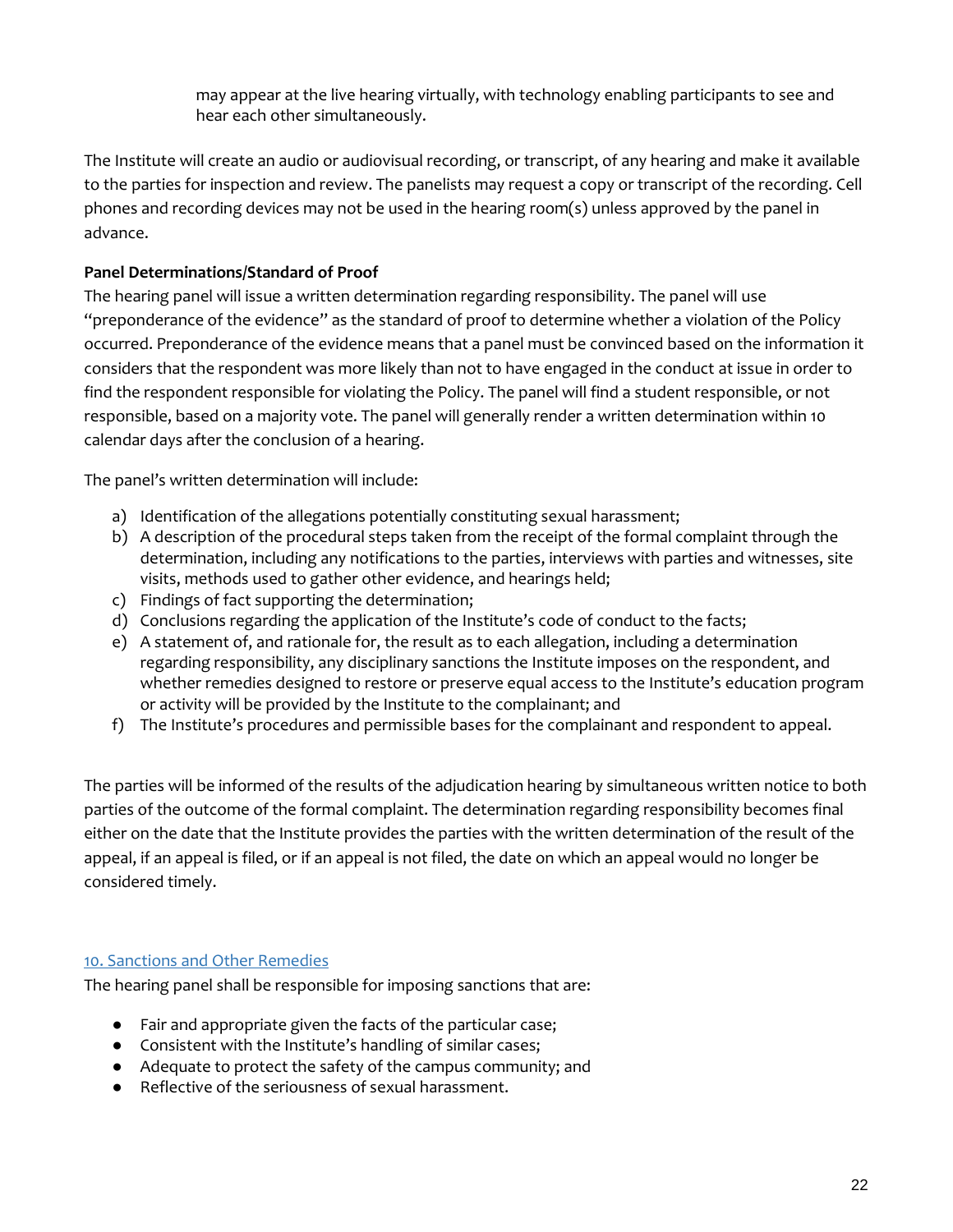No disciplinary sanctions or other actions that are not supportive measures will be imposed against a respondent until the completion of the Institute's grievance procedures, including any applicable appeal.

The hearing panel will consider relevant factors, including if applicable: (1) the specific sexual harassment at issue (such as penetration, touching under clothing, touching over clothing, unauthorized recording, etc.); (2) the circumstances accompanying the lack of consent (such as force, threat, coercion, intentional incapacitation, etc.); (3) the respondent's state of mind (intentional, knowing, bias-motivated, reckless, negligent, etc.); (4) the impact of the offense on the complainant; (5) the respondent's prior disciplinary history; (6) the safety of the Institute community; and (7) the respondent's conduct during the disciplinary process. The sanctioning decision will be communicated in writing to the complainant and the respondent as part of the hearing panel's written determination.

The Institute may impose any one or more of the following sanctions on a student determined to have violated the Policy:

- Reprimand/warning;
- Changing the respondent's academic schedule;
- Disciplinary probation;
- Restricting access to Institute facilities or activities;
- Community service;
- Issuing a "no contact" order to the respondent or requiring that such an order remain in place;
- Dismissal or restriction from Institute employment;
- Suspension (limited time or indefinite); and
- Expulsion.

In addition to any other sanction (except where the sanction is expulsion), the Institute may require any student determined to be responsible for a violation of the Policy to receive appropriate education and/or training related to the sexual harassment violation at issue. The Institute may also recommend counseling or other support services for the student.

Whatever the outcome of the hearing process, a complainant may request ongoing or additional supportive measures and the Title IX Coordinator will determine whether such supportive measures are appropriate. Potential ongoing supportive measures include:

- Providing an escort for the complainant;
- Changing the complainant's academic schedule;
- Allowing the complainant to withdraw from or retake a class without penalty; and
- Providing access to tutoring or other academic support, such as extra time to complete or re-take a class.

The Institute may also determine that additional measures are appropriate to respond to the effects of the incident on the Institute community. Additional responses for the benefit of the Institute community may include:

- Increased monitoring, supervision, or security at locations or activities where the harassment occurred;
- Additional training and educational materials for students and employees;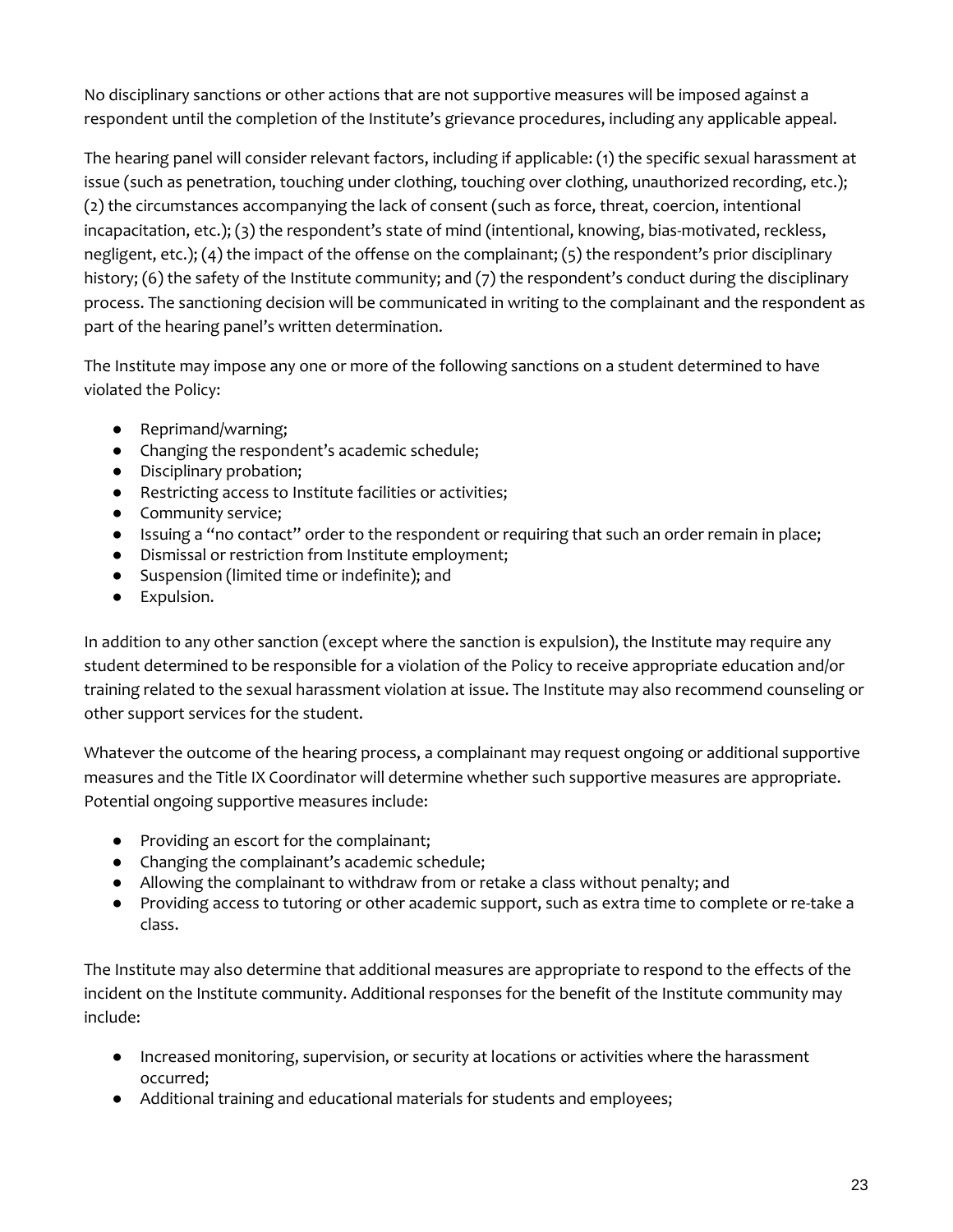- Revision of the Institute's policies relating to sexual harassment; and
- Climate surveys regarding sexual harassment.

# 11. Appeals

Either the respondent or the complainant or both may appeal from a determination regarding responsibility, and from a recipient's dismissal of a formal complaint or any allegations therein, on the following bases:

- 1. A procedural irregularity that affected the outcome of the matter;
- 2. New evidence that was not reasonably available at the time of the determination regarding responsibility or dismissal, that could affect the outcome of the matter; and
- 3. The Title IX Coordinator, investigator(s), or hearing panel member(s) had a conflict of interest or bias for or against complainants or respondents generally or the individual complainant or respondent that affected the outcome of the matter.

Disagreement with the finding or sanctions is not, by itself, grounds for appeals.

The decision maker(s) for the appeal may not be the same person as the hearing panel members, the investigator(s), or the Title IX Coordinator. The appealing party must submit the appeal in writing to the Institute within seven calendar days after receiving the written determination regarding responsibility. If either the complainant or respondent submits an appeal, the Title IX Coordinator will notify the other that an appeal has been filed and the grounds of the appeal. The non-appealing party may submit a written response within seven days after notice of an appeal.

If the decision-maker concludes that a change in the hearing panel's determination is warranted, the Institute may enter a revised determination, reconvene the panel to reconsider the determination, or return the matter for additional investigation. If both the complainant and respondent appeal, the appeals will be considered concurrently.

The decision maker will issue a written decision describing the result of the appeal and the rationale for the result, and provide the written decision simultaneously to both parties. Appeals decisions will be rendered within 15 calendar days after the receipt of the written appeal. All appeal decisions are final.

# 12. Records Disclosure & Recordkeeping

Disciplinary proceedings conducted by the Institute are subject to the Family Educational Records and Privacy Act (FERPA), a federal law governing the privacy of student information. FERPA generally limits disclosure of student information outside the Institute without the student's consent, but it does provide for release of student disciplinary information without a student's consent in certain circumstances.

Any information gathered in the course of an investigation may be subpoenaed by law enforcement authorities as part of a parallel investigation into the same conduct or required to be produced through other compulsory legal process.

Additional information about FERPA can be found on the Institute's website at <https://www.avedainstitutedesmoines.com/> (West Des Moines campus) or <https://www.avedainstituterochester.com/> (Rochester campus).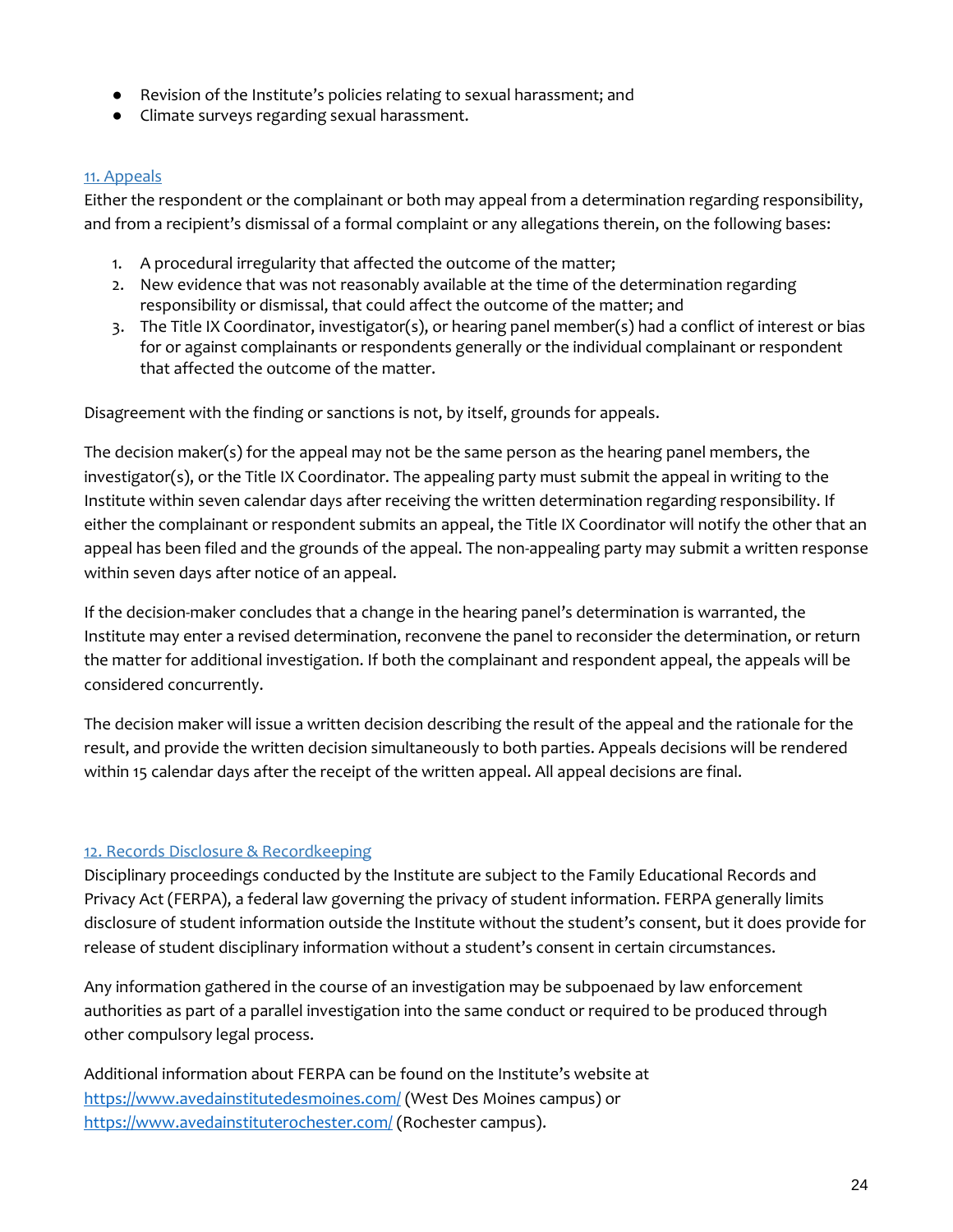The Institute will, upon written request, disclose to the alleged victim of a crime of violence (as that term is defined in Section 16 of Title 18, United States Code), or a non-forcible sex offense, a report on the results of any disciplinary proceeding conducted by the Institute against a student who is the alleged perpetrator of such crime or offense. If the alleged victim is deceased as a result of such crime or offense, the next of kin of such victim shall be treated as the alleged victim for purposes of this paragraph.

The Institute will maintain for a period of not less than seven years records of:

- a) Each sexual harassment investigation including any determination regarding responsibility; any audio, audiovisual recording, or transcript from a hearing conducted in response to a formal complaint; any disciplinary sanctions imposed on the respondent; and any remedies provided to the complainant designed to restore or preserve equal access to the Institute's education programs or activities;
- b) Any appeal and the result therefrom;
- c) Any informal resolution and the result therefrom; and
- d) All materials used to train Title IX Coordinators, investigators, hearing panel members, decisionmakers, and any person who facilitates an informal resolution process. The Institute will make these training materials publicly available on its website.

The Institute will create and maintain for a period of not less than seven years, records of any actions, including any training, supportive measures, taken in response to a report or formal complaint of sexual harassment. In each instance, the Institute will document the basis for its conclusion that its response was not deliberately indifferent, and document that it has taken measures designed to restore or preserve equal access to the Institute's education program or activity. If the Institute does not provide a complainant with supportive measures, then the Institute will document the reasons why such a response was not clearly unreasonable in light of the known circumstances. The documentation of certain bases or measures does not limit the Institute in the future from providing additional explanations or detailing additional measures taken.

# 13. Education and Prevention Programs

As set forth in Section 3 of this Policy statement, sexual assault, sexual harassment, dating violence, domestic violence, and stalking are all forms of prohibited conduct.

The Institute is committed to offering educational programs to promote awareness and prevention of prohibited conduct. Educational programs include an overview of the Institute's policies and procedures; relevant definitions, including prohibited conduct; discussion of the impact of alcohol and illegal drug use; consent; safe and positive options for bystander intervention; review of resources and reporting options available for students, faculty, and staff; and information about risk reduction. Incoming students and new employees will receive primary prevention and awareness programming as part of their orientation.

As part of the Institute's commitment to provide an educational and work environment free from prohibited conduct, this Policy will be disseminated widely to the Institute community through e-mail communication, publications, websites, new employee orientations, student orientations, and other appropriate channels of communication.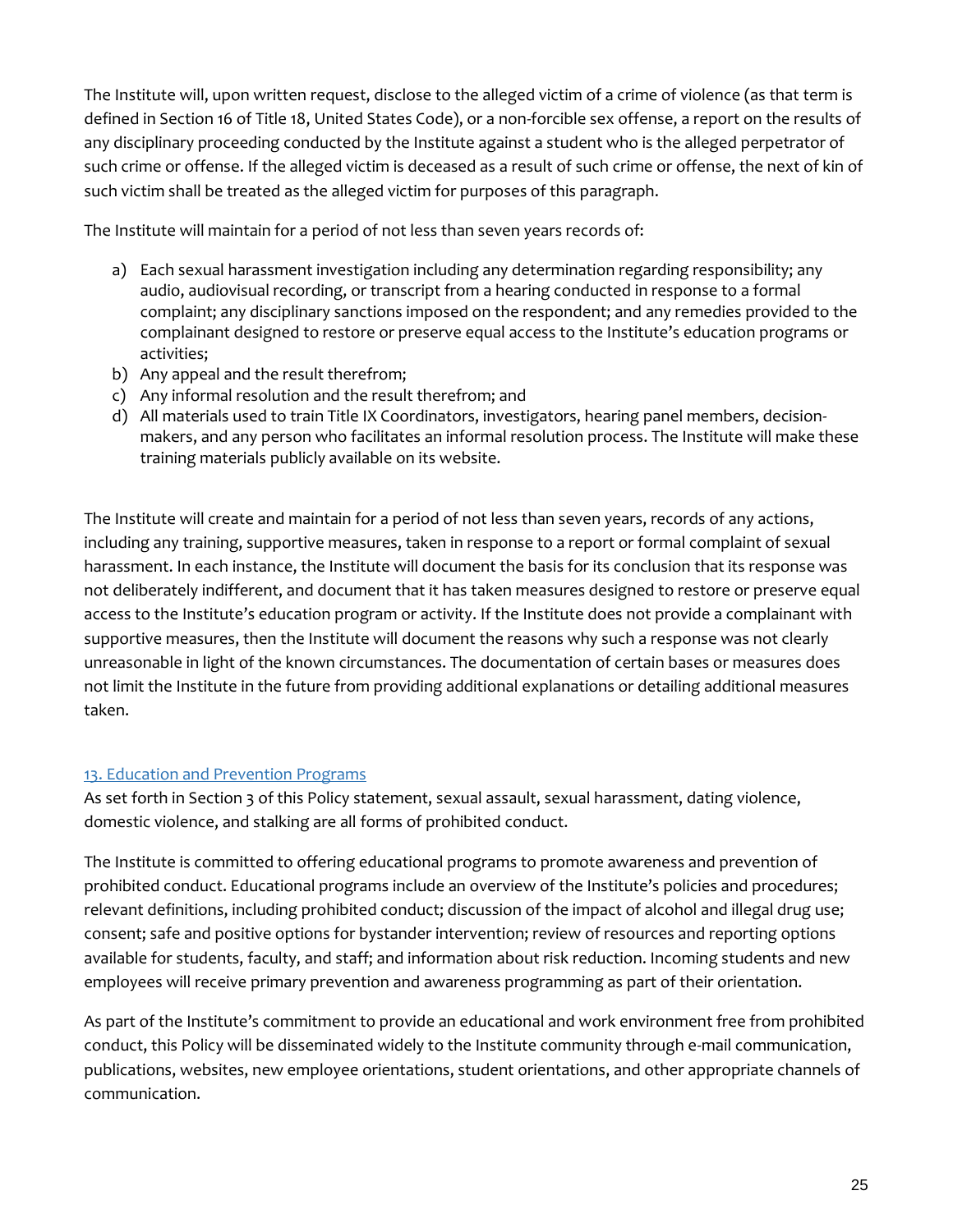The Title IX Coordinator, investigators, hearing panel members, and anyone else who is involved in responding to, investigating, or adjudicating sexual harassment will receive annual training from experts in the field. In addition to training on how the adjudicatory process works, the training will include specific instruction about how to approach students about sensitive issues that may arise in the context of sexual harassment.

#### Definitions of Sexual Harassment under State Law

#### Iowa Law:

The Iowa Code provides the following definitions with respect to sexual abuse, sexual assault and consent:

Iowa Code § 709.1 Sexual abuse defined.

Any sex act between persons is sexual abuse by either of the persons when the act is performed with the other person in any of the following circumstances:

1. The act is done by force or against the will of the other. If the consent or acquiescence of the other is procured by threats of violence toward any person or if the act is done while the other is under the influence of a drug inducing sleep or is otherwise in a state of unconsciousness, the act is done against the will of the other.

2. Such other person is suffering from a mental defect or incapacity which precludes giving consent or lacks the mental capacity to know the right and wrong of conduct in sexual matters.

3. Such other person is a child.

Iowa Code § 709.1A Incapacitation.

As used in this chapter, "incapacitated" means a person is disabled or deprived of ability, as follows:

1. "Mentally incapacitated" means that a person is temporarily incapable of apprising or controlling the person's own conduct due to the influence of a narcotic, anesthetic, or intoxicating substance.

2. "Physically helpless" means that a person is unable to communicate an unwillingness to act because the person is unconscious, asleep, or is otherwise physically limited.

3. "Physically incapacitated" means that a person has a bodily impairment or handicap that substantially limits the person's ability to resist or flee.

Iowa Code § 709.2 Sexual abuse in the first degree.

A person commits sexual abuse in the first degree when in the course of committing sexual abuse the person causes another serious injury.

Sexual abuse in the first degree is a class "A" felony.

709.3 Sexual abuse in the second degree.

1. A person commits sexual abuse in the second degree when the person commits sexual abuse under any of the following circumstances:

a. During the commission of sexual abuse the person displays in a threatening manner a dangerous weapon or uses or threatens to use force creating a substantial risk of death or serious injury to any person.

b. The other person is under the age of twelve.

c. The person is aided or abetted by one or more persons and the sex act is committed by force or against the will of the other person against whom the sex act is committed.

2. Sexual abuse in the second degree is a class "B" felony.

Iowa Code § 709.4 Sexual abuse in the third degree.

1. A person commits sexual abuse in the third degree when the person performs a sex act under any of the following circumstances:

a. The act is done by force or against the will of the other person, whether or not the other person is the person's spouse or is cohabiting with the person.

b. The act is between persons who are not at the time cohabiting as husband and wife and if any of the following are true: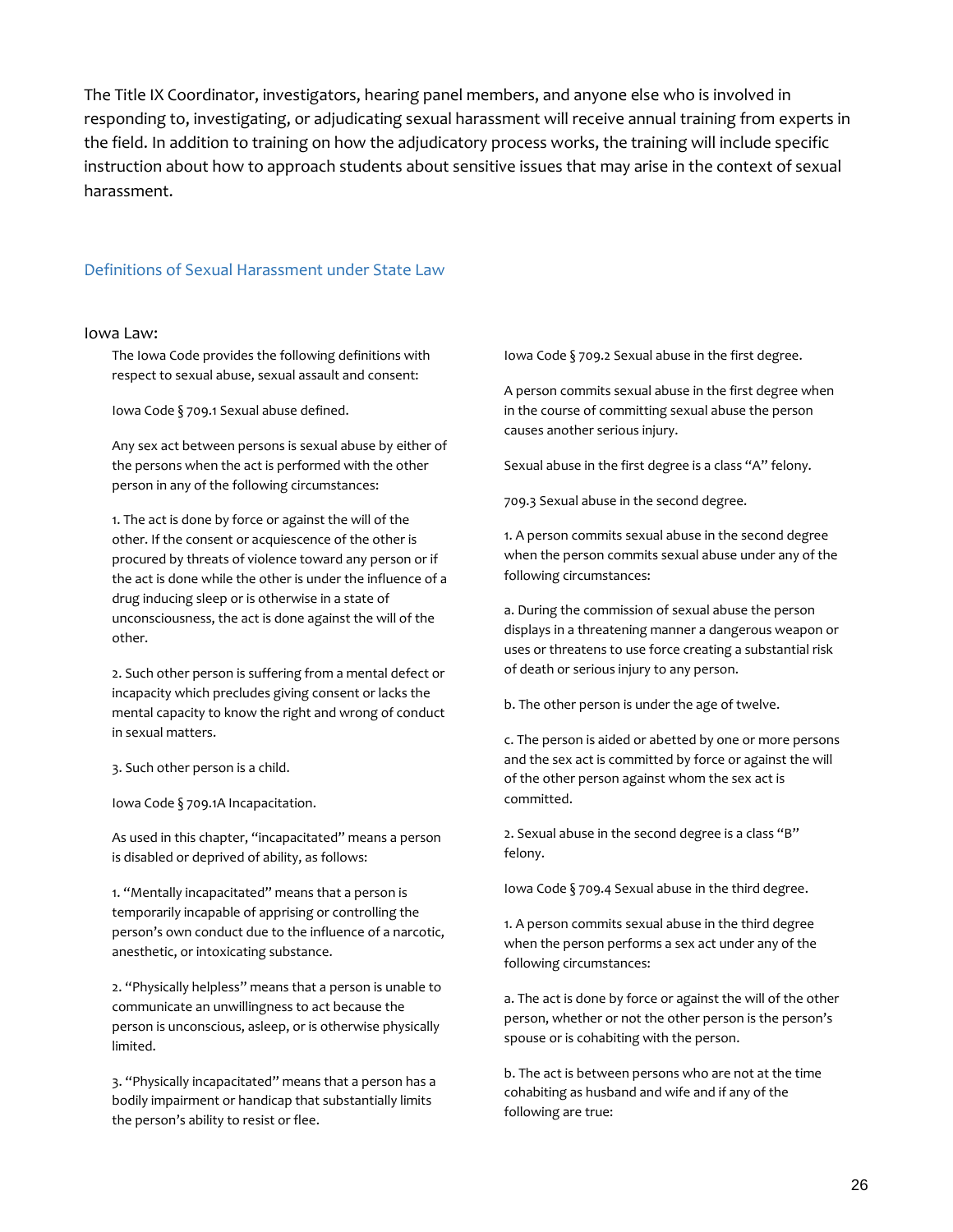(1) The other person is suffering from a mental defect or incapacity which precludes giving consent.

(2) The other person is twelve or thirteen years of age.

(3) The other person is fourteen or fifteen years of age and any of the following are true:

(a) The person is a member of the same household as the other person.

(b) The person is related to the other person by blood or affinity to the fourth degree.

(c) The person is in a position of authority over the other person and uses that authority to coerce the other person to submit.

(d) The person is four or more years older than the other person.

c. The act is performed while the other person is under the influence of a controlled substance, which may include but is not limited to flunitrazepam, and all the following are true:

(1) The controlled substance, which may include but is not limited to flunitrazepam, prevents the other person from consenting to the act.

(2) The person performing the act knows or reasonably should have known that the other person was under the influence of the controlled substance, which may include but is not limited to flunitrazepam.

d. The act is performed while the other person is mentally incapacitated, physically incapacitated, or physically helpless.

2. Sexual abuse in the third degree is a class "C" felony.

Iowa Code § 709.5 Resistance to sexual abuse.

Under the provisions of this chapter it shall not be necessary to establish physical resistance by a person in order to establish that an act of sexual abuse was committed by force or against the will of the person. However, the circumstances surrounding the commission of the act may be considered in determining whether or not the act was done by force or against the will of the other.

Iowa Code § 709.11 Assault with intent to commit sexual abuse.

Any person who commits an assault, as defined in section 708.1, with the intent to commit sexual abuse:

1. Is guilty of a class "C" felony if the person thereby causes serious injury to any person.

2. Is guilty of a class "D" felony if the person thereby causes any person a bodily injury other than a serious injury.

3. Is guilty of an aggravated misdemeanor if no injury results.

Iowa Code § 709.22 Prevention of further sexual assault — notification of rights.

1. If a peace officer has reason to believe that a sexual assault as defined in section 915.40 has occurred, the officer shall use all reasonable means to prevent further violence including but not limited to the following:

a. If requested, remaining on the scene of the alleged sexual assault as long as there is a danger to the victim's physical safety without the presence of a peace officer, including but not limited to staying in the dwelling unit or residence when it is the scene of the alleged sexual assault, or if unable to remain on the scene, assisting the victim in leaving the scene.

b. Assisting a victim in obtaining medical treatment necessitated by the sexual assault, including providing assistance to the victim in obtaining transportation to the emergency room of the nearest hospital.

c. Providing a victim with immediate and adequate notice of the victim's rights. The notice shall consist of handing the victim a document that includes the telephone numbers of shelters, support groups, and crisis lines operating in the area and contains a copy of the following statement written in English and Spanish; asking the victim to read the statement; and asking whether the victim understands the rights:

[1] You have the right to ask the court for help with any of the following on a temporary basis:

[a] Keeping your attacker away from you, your home, and your place of work.

[b] The right to stay at your home without interference from your attacker.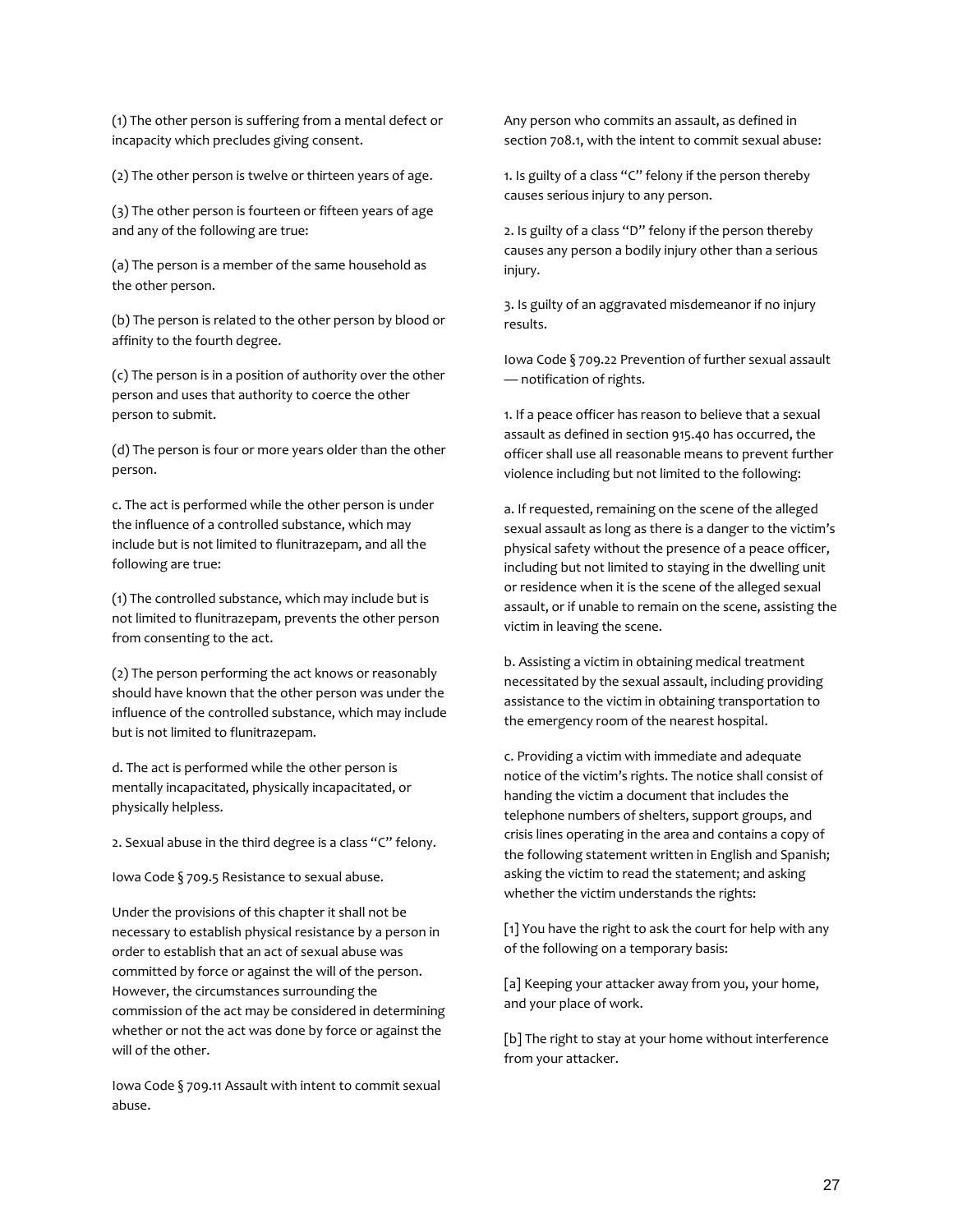[c] The right to seek a no-contact order under section 664A.3 or 915.22, if your attacker is arrested for sexual assault.

[2] You have the right to register as a victim with the county attorney under section 915.12.

[3] You have the right to file a complaint for threats, assaults, or other related crimes.

[4] You have the right to seek restitution against your attacker for harm to you or your property.

[5] You have the right to apply for victim compensation.

[6] You have the right to contact the county attorney or local law enforcement to determine the status of your case.

[7] If you are in need of medical treatment, you have the right to request that the officer present assist you in obtaining transportation to the nearest hospital or otherwise assist you.

[8] You have the right to a sexual assault examination performed at state expense.

[9] You have the right to request the presence of a victim counselor, as defined in section 915.20A, at any proceeding related to an assault including a medical examination.

[10] If you believe that police protection is needed for your physical safety, you have the right to request that the officer present remain at the scene until you and other affected parties can leave or until safety is otherwise ensured.

2. A peace officer is not civilly or criminally liable for actions taken in good faith pursuant to this section.

The Iowa Code provides the following definitions with respect to Stalking:

Iowa Code § 708.11 Stalking.

1. As used in this section, unless the context otherwise requires:

a. "Accompanying offense" means any public offense committed as part of the course of conduct engaged in while committing the offense of stalking.

b. "Course of conduct" means repeatedly maintaining a visual or physical proximity to a person without legitimate purpose or repeatedly conveying oral or written threats, threats implied by conduct, or a combination thereof, directed at or toward a person.

c. "Immediate family member" means a spouse, parent, child, sibling, or any other person who regularly resides in the household of a specific person, or who within the prior six months regularly resided in the household of a specific person.

d. "Repeatedly" means on two or more occasions.

2. A person commits stalking when all the following occur:

a. The person purposefully engages in a course of conduct directed at a specific person that would cause a reasonable person to fear bodily injury to, or the death of, that specific person or a member of the specific person's immediate family.

b. The person has knowledge or should have knowledge that the specific person will be placed in reasonable fear of bodily injury to, or the death of, that specific person or a member of the specific person's immediate family by the course of conduct.

c. The person's course of conduct induces fear in the specific person of bodily injury to, or the death of, the specific person or a member of the specific person's immediate family.

3. a. A person who commits stalking in violation of this section commits a class "C" felony for a third or subsequent offense.

b. A person who commits stalking in violation of this section commits a class "D" felony if any of the following apply:

(1) The person commits stalking while subject to restrictions contained in a criminal or civil protective order or injunction, or any other court order which prohibits contact between the person and the victim, or while subject to restrictions contained in a criminal or civil protective order or injunction or other court order which prohibits contact between the person and another person against whom the person has committed a public offense.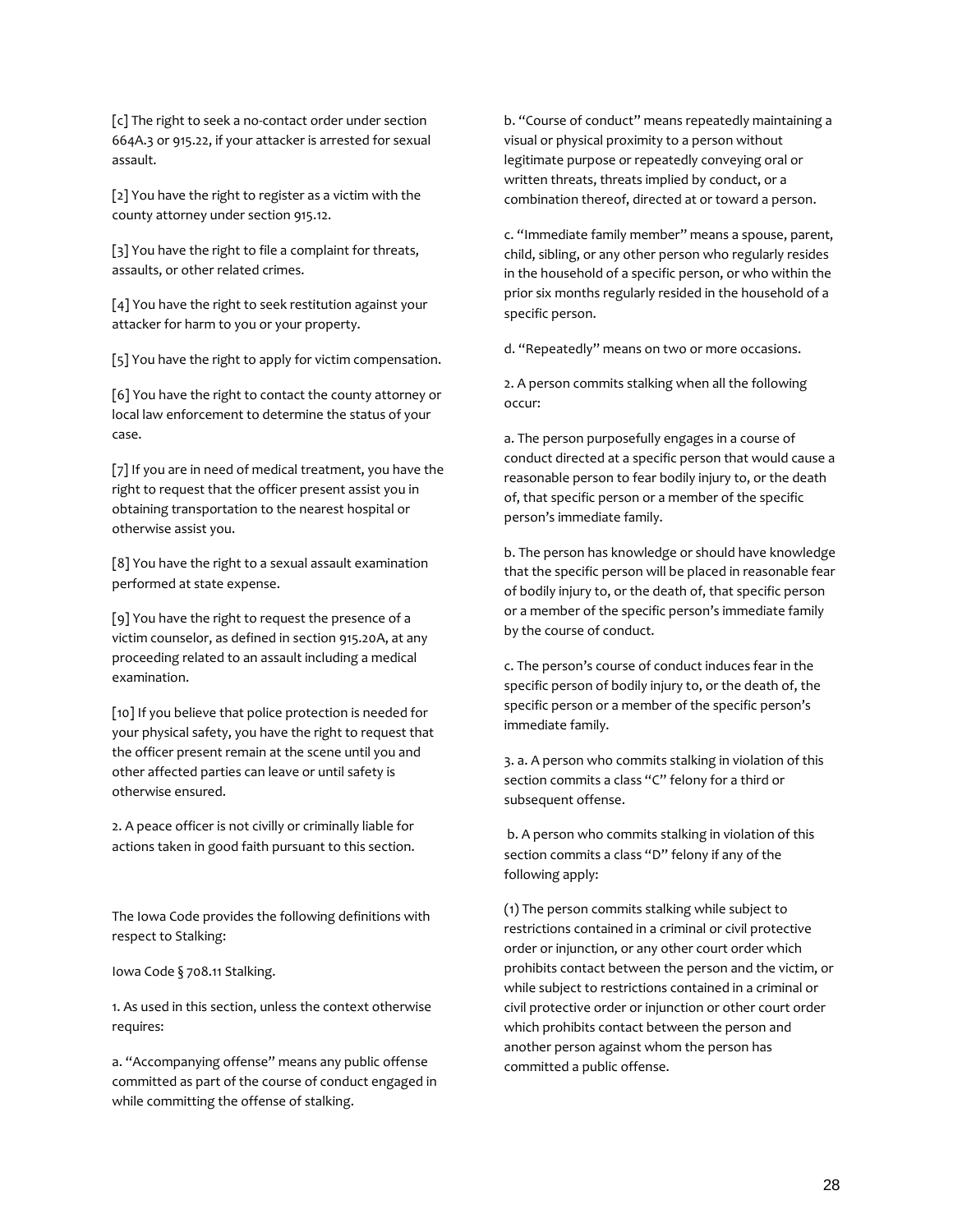(2) The person commits stalking while in possession of a dangerous weapon, as defined in section 702.7.

(3) The person commits stalking by directing a course of conduct at a specific person who is under eighteen years of age.

(4) The offense is a second offense.

c. A person who commits stalking in violation of this section commits an aggravated misdemeanor if the offense is a first offense which is not included in paragraph "b".

The Iowa Code provides the following definitions with respect to Domestic Abuse:

Iowa Code § 236.2 Definitions.

\* \* \*

2. "Domestic abuse" means committing assault as defined in section 708.1 under any of the following circumstances:

a. The assault is between family or household members who resided together at the time of the assault.

b. The assault is between separated spouses or persons divorced from each other and not residing together at the time of the assault.

c. The assault is between persons who are parents of the same minor child, regardless of whether they have been married or have lived together at any time.

d. The assault is between persons who have been family or household members residing together within the past year and are not residing together at the time of the assault.

e. (1) The assault is between persons who are in an intimate relationship or have been in an intimate relationship and have had contact within the past year of the assault. In determining whether persons are or have been in an intimate relationship, the court may consider the following nonexclusive list of factors:

(a) The duration of the relationship.

(b) The frequency of interaction.

(c) Whether the relationship has been terminated.

(d) The nature of the relationship, characterized by either party's expectation of sexual or romantic involvement.

(2) A person may be involved in an intimate relationship with more than one person at a time.

\* \* \*

4. a. "Family or household members" means spouses, persons cohabiting, parents, or other persons related by consanguinity or affinity.

\* \* \*

5. "Intimate relationship" means a significant romantic involvement that need not include sexual involvement. An intimate relationship does not include casual social relationships or associations in a business or professional capacity.

\* \* \*

The Iowa Code does not provide a criminal definition of Dating Violence. However, the definition of sexual abuse under Iowa Code § 236.2.2.e includes assault between persons who are in an intimate relationship or have been in an intimate relationship and have had contact within the past year of the assault. Iowa Code § 236.2.5 states that "intimate relationship" means a significant romantic involvement that need not include sexual involvement.

#### Minnesota Law:

Minn. Stat. Ann. § 363A.03 "Sexual harassment" includes unwelcome sexual advances, requests for sexual favors, sexually motivated physical contact or other verbal or physical conduct or communication of a sexual nature when:

(1) submission to that conduct or communication is made a term or condition, either explicitly or implicitly, of obtaining employment, public accommodations or public services, education, or housing;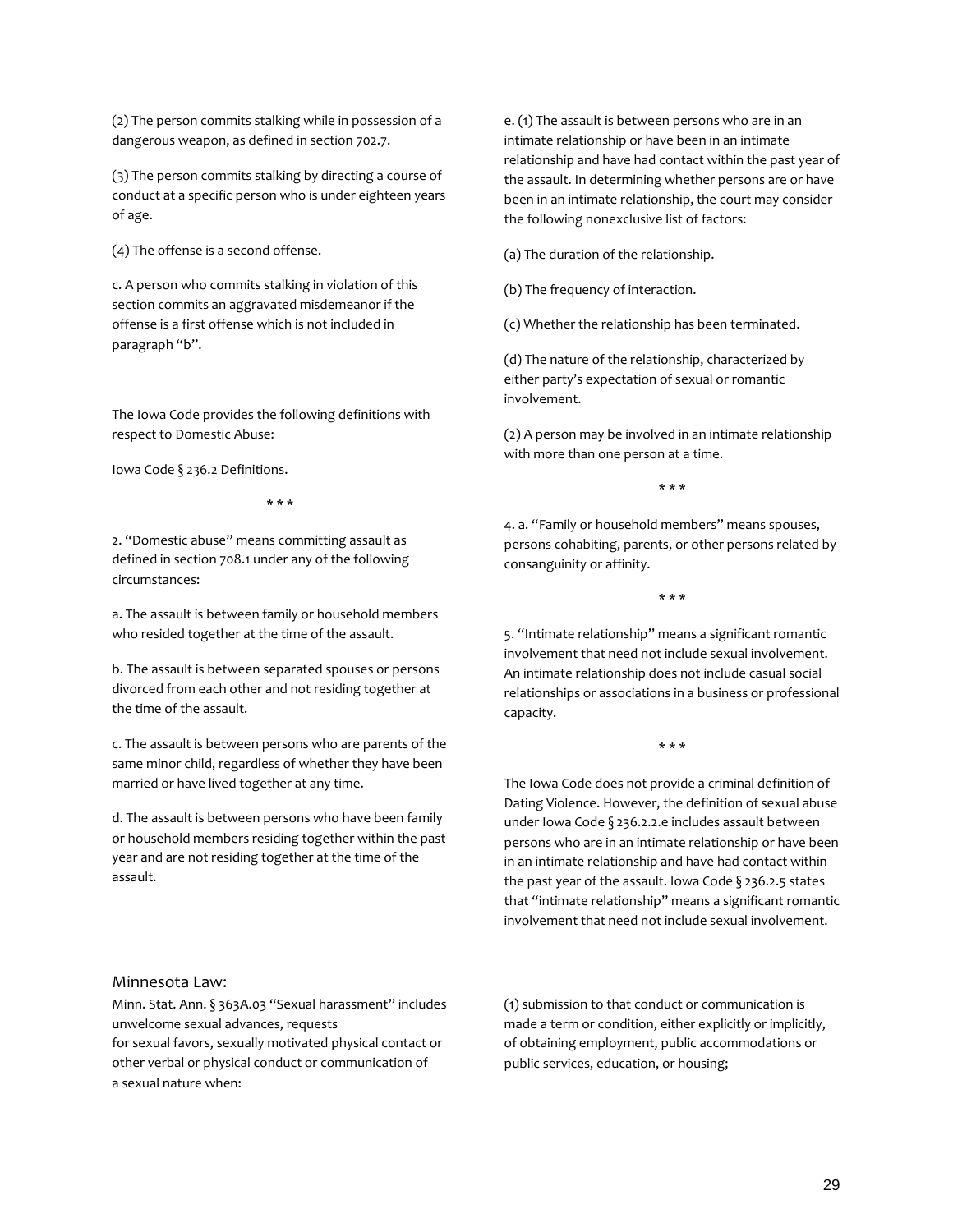(2) submission to or rejection of that conduct or communication by an individual is used as a factor in decisions affecting that individual's employment, public accommodations or public services, education, or housing; or

(3) that conduct or communication has the purpose or effect of substantially interfering with an individual's employment, public accommodations or public services, education, or housing, or creating an intimidating, hostile, or offensive employment, public accommodations, public services, educational, or housing environment.

Minn. Stat. Ann. § 609.293 "Sodomy" means carnally knowing any person by the anus or by or with the mouth.

Minn. Stat. Ann. § 609.342 Criminal sexual conduct in the first degree. A person who engages in sexual penetration with another person … is guilty of criminal sexual conduct in the first degree if any of the following circumstances exists:

#### \*\*\*

(c) circumstances existing at the time of the act cause the complainant to have a reasonable fear of imminent great bodily harm to the complainant or another;

(d) the actor is armed with a dangerous weapon or any article used or fashioned in a manner to lead the complainant to reasonably believe it to be a dangerous weapon and uses or threatens to use the weapon or article to cause the complainant to submit;

(e) the actor causes personal injury to the complainant, and either of the following circumstances exist:

(i) the actor uses force or coercion to accomplish the act; or

(ii) the actor knows or has reason to know that the complainant is mentally impaired, mentally incapacitated, or physically helpless;

(f) the actor is aided or abetted by one or more accomplices within the meaning of section 609.05, and either of the following circumstances exists:

(i) an accomplice uses force or coercion to cause the complainant to submit; or

(ii) an accomplice is armed with a dangerous weapon or any article used or fashioned in a manner to lead the complainant reasonably to believe it to be a dangerous weapon and uses or threatens to use the weapon or article to cause the complainant to submit;

#### Minn. Stat. Ann. § 609.3453

A person is guilty of criminal sexual predatory conduct if the person commits a predatory crime that was motivated by the offender's sexual impulses or was part of a predatory pattern of behavior that had criminal sexual conduct as its goal.

Minn. Stat. Ann. § 609.749 Stalking.(a) A person who engages in stalking with respect to a single victim or one or more members of a single household which the actor knows or has reason to know would cause the victim under the circumstances to feel terrorized or to fear bodily harm and which does cause this reaction on the part of the victim, is guilty of a felony and may be sentenced to imprisonment for not more than ten years or to payment of a fine of not more than \$20,000, or both.

Minn. Stat. Ann. § 518B.01 (a) "Domestic abuse" means the following, if committed against a family or household member by a family or household member:

(1) physical harm, bodily injury, or assault;

(2) the infliction of fear of imminent physical harm, bodily injury, or assault; or

(3) terroristic threats, within the meaning of section 609.713, subdivision 1; criminal sexual conduct, within the meaning of section 609.342, 609.343, 609.344, 609.345, or 609.3451; or interference with an emergency call within the meaning of section 609.78, subdivision 2.

(b) "Family or household members" means:

- (1) spouses and former spouses;
- (2) parents and children;
- (3) persons related by blood;

(4) persons who are presently residing together or who have resided together in the past;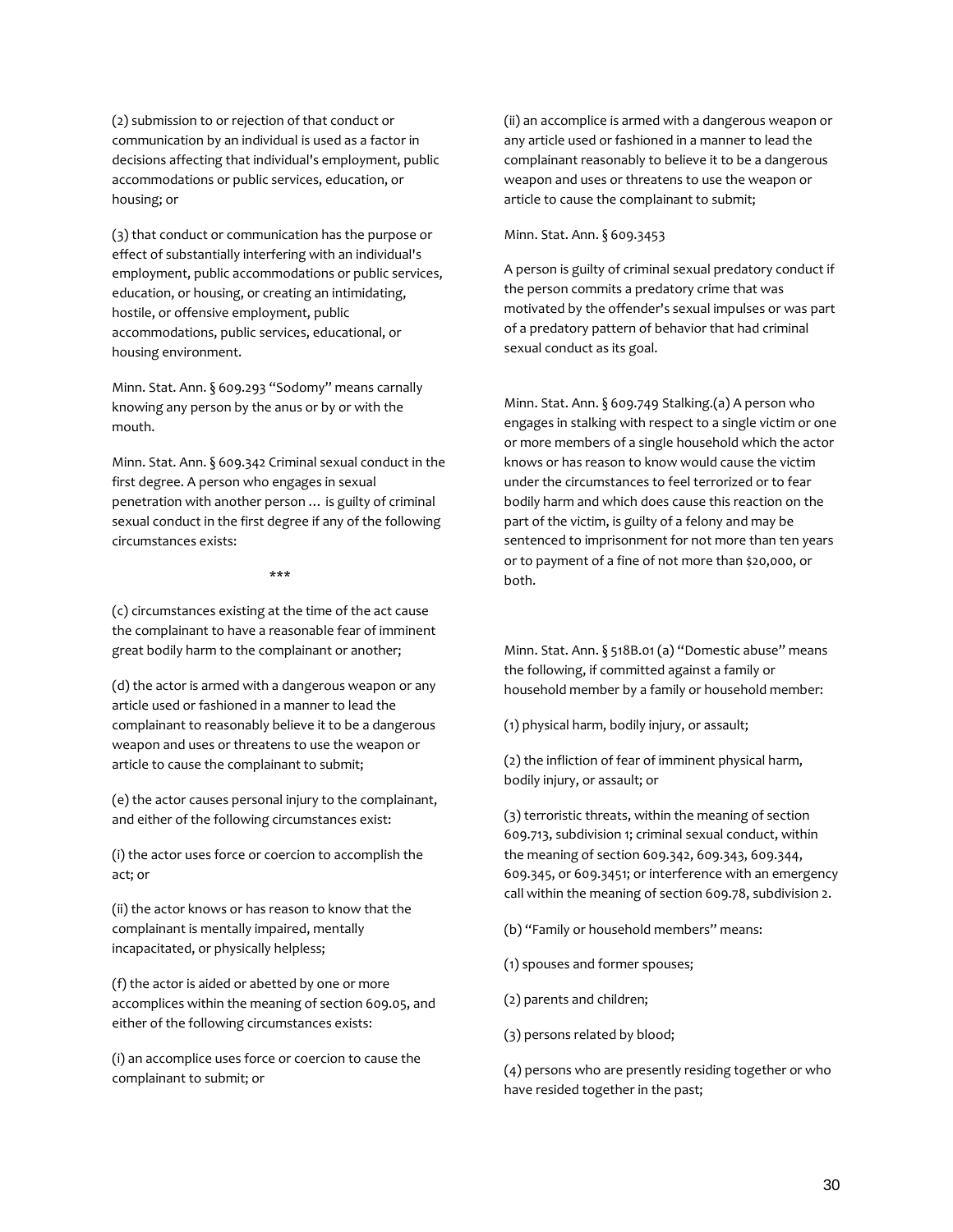(5) persons who have a child in common regardless of whether they have been married or have lived together at any time;

(6) a man and woman if the woman is pregnant and the man is alleged to be the father, regardless of whether they have been married or have lived together at any time; and

(7) persons involved in a significant romantic or sexual relationship.

Issuance of an order for protection on the ground in clause (6) does not affect a determination of paternity under [sections 257.51](https://1.next.westlaw.com/Link/Document/FullText?findType=L&pubNum=1000044&cite=MNSTS257.51&originatingDoc=N0F658AF0F66A11E9BC718A826612E73A&refType=LQ&originationContext=document&transitionType=DocumentItem&contextData=(sc.Search)) to [257.74.](https://1.next.westlaw.com/Link/Document/FullText?findType=L&pubNum=1000044&cite=MNSTS257.74&originatingDoc=N0F658AF0F66A11E9BC718A826612E73A&refType=LQ&originationContext=document&transitionType=DocumentItem&contextData=(sc.Search)) In determining whether persons are or have been involved in a significant romantic or sexual relationship under clause (7), the court shall consider the length of time of the relationship; type of relationship; frequency of interaction between the parties; and, if the relationship has terminated, length of time since the termination.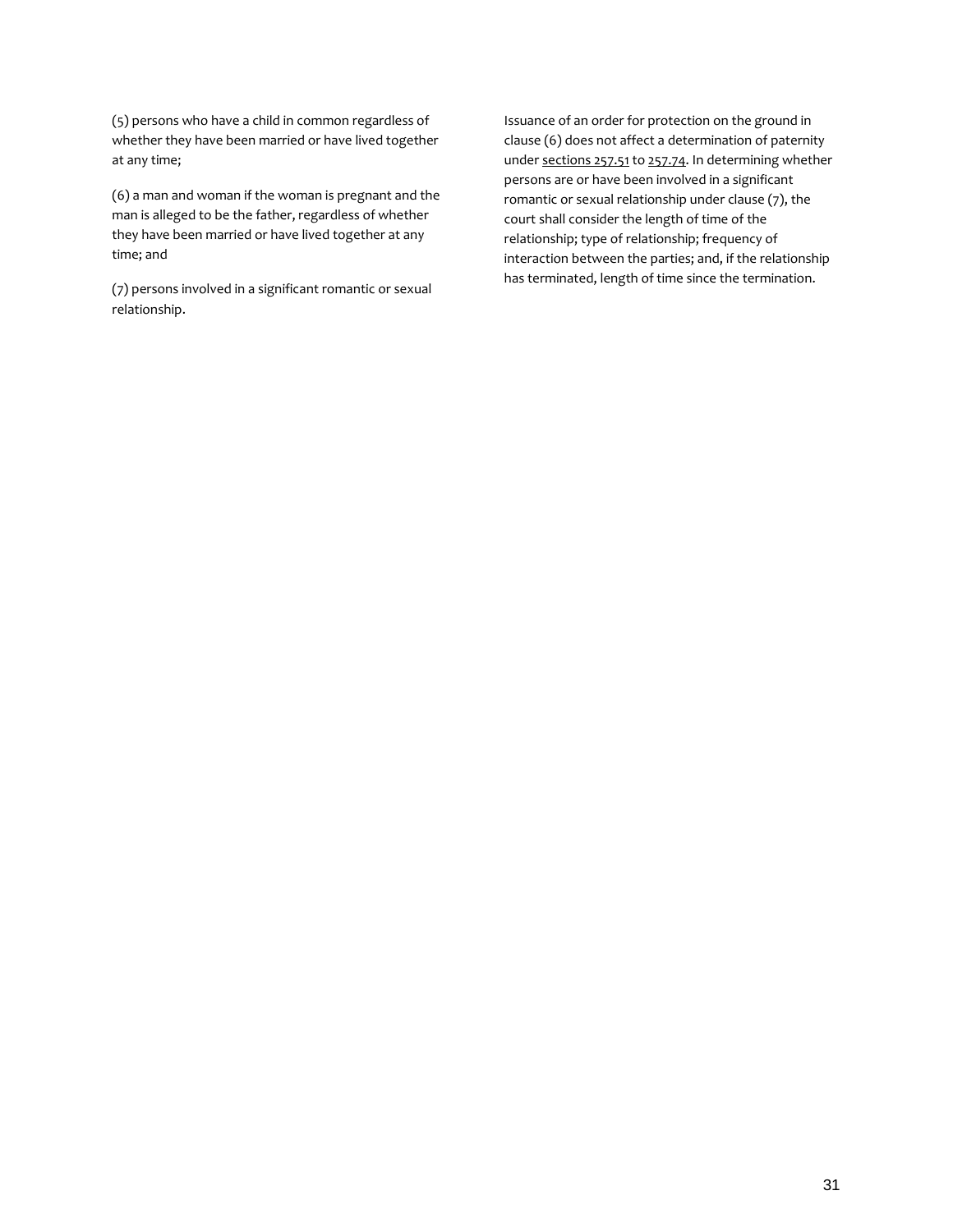## **Bystander Intervention**

The Institute's primary prevention and awareness program includes a description of safe and positive options for bystander intervention. Active bystanders take the initiative to help someone who may be targeted for a sexual assault. They do this in ways that are intended to avoid verbal or physical conflict. Active bystanders also take the initiative to help friends, who are not thinking clearly, from becoming offenders of crime. Intervention does not mean that you directly intervene to stop a crime in progress; rather, these steps are "early intervention" – before a crime begins to occur. There are three important components to consider before taking action that we refer to as the ABCs:

- **A**ssess for safety. Ensure that all parties are safe, and whether the situation requires calling authorities. When deciding to intervene, your personal safety should be the #1 priority. When in doubt, call for help.
- **Be** with others. If it is safe to intervene, you are likely to have a greater influence on the parties involved when you work together with someone or several people. Your safety is increased when you stay with a group of friends that you know well.
- **Care for the person. Ask if the target of the unwanted sexual advance/attention/behavior is** okay – does he or she need medical care? Ask if someone they trust can help them get safely home.

## Risk Reduction

The Institute's primary prevention and awareness program includes information on risk reduction. This includes:

*Avoiding Dangerous Situations.* While you can never completely protect yourself from sexual assault, there are some things you can do to help reduce your risk of being assaulted.

- Be aware of your surroundings. Knowing where you are and who is around you may help you to find a way to get out of a bad situation.
- Try to avoid isolated areas. It is more difficult to get help if no one is around.
- Walk with purpose. Even if you don't know where you are going, act like you do.
- Trust your instincts. If a situation or location feels unsafe or uncomfortable, it probably isn't the best place to be.
- Try not to load yourself down with packages or bags as this can make you appear more vulnerable.
- Make sure your cell phone is with you and charged and that you have money for transportation.
- Don't allow yourself to be isolated with someone you don't trust or someone you don't know.
- Avoid putting headphones in or on both ears so that you can be more aware of your surroundings, especially if you are walking alone.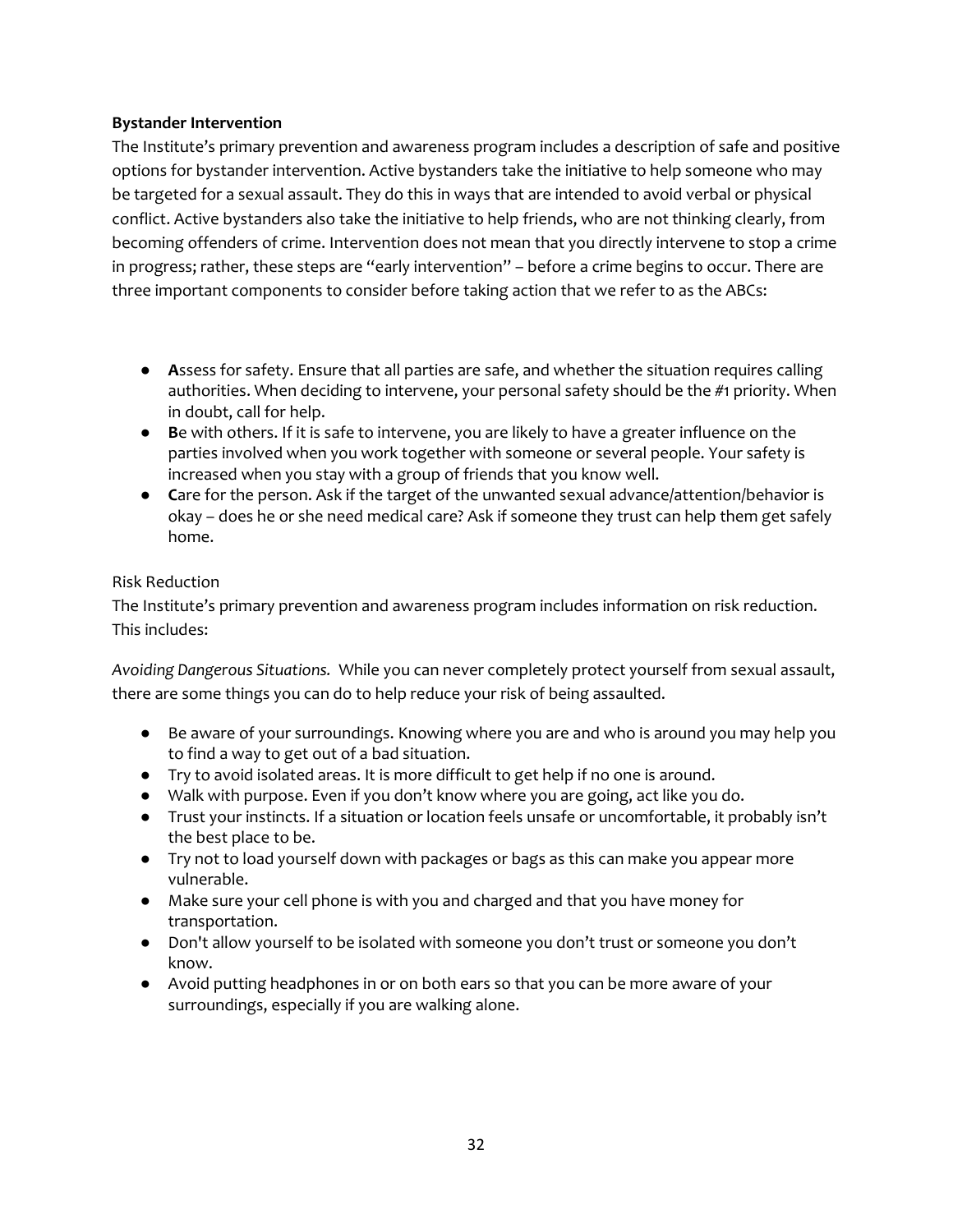*Safety Planning.* Things to think about:

- How to get away if there is an emergency? Be conscious of exits or other escape routes. Think about options for transportation (car, bus, subway, etc.).
- Who can help? Friends and/or family, or support centers in your area. Please see Section 4 of this Policy for a list of support organizations.
- Where to go? Options may include a friend's or relative's house, or you may consider going to a domestic violence or homeless shelter. You may also go to the police. **Important Safety Note:** If the dangerous situation involves a partner, go to the police or a shelter first.
- What to bring? This may include important papers and documents such as a birth certificate, social security card, license, passport, medical records, lease, bills, etc. This will also include house keys, car keys, cash, credit cards, medicine, important numbers, and your cell phone. If you are bringing children with you, remember to bring their important papers and legal documents. You can keep all of these things in an emergency bag. You should hide the bag it is best if it is not in your house or car. If the bag is discovered, you can call it a "tornado" or "fire" bag.

*Protecting Your Friends.* You have a crucial role to play in keeping your friends safe. No matter what the setting, if you see something that doesn't feel quite right or see someone who might be in trouble, there are some simple things you can do to help out a friend.

- Distract. If you see a friend in a situation that doesn't feel quite right, create a distraction to get your friend to safety. This can be as simple as joining or redirecting the conversation: suggest to your friend that you leave the party, or ask them to walk you home. Try asking questions like: "Do you want to head to the bathroom with me?" or "Do you want to head to another party – or grab pizza?"
- Step in. If you see someone who looks uncomfortable or is at risk, step in. If you feel safe, find a way to de-escalate the situation and separate all parties involved. Don't be shy about directly asking the person if they need help or if they feel uncomfortable.
- Enlist others. You don't have to go it alone. Call in friends or other people in the area as reinforcements to help defuse a dangerous situation and get the at-risk person home safely. There is safety in numbers.
- Keep an eye out. Use your eyes and ears to observe your surroundings. If you see someone who has had too much to drink or could be vulnerable, try to get them to a safe place. Enlist friends to help you. Even if you weren't around when the assault occurred, you can still support a friend in the aftermath.

*Social Situations.* While you can never completely protect yourself from sexual assault, there are some things you can do to help reduce your risk of being assaulted in social situations.

● When you go to a social gathering, go with a group of friends. Arrive together, check in with each other throughout the evening, and leave together. Knowing where you are and who is around you may help you to find a way out of a bad situation.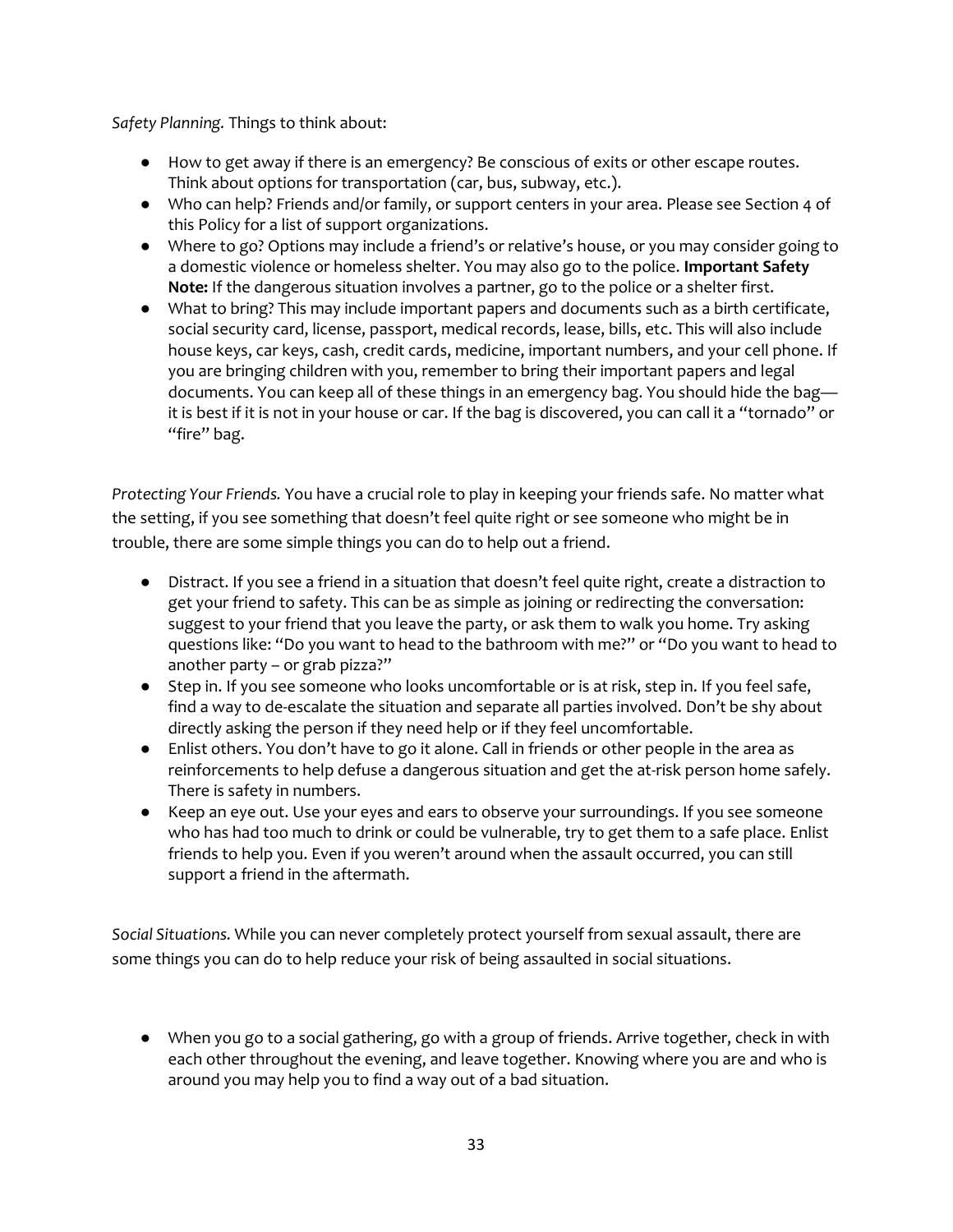- Trust your instincts. If you feel unsafe in any situation, go with your gut. If you see something suspicious, contact law enforcement immediately.
- Don't leave your drink unattended while talking, dancing, using the restroom, or making a phone call. If you've left your drink alone, just get a new one.
- Don't accept drinks from people you don't know or trust. If you choose to accept a drink, go with the person to the bar to order it, watch it being poured, and carry it yourself. At parties, don't drink from the punch bowls or other large, common open containers.
- Watch out for your friends, and vice versa. If a friend seems out of it, is way too intoxicated for the amount of alcohol they've had, or is acting out of character, get him or her to a safe place immediately.
- If you suspect you or a friend has been drugged, contact law enforcement immediately. Be explicit with doctors so they can give you the correct tests (you will need a urine test and possibly others).

*Information on Risk Reduction was provided by RAINN: Rape, Abuse & Incest National Network: [www.rainn.org.](http://www.rainn.org/)*

## 14. Amendments

The Institute may amend the Policy or the Procedures from time to time. Nothing in the Policy or Procedures shall affect the inherent authority of the Institute to take such actions as it deems appropriate to further the educational mission or to protect the safety and security of the Institute community.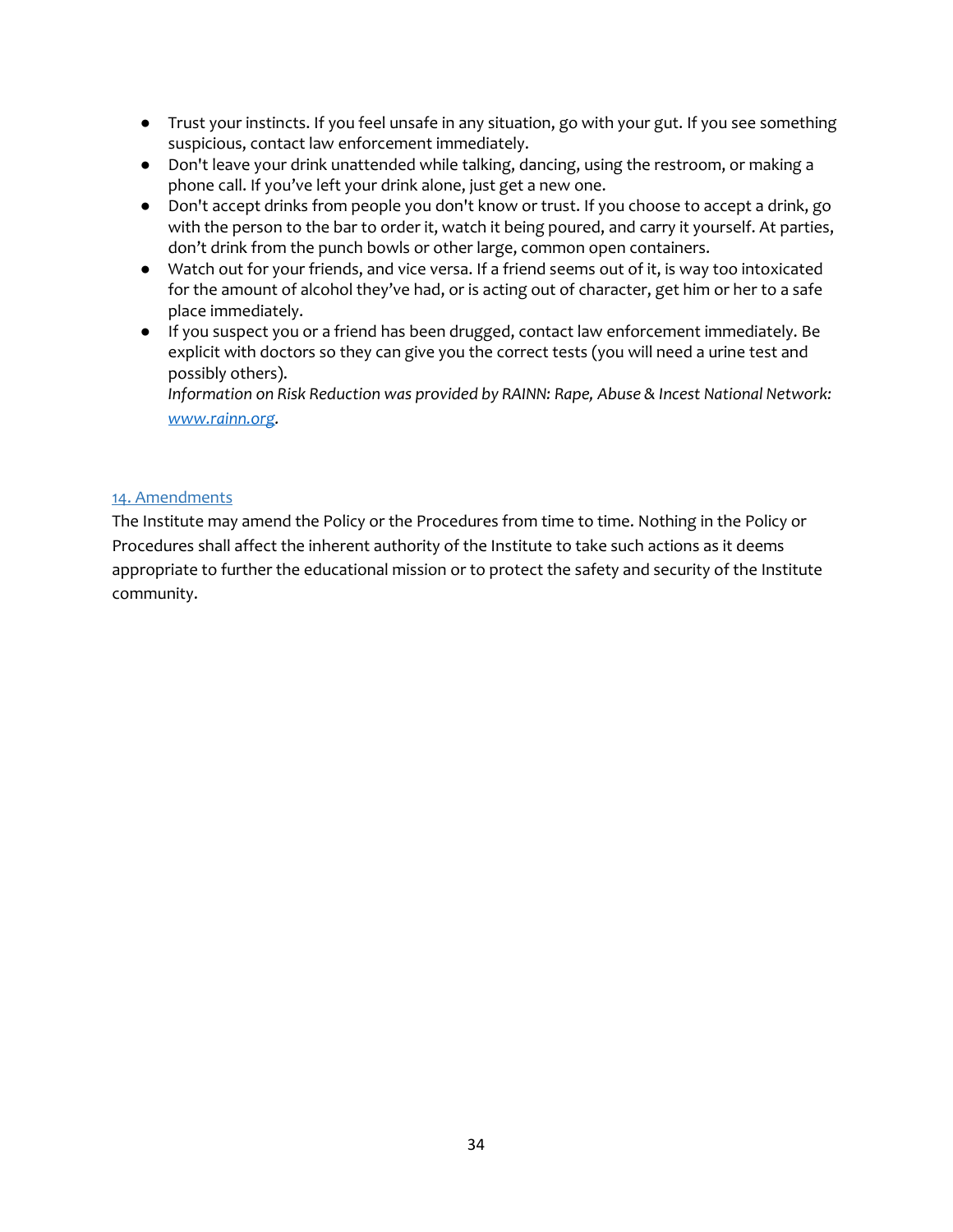#### **Aveda Institute Des Moines**

**&**

### **Aveda Institute Rochester**

### **Sexual Harassment Policies & Grievance Procedures**

#### Definitions of Key Terms

- Sexual Harassment means conduct on the basis of sex that satisfies one or more of the following:
	- 1) An employee of the Institute conditioning the provision of an aid, benefit, or service of the Institute on an individual's participation in unwelcome sexual conduct;
	- 2) Unwelcome conduct determined by a reasonable person to be so severe, pervasive, and objectively offensive that it effectively denies a person equal access to the Institute's education programs or activities; or
	- 3) "Sexual assault," "dating violence," "domestic violence," or "stalking" as defined herein.
- Sexual Assault An offense that meets the definition of rape, fondling, incest, or statutory rape as used in the FBI's Unified Crime Reporting ("UCR") program.
	- o Rape The penetration, no matter how slight, of the vagina or anus with any body part or object, or oral penetration by a sex organ of another person, without the consent of the victim.
	- o Sex Offenses Any sexual act directed against another person, without the consent of the victim, including instances where the victim is incapable of giving consent.
		- Fondling—The touching of the private body parts of another person for the purpose of sexual gratification, without the consent of the victim, including instances where the victim is incapable of giving consent because of his/her age or because of his/her temporary or permanent mental incapacity.
		- Incest—Sexual intercourse between persons who are related to each other within the degrees wherein marriage is prohibited by law.
		- Statutory Rape—Sexual intercourse with a person who is under the statutory age of consent.
- Domestic Violence A felony or misdemeanor crime of violence committed (i) by a current or former spouse or intimate partner of the victim; (ii) by a person with whom the victim shares a child in common; (iii) by a person who is cohabitating with, or has cohabitated with, the victim as a spouse or intimate partner; (iv) by a person similarly situated to a spouse of the victim under the domestic or family violence laws of the jurisdiction in which the crime of violence occurred, or (v) by any other person against an adult or youth victim who is protected from that person's acts under the domestic or family violence laws of the jurisdiction in which the crime of violence occurred.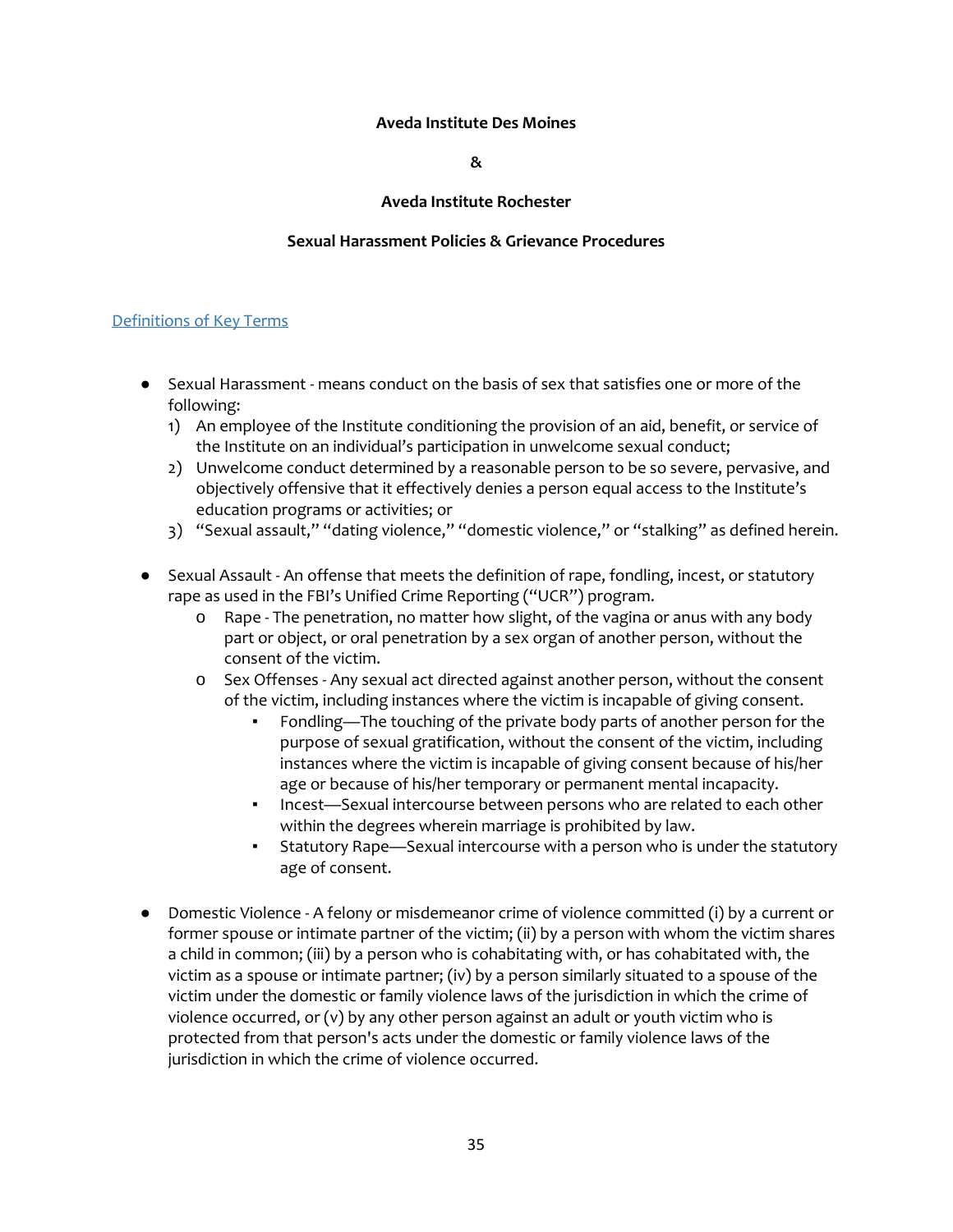- Dating Violence Violence committed by a person who is or has been in a social relationship of a romantic or intimate nature with the victim. The existence of such a relationship shall be determined based on the reporting party's statement and with consideration of the length of the relationship, the type of relationship, and the frequency of interaction between the persons involved in the relationship. For the purpose of this definition dating violence includes, but is not limited to, sexual or physical abuse or the threat of such abuse. Dating violence does not include acts covered under the definition of domestic violence.
- "Education program or activity" includes locations, events, or circumstances over which the Institute exercises substantial control over both the respondent and the context in which the sexual harassment occurs. It includes all of the academic, educational, extra-curricular, and other programs of the Institute, whether they take place in the facilities of the Institute, at a class or training program sponsored by the Institute at another location, or elsewhere. An instructor's alleged sexual harassment of a student would likely constitute sexual harassment in the Institute's education programs or activities even if the alleged harassment occurs off campus. The Institute's education programs and activities may also include computer and internet networks, digital platforms, and computer hardware or software owned or operated by, or used in the operations of, the Institute.
- Prohibited Conduct The Institute prohibits Sexual Assault, Sexual Harassment, Dating Violence, Domestic Violence, and Stalking as defined in these Definitions of Key Terms.
- Stalking Engaging in a course of conduct directed at a specific person that would cause a reasonable person to fear for the person's safety or the safety of others, or suffer substantial emotional distress. Course of conduct means two or more acts, including, but not limited to, acts in which the stalker directly, indirectly, or through third parties, by any action, method, device, or means, follows, monitors, observes, surveils, threatens, or communicates to or about a person, or interferes with a person's property. Substantial emotional distress means significant mental suffering or anguish that may, but does not necessarily, require medical or other professional treatment or counseling. Reasonable person means a reasonable person under similar circumstances and with similar identities to the victim.
- Retaliation The Institute shall not, and no individual shall, intimidate, threaten, coerce, or discriminate against any individual for the purpose of interfering with any right or privilege secured by Title IX, or because the individual has made a report or complaint, testified, assisted, or participated or refused to participate in any manner in an investigation, proceeding, or hearing under Title IX and/or this Policy. The exercise of rights protected under the First Amendment does not constitute retaliation. Charging an individual with a code of conduct violation for making a materially false statement in bad faith in the course of a grievance proceeding does not constitute retaliation; provided, however, that a determination regarding responsibility alone is not sufficient to conclude that any party made a materially false statement in bad faith.
- Consent is a voluntary agreement to engage in sexual activity.
	- o Past consent does not imply future consent.
	- o Silence or an absence of resistance does not imply consent.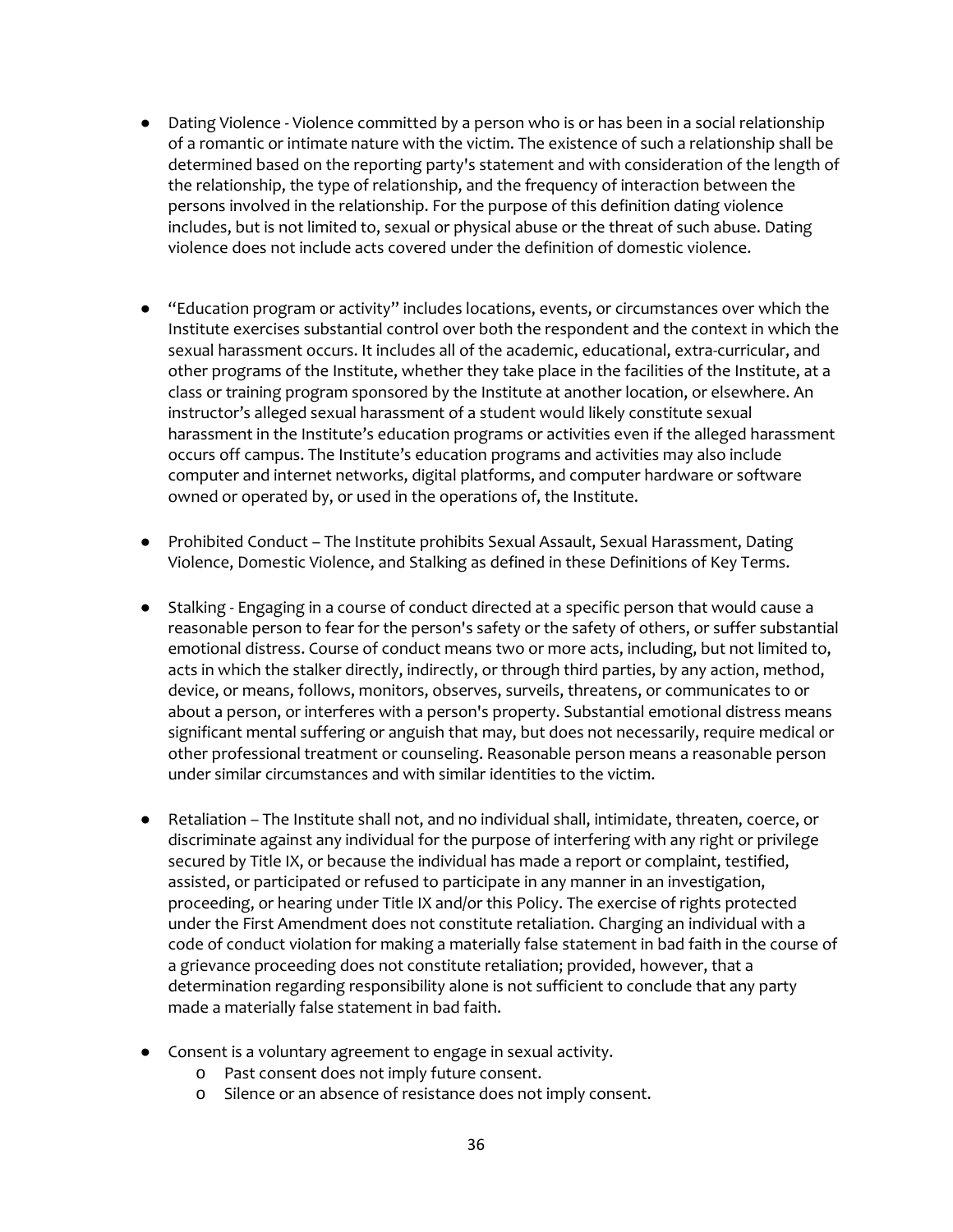- o Consent to engage in sexual activity with one person does not imply consent to engage in sexual activity with another.
- o Consent can be withdrawn at any time.
- o Coercion, force, or threat of either invalidates consent.

Someone who is incapacitated cannot consent. Incapacitation refers to a situation in which a person is not capable of providing consent because the person lacks the ability to understand her or his decision. This situation may occur due to the use of drugs or alcohol, when a person is asleep or unconscious, or because of an intellectual or other disability that prevents the student from having the capacity to give consent.

- Complainant means an individual who is alleged to be the victim of conduct that could constitute sexual harassment.
- Respondent means an individual who has been reported to be the perpetrator of conduct that could constitute sexual harassment.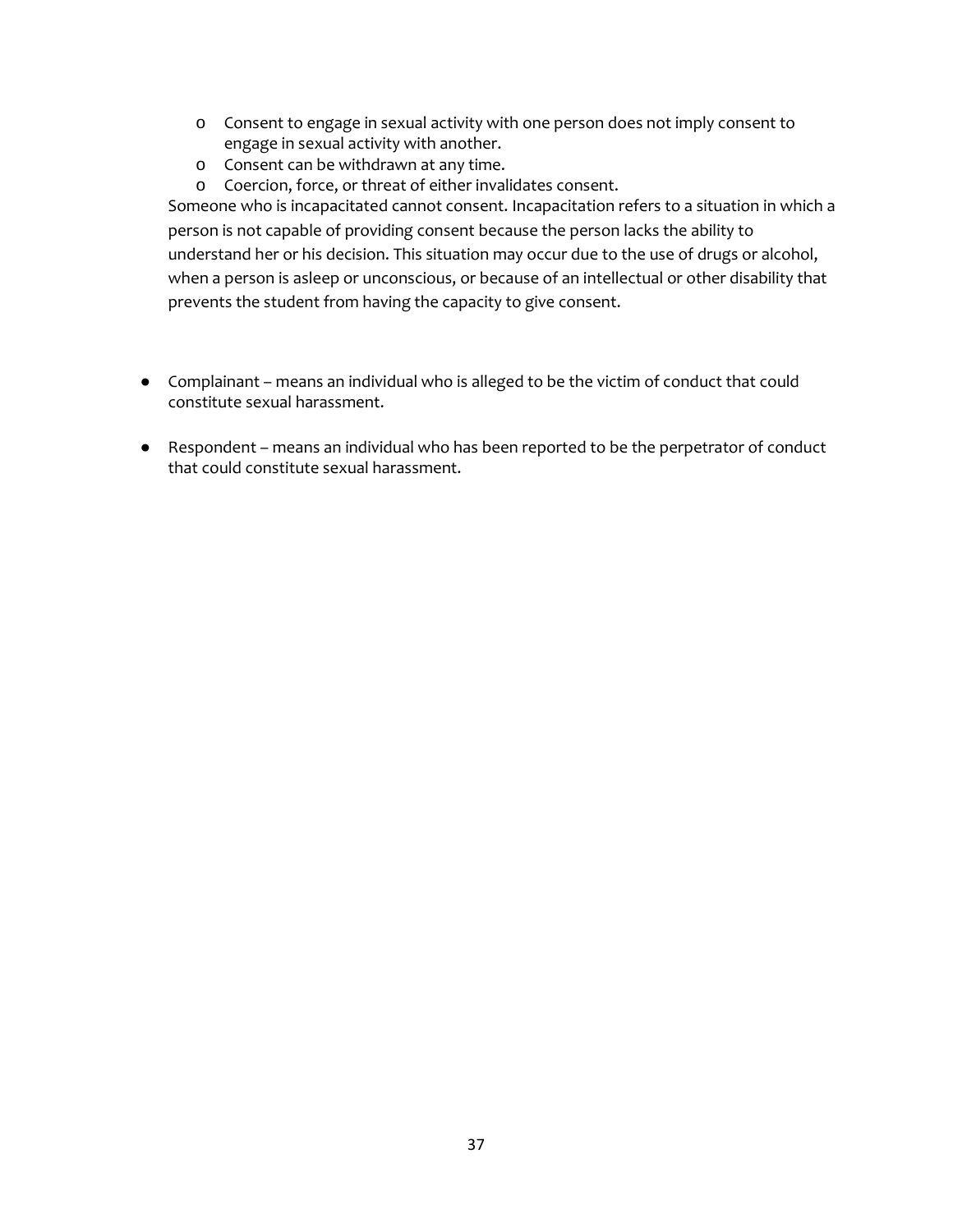### **AVEDA INSTITUTE DES MOINES POLICIES GOVERNING ALCOHOL AND OTHER DRUGS**

#### **Drug and Alcohol Abuse Policy and Education Information**

It is the policy of Aveda Institute Des Moines to prohibit the unlawful manufacture, distribution, dispensing, possession, or use of a controlled substance in or on the Aveda Institute Des Moines owned or controlled property.

The Aveda Institute Des Moines is committed to providing a campus environment free of abuse of alcohol and the illegal use of alcohol and drugs. To strengthen that commitment, the Aveda Institute Des Moines has adopted and implemented a program that seeks to prevent the abuse of alcohol and drugs by employees and students. Aveda Institute Des Moines policies concerning the use of alcohol and drugs are outlined below. This statement is provided in response to the federal **DRUG-FREE SCHOOLS AND COMMUNITIES ACT AMENDMENT OF 1989** (Public Law 101-226).

#### **STANDARDS OF CONDUCT**

The unlawful manufacture, distribution, dispensation, possession or use of a controlled substance (drugs) and the unlawful possession, use, or both, of alcohol are prohibited in and on property owned or controlled by the Aveda Institute Des Moines.

No employee or student is to report for work, attend class, or participate in an Aveda Institute Des Moines activity while under the influence of one or more illegal drugs or alcohol or prescription drugs that would affect his/her performance.

The possession and use of alcoholic beverages by members of the Aveda Institute Des Moines are at all times subject to the alcoholic beverage laws of the State of Iowa, as well as city ordinances within our service area and the Aveda Institute Des Moines policy. Iowa Code Section 730.5, details PRIVATE SECTOR DRUG-FREE WORKPLACES.

The Drug and Alcohol Prevention Program policy applies to all students. The unlawful possession, use, or distribution of elicits drugs and/or alcohol is strictly prohibited at this institution. Students not complying with these standards will be subject to institutional sanctions. The prohibitions for use, possession, and distribution of illegal drugs or alcohol apply to all students on school property or as part of any school activity.

#### **AVEDA INSTITUTE DES MOINES SANCTIONS**

Violation of the policies and laws referenced above by an employee or student will be grounds for disciplinary actions up to and including termination or expulsion in accordance with the applicable Aveda Institute Des Moines policies. Violators may be required to undergo an evaluation, treatment, or both for a drug or alcohol-use disorder. A referral may also be made for prosecution consistent with local, state and federal criminal laws. Disciplinary action taken against a student or employee by the Aveda Institute Des Moines does not preclude the possibility of criminal charges being filed against that individual. The filing of criminal charges similarly does not preclude action by the Aveda Institute Des Moines.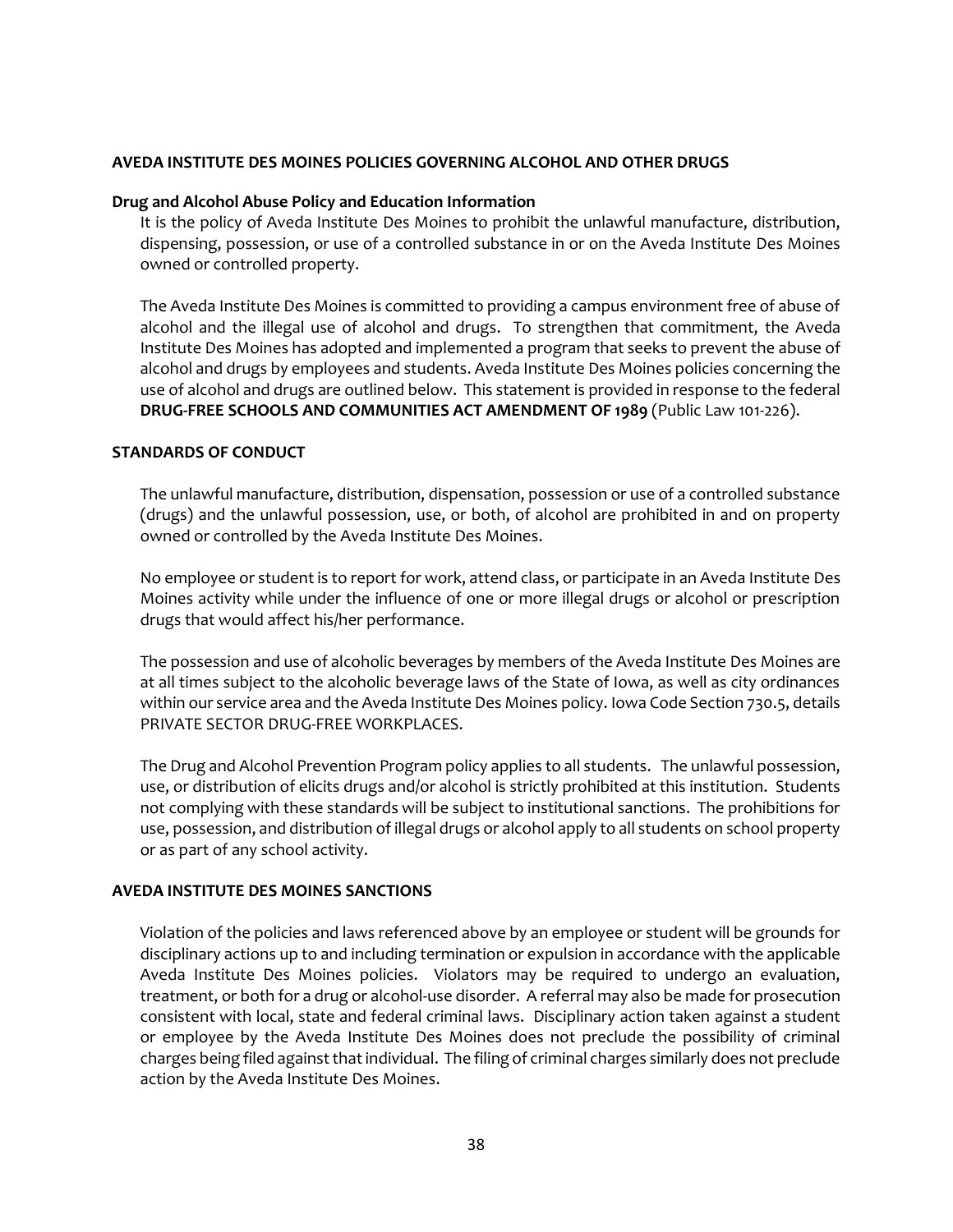#### **OTHER SANCTIONS**

The illegal use of drugs and alcohol is in direct violation of local, state, and federal laws as well as Institute policies. Aveda Institute Des Moines policy strictly prohibits the illegal use, possession, manufacture, dispensing, or distribution of alcohol, drugs, or controlled substances in the workplace, on its premises, or as a part of any Institute-sponsored activities. Violations of applicable local, state and federal laws may subject a student or employee to a variety of legal sanctions including but not limited to fines, incarceration, imprisonment and/or community service requirements. Convictions become a part of an individual's criminal record and may prohibit certain career and professional opportunities.

#### **Notice of Federal Student Aid (FSA) Penalties for Drug Law Violations:**

The Higher Education Opportunity Act requires institutions to provide to every student upon enrollment a separate, clear and conspicuous written notice with information on the penalties associated with drug-related offenses under existing section 484(r) of the HEA. It also requires an institution to provide a timely notice to each student who has lost eligibility for any grant, loan, or work-study assistance as a result of penalties under  $484(r)(1)$  of the HEA a separate, clear and conspicuous written notice that notifies the student of the loss of eligibility and advises the student of the ways in which to regain eligibility under section  $484(r)(2)$  of the HEA. Students are hereby notified that federal guidelines mandate that a federal or state drug conviction can disqualify a student for Federal Student Aid funds. Convictions only count if they were for an offense that occurred during a period of enrollment for which the student was receiving Title IV aid—they do not count if the offense was not during such a period. Also, a conviction that was reversed, set aside, or removed from the student's record does not count, nor does one received when he/she was a juvenile, unless the student was tried as an adult.

The Higher Education Act of 1965 as amended (HEA) suspends aid eligibility for students who have been convicted under federal or state law of the sale or possession of drugs, if the offense occurred during a period of enrollment for which the student was receiving federal student aid (grants, loans, and/or work-study). If you have a conviction(s) for these offenses, call the Federal Student Aid Information Center at 1-800-4-FED-AID (1-800-433-3243) to complete the "Student Aid Eligibility Worksheet" to find out how this law applies to you.

If you have lost federal student aid eligibility due to a drug conviction, you can regain eligibility if you pass two unannounced drug tests conducted by a drug rehabilitation program that complies with criteria established by the U.S. Department of Education.

By completing the FAFSA, you may be eligible for nonfederal aid from states and private institutions even if ineligible for Federal Aid. If you regain eligibility during the award year, notify your financial aid administrator immediately. If you are convicted of a drug-related offense after you submit the FAFSA, you might lose eligibility for federal student aid, and you may be liable for returning any financial aid you received during a period of ineligibility.

State law prohibits the possession of alcoholic beverage by persons under age 21. No person may sell, give, serve, or be served, alcoholic beverages to a person under age 21, and it is unlawful for a person under age to misrepresent his or her age in order to obtain alcohol. Under State law, it is a crime for any person to possess or distribute a controlled substance (drug).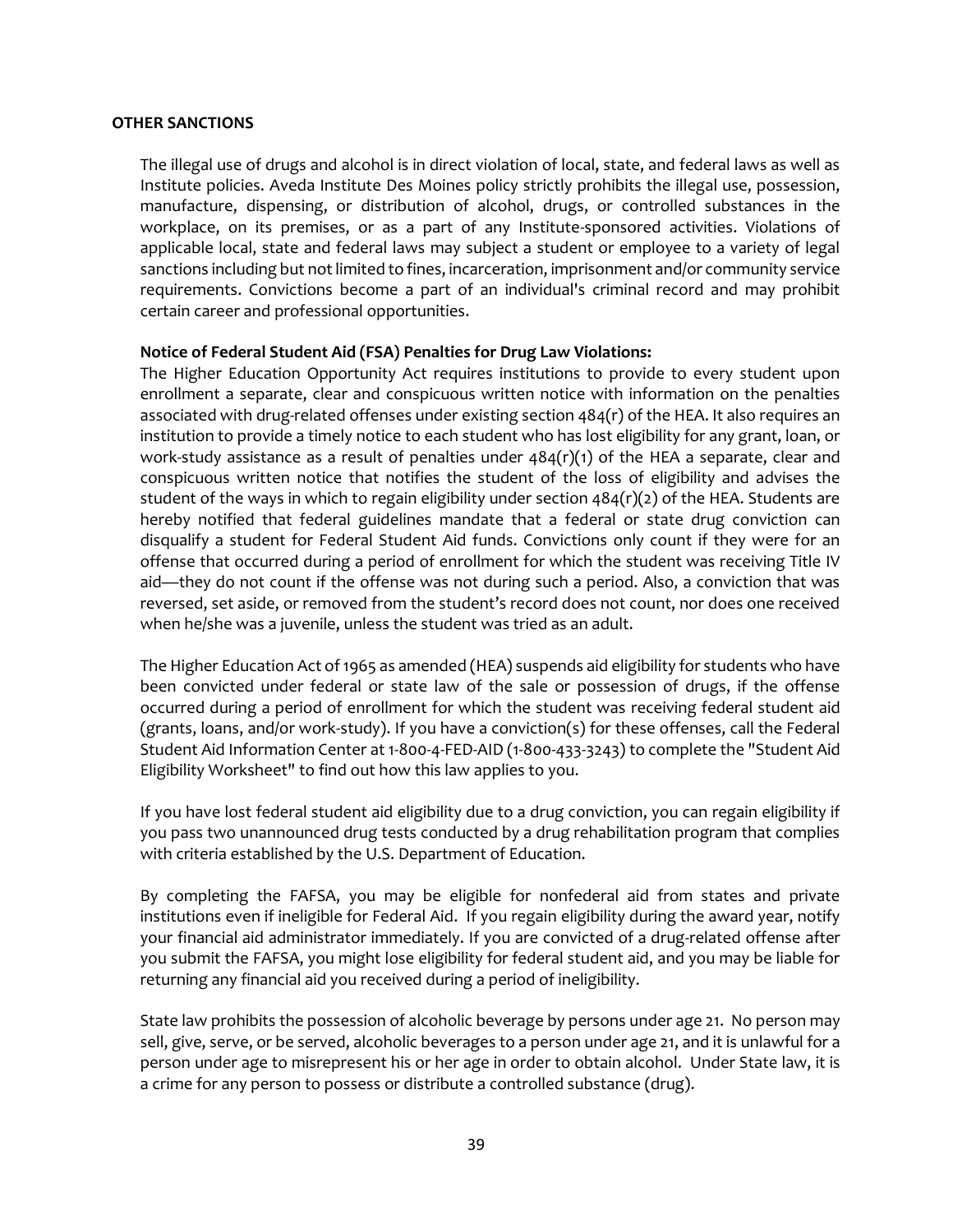#### **HEALTH RISKS ASSOCIATED WITH THE USE AND ABUSE OF ALCOHOL AND ILLICIT DRUGS**

 Alcohol consumption causes a number of marked changes in behavior. Even low doses of alcohol significantly impair the judgment and coordination required to drive a car safely, increasing the likelihood that the driver will be involved in an accident. The use of even small amounts of alcohol by a pregnant woman can damage the fetus. Low to moderate doses of alcohol also increases the likelihood of a variety of aggressive acts.

Moderate to high doses of alcohol cause marked impairment in higher mental functions, severely altering a person's ability to learn and remember information. Heavy use may result in chronic depression and suicide and may also be associated with the abuse of other drugs. Very high doses can cause respiratory depression and death. If combined with other depressants of the central nervous system, much lower doses of alcohol will produce effects described above for very high doses. Long-term, heavy alcohol use can cause digestive disorders, cirrhosis of the liver, circulatory system disorders and impairment of the central nervous system, all of which may lead to early death.

Repeated use of alcohol can lead to dependence, and at least 15-20 percent of heavy users eventually will become problem drinkers or alcoholics if they continue drinking. Sudden cessation of alcohol intake is likely to produce withdrawal symptoms, including severe anxiety, tremors, hallucinations and convulsions, which can be life-threatening. The use of illegal drugs, and the misuse of prescription and other drugs, poses a serious threat to health. For example, the use of marijuana (cannabis) may cause impairment of short-term memory, comprehension, and ability to perform tasks requiring concentration.

The use of marijuana also may cause lung damage, paranoia and possible psychosis. The use of narcotics, depressants, stimulants and hallucinogens may cause nervous system disorders and possible death as the result of an overdose. Illicit inhalants can cause liver damage.

There are significant risks associated with the use of alcohol and drugs. These risks include impaired academic or work performance; lost potential; financial problems; poor concentration; blackouts; conflicts with friends and others; vandalism, theft and murder, sexual assault and other unplanned sexual relationships; spouse and child abuse; sexually transmitted diseases; and unusual or inappropriate risk-taking which may result in physical or emotional injury or death.

The school maintains drug and alcohol education information which can be obtained from the Student Services Coordinator.

#### **Drug, Alcohol, and Sexual Abuse Resources**

**Iowa** Drugfreeinfo.org (866) 242-4111

Iowa Department of Public Health Your Life Iowa <https://www.yourlifeiowa.org/> (855) 581-8111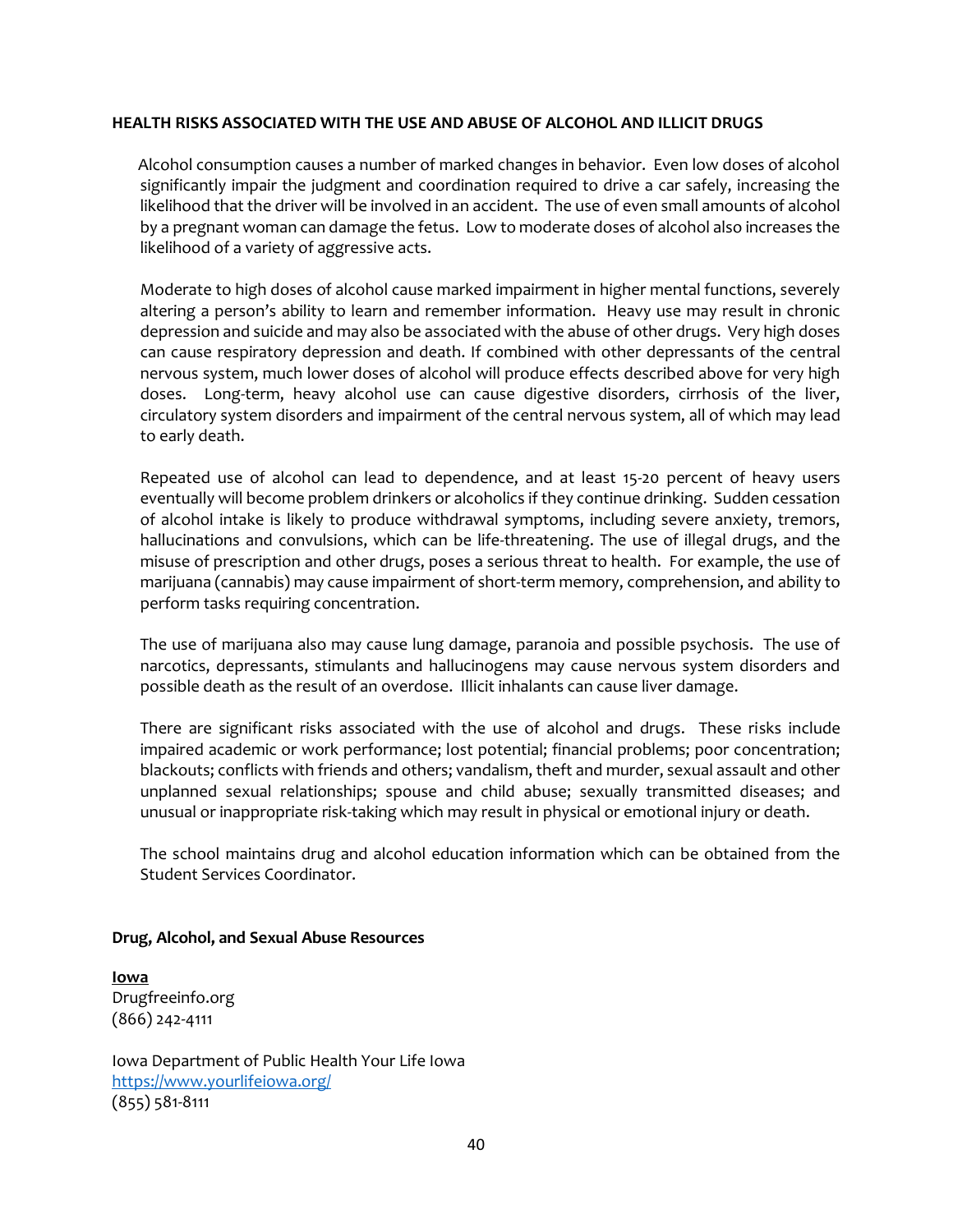Iowa Coalition Against Sexual Assault <http://www.iowacasa.org/> Sexual Abuse Hotline: (800) 284-7821 Sexual Violence Prevention <https://www.iowacasa.org/resources>

**National** Alcoholics Anonymous <http://www.aa.org/>

National Institute on Alcohol Abuse and Alcoholism Alcohol & Your Health <http://www.niaaa.nih.gov/alcohol-health> Public education materials <https://niaaa.nih.gov/publications/brochures-and-fact-sheets>

Federal Substance Abuse and Mental Health Services Administration Behavioral Health Treatment Services Locator <https://findtreatment.samhsa.gov/locator/home>

DEA –United States Drug Enforcement Adminstration <https://www.dea.gov/druginfo/factsheets.shtml>

Rape, Abuse & Incest National Network (RAINN) (800) 656 HOPE (4673) Safety and Prevention <https://www.rainn.org/safety-prevention>

Center for Changing our Campus Culture Victim Services/Advocates <http://changingourcampus.org/category/victim-services/> **FEDERAL DRUG-FREE WORKPLACE ACT REQUIREMENTS**

The following are required of the Aveda Institute Des Moines and its employees and students:

- An employee or student shall notify his or her supervisor, or other appropriate management representative, of any criminal drug statute conviction for a violation occurring in the work place no later than (5) days after such conviction.
- The Aveda Institute Des Moines shall notify any federal contacting agency within ten days of having received notice that an employee or student engaged in the performance of such contract or grant has had a criminal drug statute conviction for a violation occurring in the work place.
- The Aveda Institute Des Moines will take appropriate personnel action against any employee or student who is convicted for a violation occurring in the work place and will require the employee's or student's satisfactory participation in a drug abuse assistance or rehabilitation program.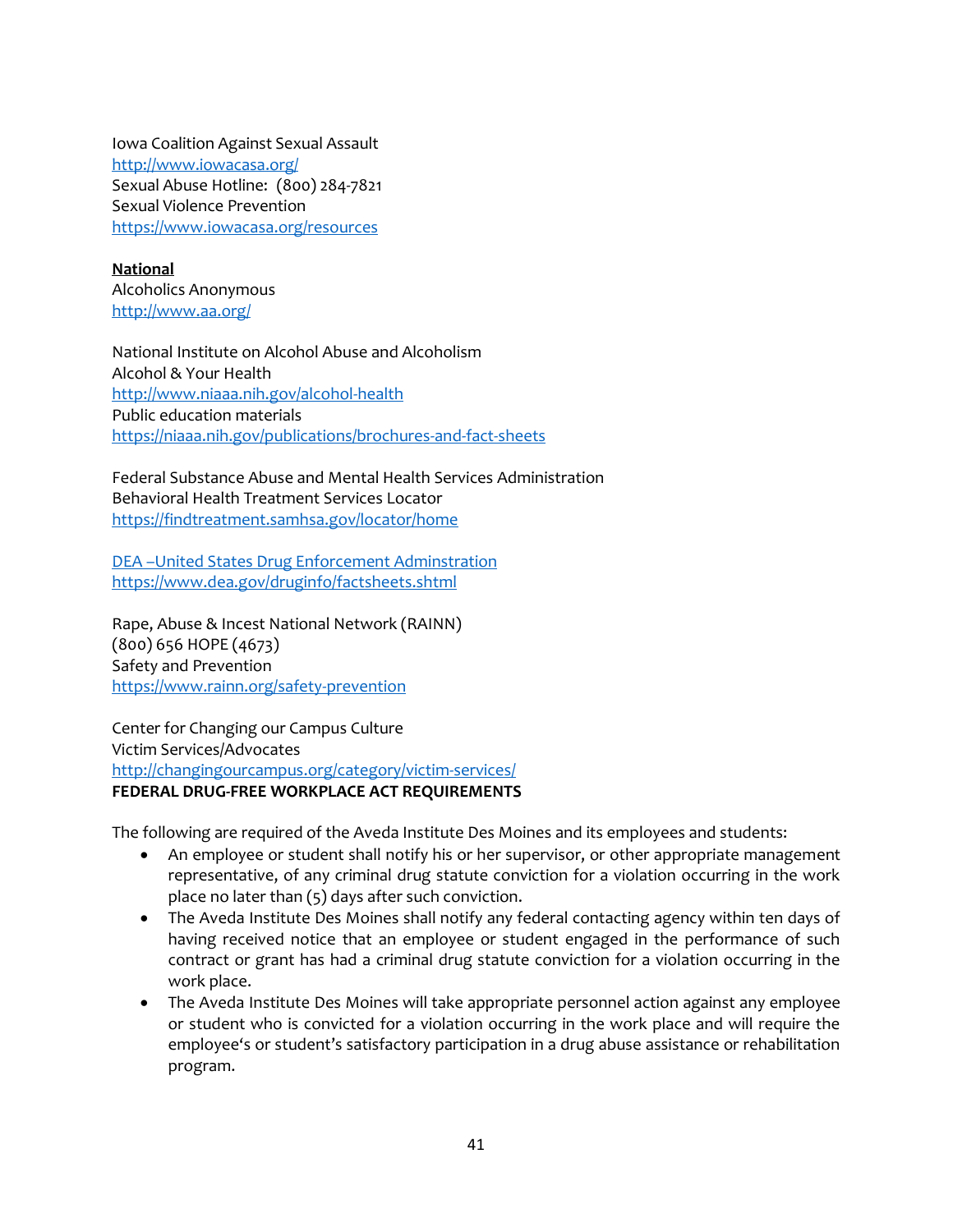#### **BIENNIAL REVIEW:**

The Aveda Institute Des Moines will review the drug and alcohol prevention program every two years on the odd number year. Any recommendations/data and or assistance available to substance abusers will be updated and distributed to all students and staff.

#### **INSTITUTE FLEXIBILITY:**

Aveda Institute Des Moines reserves the right to alter or amend any portion of this policy at any time without prior notice. The Institute reserves the right to alter or modify this policy in a given situation depending on the totality of the circumstances. Time periods stated herein for the performance of any act or provision of any notice by the Institute are for guidance only and failure of Aveda Institute Des Moines to strictly meet any time frame provided herein shall not preclude the Institute from taking any action provided herein. Under no circumstances shall failure to perform any act within the time frames herein excuse or relieve any student from his or her obligations or relieve any student from the consequences of any violation of this Policy.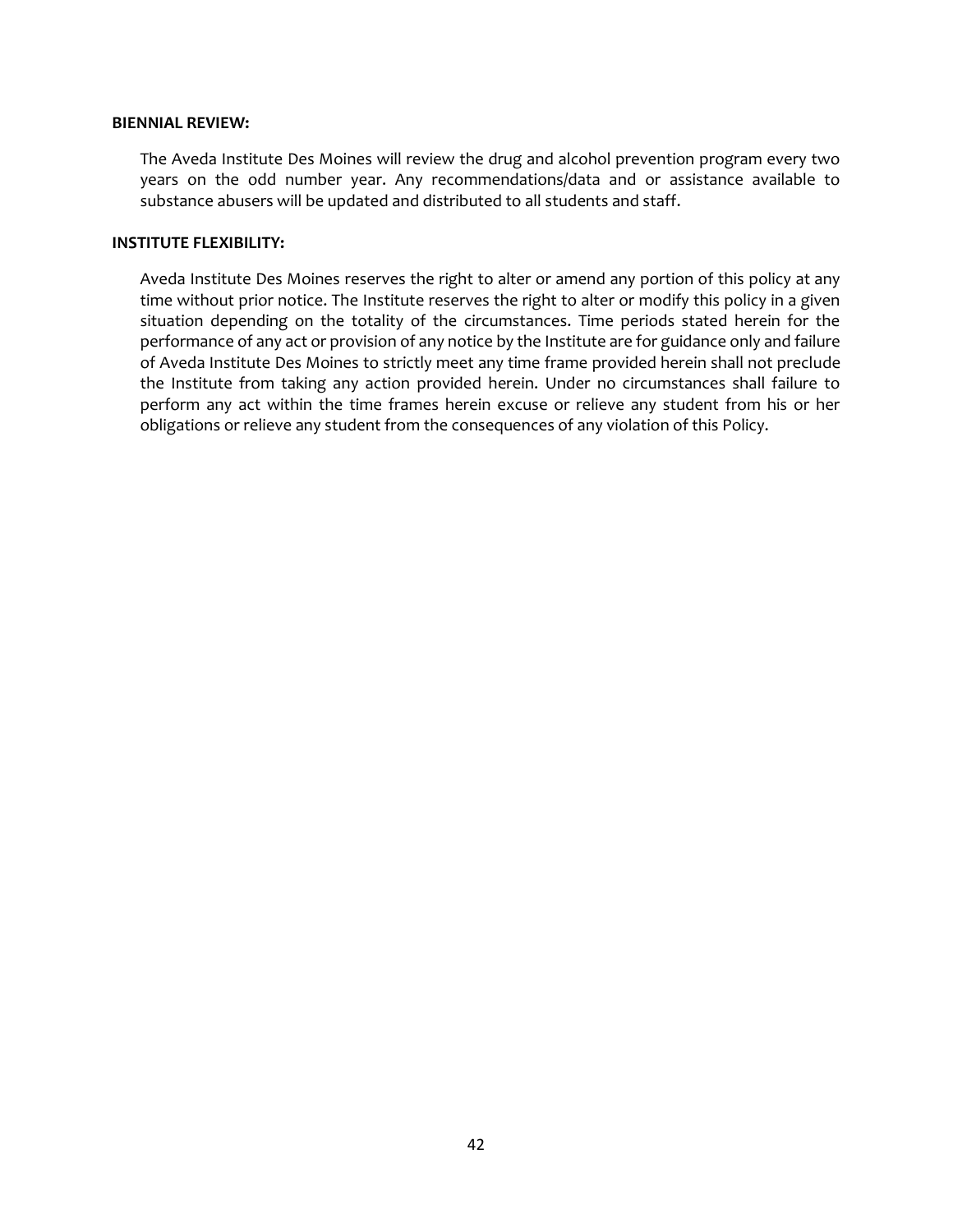### **ANNUAL DISCLOSURE OF CRIME STATISTICS**

### **Clery Act Crimes**

Jeanne Clery Disclosure of Campus Security Policy and Campus Crime Statistics Act (20 USC 1092(f)) requires colleges across the United States to disclose information about crime on and around their campuses. Aveda Institute Des Moines maintains a relationship with the West Des Moines police to ensure crimes reported on campus to the police are brought to the attention of the Aveda Institute Des Moines. Each year, the Aveda Institute Des Moines requests a crime report for the respective areas to be included in our Annual Security Report.

#### **Definitions of Reportable Crimes:**

**Murder/Manslaughter**-defined as the willful killing of one human being by another

**Negligent Manslaughter**-defined as the killing of another person through gross negligence

**Rape** - The penetration, no matter how slight, of the vagina or anus with any body part or object, or oral penetration by a sex organ of another person, without the consent of the victim.

**Sex Offenses** - Any sexual act directed against another person, without the consent of the victim, including instances where the victim is incapable of giving consent.

**Fondling**-The touching of the private body parts of another person for the purpose of sexual gratification, without the consent of the victim, including instances where the victim is incapable of giving consent because of his/her age or because of his/her temporary or permanent mental incapacity.

**Incest**-Sexual intercourse between persons who are related to each other within the degrees wherein marriage is prohibited by law.

**Statutory Rape**-Sexual intercourse with a person who is under the statutory age of consent.

**Robbery**-defined as taking or attempting to take anything of value from the car, custody, or control of a person or persons by force or threat of force or violence and/or by putting the victim in fear.

**Aggravated Assault**-defined as an unlawful attack by one person upon another for the purpose of inflicting severe or aggravated bodily injury. This type of assault usually is accompanied by the use of a weapon or by means likely to produce death or great bodily harm.

**Burglary**-unlawful entry of a structure to commit a felony or a theft.

**Motor Vehicle Theft**-theft or attempted theft of a motor vehicle.

**Arson**-any willful or malicious burning or attempt to burn, with or without intent to defraud, a dwelling house, public building, motor vehicle or aircraft, personal property of another, etc.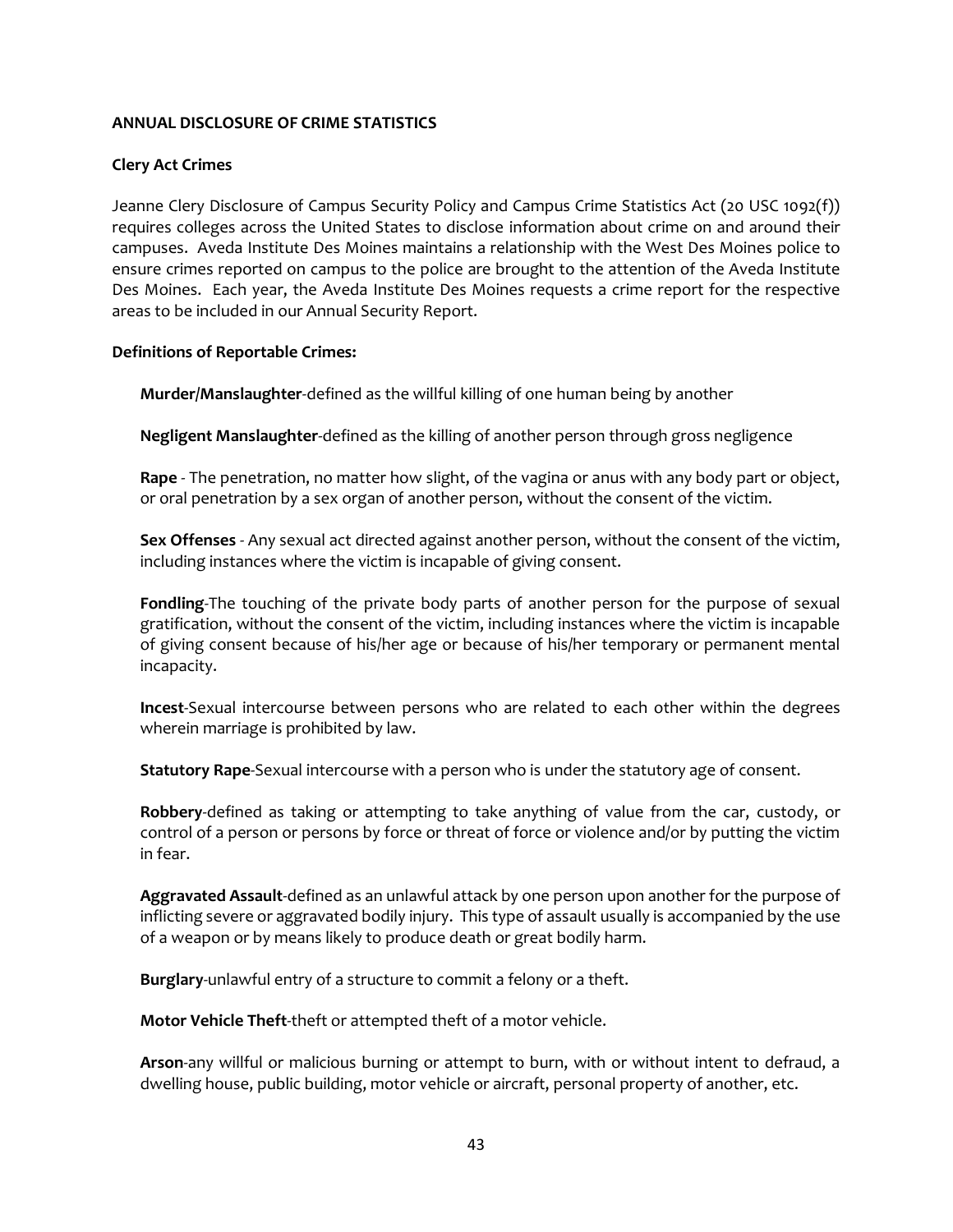**Domestic Violence**- a felony or misdemeanor crime of violence committed by a current or former spouse or intimate partner of the victim, by a person with whom the victim shares a child in common, by a person who is cohabitating with or has cohabitated with the victim as a spouse or intimate partner, by a person similarly situated to a spouse of the victim under the domestic or family violence laws of the jurisdiction in which the crime of violence occurred, or by any other person against an adult or youth victim who is protected from that person's acts under the domestic or family violence laws of the jurisdiction in which the crime of violence occurred.

**Dating Violence**- violence committed by a person who is or has been in a social relationship of a romantic or intimate nature with the victim. The existence of such a relationship shall be determined based on the reporting party's statement and with consideration of the length of the relationship, the type of relationship and the frequency of interaction between the persons involved in the relationship.

**Stalking**-engaging in a course of conduct directly at a specific person that would cause a reasonable person to fear for his or her safety or the safety of others or suffer substantial emotional distress.

**Hate Crimes**-includes all the crimes listed above that manifest evidence that the victim was intentionally selected because the perpetrator's bias against the victim based on one of the Categories of Prejudice listed below, plus the following crimes.

**Larceny/Theft**-includes pocket picking, purse snatching, shoplifting, theft from building, theft from motor vehicle, theft of motor vehicle parts or accessories, and all other larceny.

**Simple Assault**-unlawful physical attack by one person upon another where neither the offender displays a weapon, nor the victim suffers obvious severe or aggravated bodily injury involving apparent broken bones, loss of teeth, possible internal injury, severe laceration or loss of consciousness.

**Intimidation**-to unlawfully place another person in reasonable fear of bodily harm through the use of threatening words and/or other conduct but without displaying a weapon or subjecting the victim to actual physical attack.

**Destruction/Damage/Vandalism to Property (except Arson)**-to willfully or maliciously destroy, damage, deface, or otherwise injure real or personal property without the consent of the owner or the person having custody or control of it.

#### **Categories of Prejudice**

**Race**-A preformed negative attitude toward a group of persons who possess common physical characteristics genetically transmitted by descent and heredity that distinguish them as a distinct division of humankind.

**Gender**-A preformed negative opinion or attitude toward a group of persons because those persons are male or female.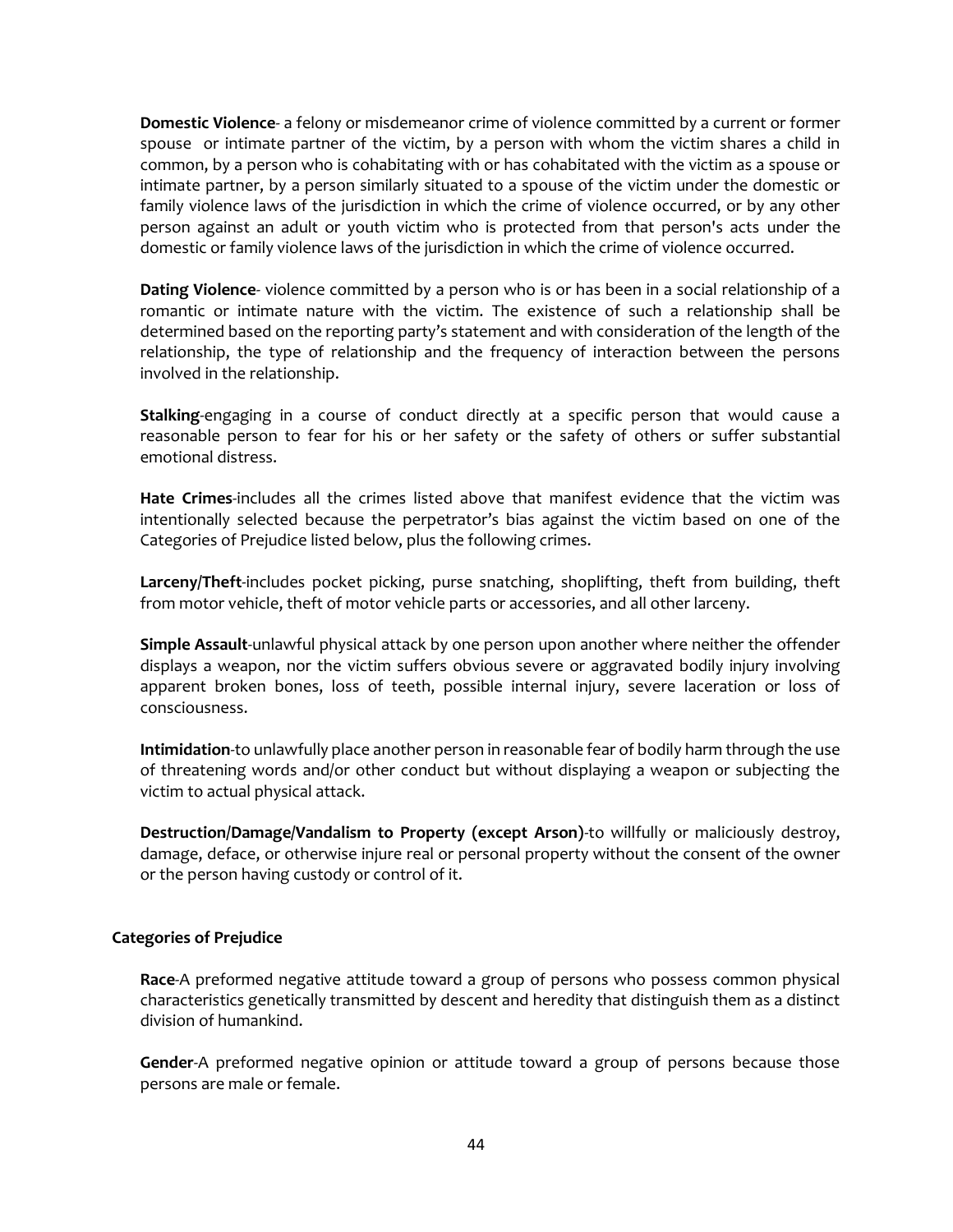**Religion**-A preformed negative opinion or attitude toward a group of persons who share the same religious beliefs regarding the origin and purpose of the universe and the existence or nonexistence of a supreme being.

**Sexual Orientation**-A preformed negative opinion or attitude toward a group of persons of the same race or national origin who share common or similar traits, languages, customs, and traditions.

**Disability**-A preformed negative opinion or attitude toward a group of persons based on their physical or mental impairments/challenges, whether such disability is temporary or permanent, congenital or acquired by heredity, accident, injury, advanced age, or illness.

**Gender Identity**-A preformed negative opinion or attitude toward a group of persons because the perceived gender of those persons may be different from the gender traditionally associated with their gender at birth.